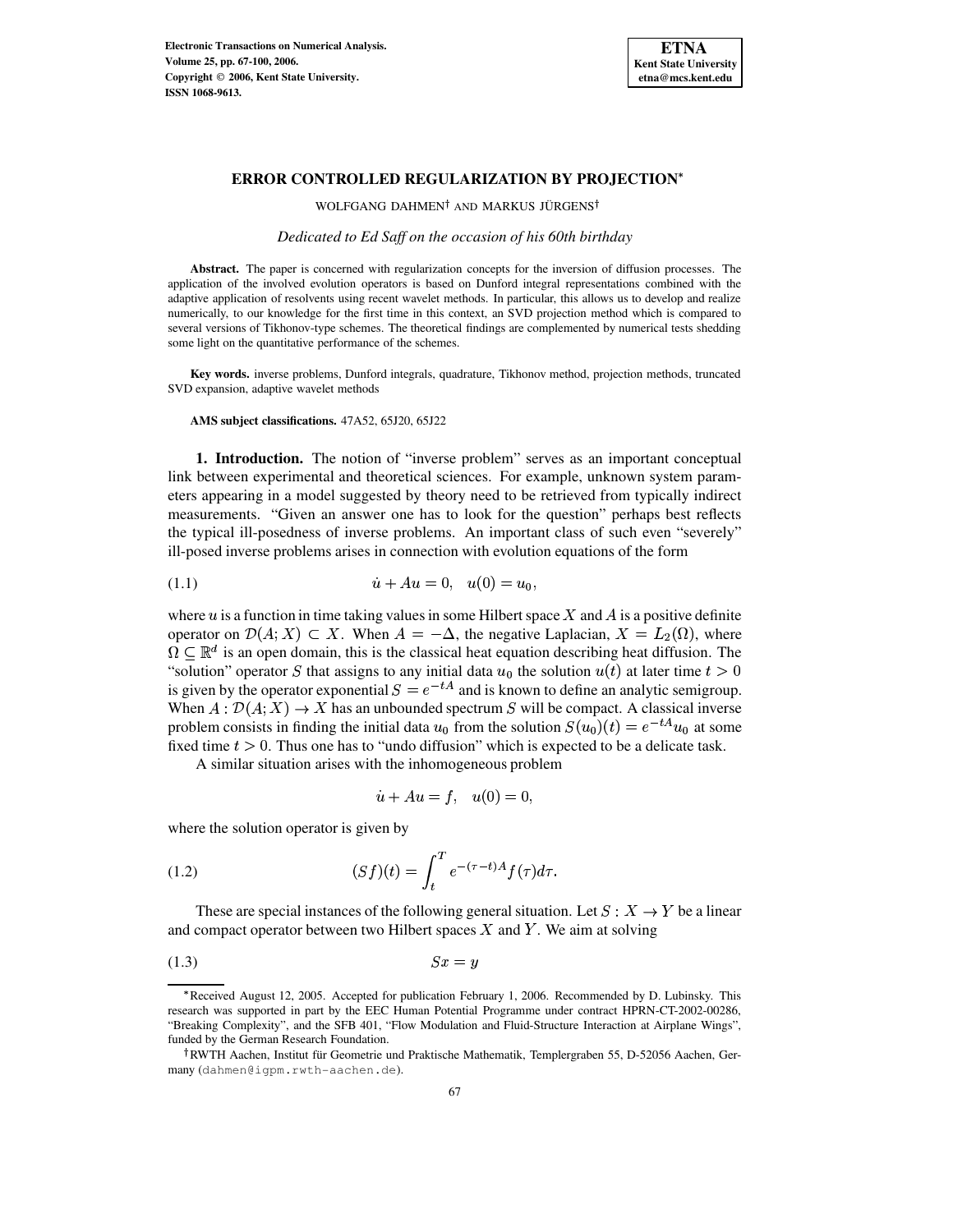for some given  $y \in Y$ . This equation has no solution unless  $y \in \text{Range}(S)$ . Even if  $y \in$ Range(S), the solution is in general neither unique nor continuously depending on y. A way to restore uniqueness is to impose some additional selection criterion. A theoretical tool to solve [\(1.3\)](#page-0-0) in this sense is the *Moore-Penrose* generalized inverse  $S^{\dagger} : \mathcal{D}(S^{\dagger}) \subset Y \to X$ ,  $\mathcal{D}(S^\dagger) = \mathrm{Range}(S) \oplus \mathrm{Range}(S)^\perp,$  defined by

$$
x^\dagger = S^\dagger y = \int_0^{\|S\|^2} \frac{1}{\lambda}\, dE_\lambda\ S^* y,
$$

where  $\{E_{\lambda}\}_{\lambda>0}$  denotes the spectral family of the self-adjoint, compact operator  $S^*S$ . The integral converges if and only if y belongs to  $\mathcal{D}(S^{\dagger}; Y)$ . Thus when  $\text{Range}(S)$  is not closed  $\gamma \in Y$  may fail to belong to  $\mathcal{D}(S^{\dagger}; Y)$ . Equivalently,  $x^{\dagger}$  can be defined as the *least-squares solution* of [\(1.3\)](#page-0-0) with minimal norm, i.e.

$$
\|Sx^\dagger - y\|_Y = \inf_{z \in X} \|Sz - y\|_Y
$$

and  $x^{\dagger}$  has minimal norm among all  $z \in X$  for which the infimum is attained.

Still the unboundedness of the (generalized) inverse prevents a continuous dependence of the solution on the data so that *regularization* is necessary. Of course, this subject has been treated in numerous studies documented in the literature. The two most common regularization strategies are Tikhonov type schemes and projection methods. The numerical implementation of Tikhonov schemes requires the repeated approximate application of the solution operator and its dual which is typically done with the aid of time stepping schemes like the method of lines for the solution of the forward problem. This is computationally rather demanding while the so called "qualification" (limiting the attainable order of accuracy in terms of a decreasing noise level, see [\[9\]](#page-32-0)) is only  $\mu_0 = 1$ . Among the class of projection methods <sup>t</sup> a prominent role is played by truncated *singular value expansions* (SVD-expansions) which yield in some sense "optimal" projection methods, see e.g. [\[9\]](#page-32-0). Unfortunately the required system of singular basis functions is usually not numerically accessible at affordable cost.

The objective of this paper is to develop and analyze certain new variants of both strategies, Tikhonov and projection methods, for the inversion of diffusion processes. Since the essential algorithmic ingredients for the treatment of operators of the form  $S = e^{-tA}$  can be carried over to those given by [\(1.2\)](#page-0-1) (see [\[15\]](#page-33-0)) we shall exemplify matters for  $S = e^{-tA}$ . In Tikhonov schemes the explicit regularization parameter affects the whole spectrum of the operator. Therefore one might expect improvements from penalizing only the small part of the spectrum which will lead to one of the variants. This will be facilitated through certain projections based on representations as contour integrals in the complex plane similar to analogous representations of the solution operator itself. A central issue in this paper is therefore the development and analysis of error controlled numericalschemes for the evaluation of such integral representations which will allow us to completely avoid costly time stepping schemes in either regularization method. Perhaps more importantly, this will allow us to realize, to our knowledge for the first time in an efficient way an (approximate) SVD-projection method for the inversion of (the full infinite dimensional) diffusion processes without ever having to determine the singular basis functions.

Our schemes are based on a suitable quadrature rule for the contour integrals combined with an error controlled application of the involved resolvents at the quadrature points. A computationally attractive feature is that the different resolvent calculations are completely independent which leads to a trivial but highly efficient parallelization of the schemes. In principle, the resolvent equations (which are well-posed) can be solved by any discretization that guarantees a given accuracy tolerance. Here we shall employ recent adaptive wavelet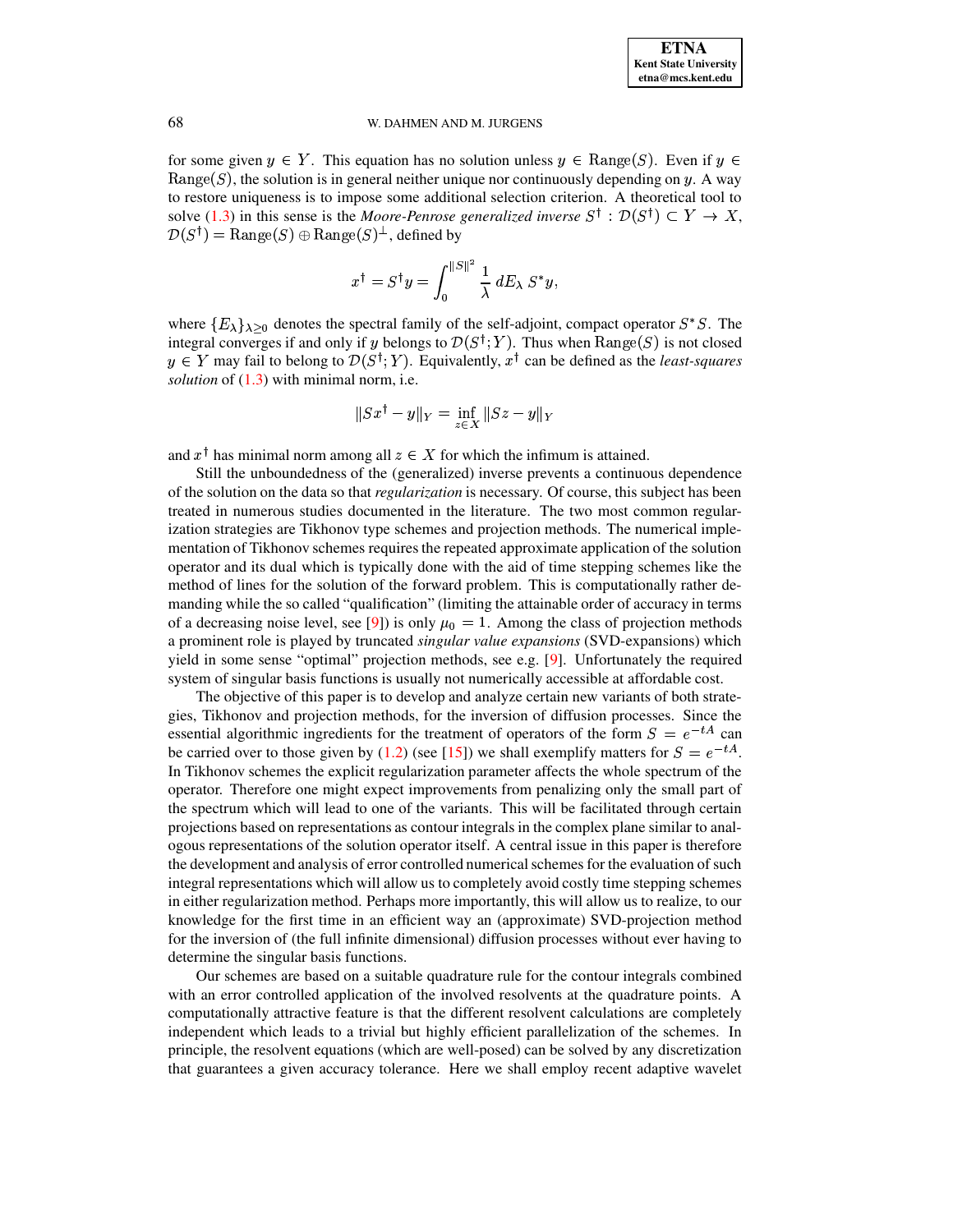schemes for the following reasons: Due to the induced norm equivalences, the wavelet setting allows us to realize conveniently the relevant topologies arising in this context and to control errors in the right norms. For instance, involved applications of resolvents can be performed with optimal complexity in the sense of [\[2\]](#page-32-1) within desired error tolerances. Consequently, the application of the *true* operator exponential (not of  $e^{-tA_h}$  for some given discretization  $A_h$  of  $A$  and its inherited inaccuracy) can be given with rigorous accuracy bounds. In this sense the approach allows us to disentangle regularization and discretization of  $A$  in favor of transparent and accurate error bounds. Finally, the complexity results for the adaptive schemes from [\[2\]](#page-32-1) will be seen to offer a first rough assessment of the computational complexity of the SVDprojection regularization. In this context one encounters a number of interesting questions that remain open but indicate in our opinion a promising potential of this approach.

It should be mentioned that a direct approximate application of the operator exponential can be also based on the *hierarchical matrix* concept, see e.g. [\[11\]](#page-32-2). However, this is an entirely discrete approach approximating  $e^{-tA_h}$  for a given matrix approximation  $A_h$  of  $A$ . Some comments on the resulting conceptual distinctions can be found at the end of  $\S 2$ .

The layout of the paper is as follows. In  $\S2$  $\S2$  we collect some basics from regularization theory and formulate the principal strategies.  $\S$ [3](#page-7-0) is devoted to the concept of separating the spectrum of closed linear operators which our projection method will be based upon. We identify a contour integral representation of the boundedly invertible projection of  $S$  onto the eigenspace of A corresponding to a bounded part of its spectrum. This will serve later as the regularized approximation to  $S$ .

In  $\S 4$  $\S 4$  we present the main regularization algorithm in terms of several basic routines. At this stage these routines will be formulated merely in terms of abstract building blocks each of which describes a numerical task (such as the solution of certain operator equations or the application of the exponential of an operator) to be performed within a given accuracy tolerance. As an important ingredient in this context we analyze in addition the quadrature error arising from the discretization of the integrals and explain how to control this error when using the discrepancy principle.

In principle one could realize the above routines through any of the standard discretization concepts. Here we employ recent adaptive wavelet methods discussed in  $\S$ [5.](#page-15-0) More precisely, our approach is based on an adaptive paradigm developed in [\[2\]](#page-32-1) for operators with sparse wavelet representations. The main reasons for this choice can be summarized as follows. The current understanding of adaptive wavelet concepts allows us to draw first conclusions on the complexity of such regularization tasks. Moreover, the norm equivalences characterizing relevant function spaces in terms of weighted sequence norms for wavelet coefficient arrays suggests, as a byproduct, a new regularization scheme employing different smoothness norms. The resulting computable algorithms for the above building blocks hinge on suitable wavelet representations of the involved operators and corresponding adaptive evaluation schemes for their application within any desired accuracy tolerance. These ingredients are also derived in this section.

Finally, in  $\S6$  $\S6$  the theoretical findings are quantified and illustrated by numerical experiments.

<span id="page-2-0"></span>**2. Regularization.** We begin with briefly recalling some facts from regularization theory that will guide the subsequent developments, see [\[9\]](#page-32-0) for details and proofs of the quoted results.

One way to approximate  $S^{\dagger}$  by a bounded function is to replace  $1/\lambda$  by a family of tions  $a(\lambda)$ ,  $\alpha > 0$ , which are bounded and tend to  $1/\lambda$  pointwise if  $\alpha$  approaches zero. functions  $g_{\alpha}(\lambda)$ ,  $\alpha > 0$ , which are bounded and tend to  $1/\lambda$  pointwise if  $\alpha$  approaches zero.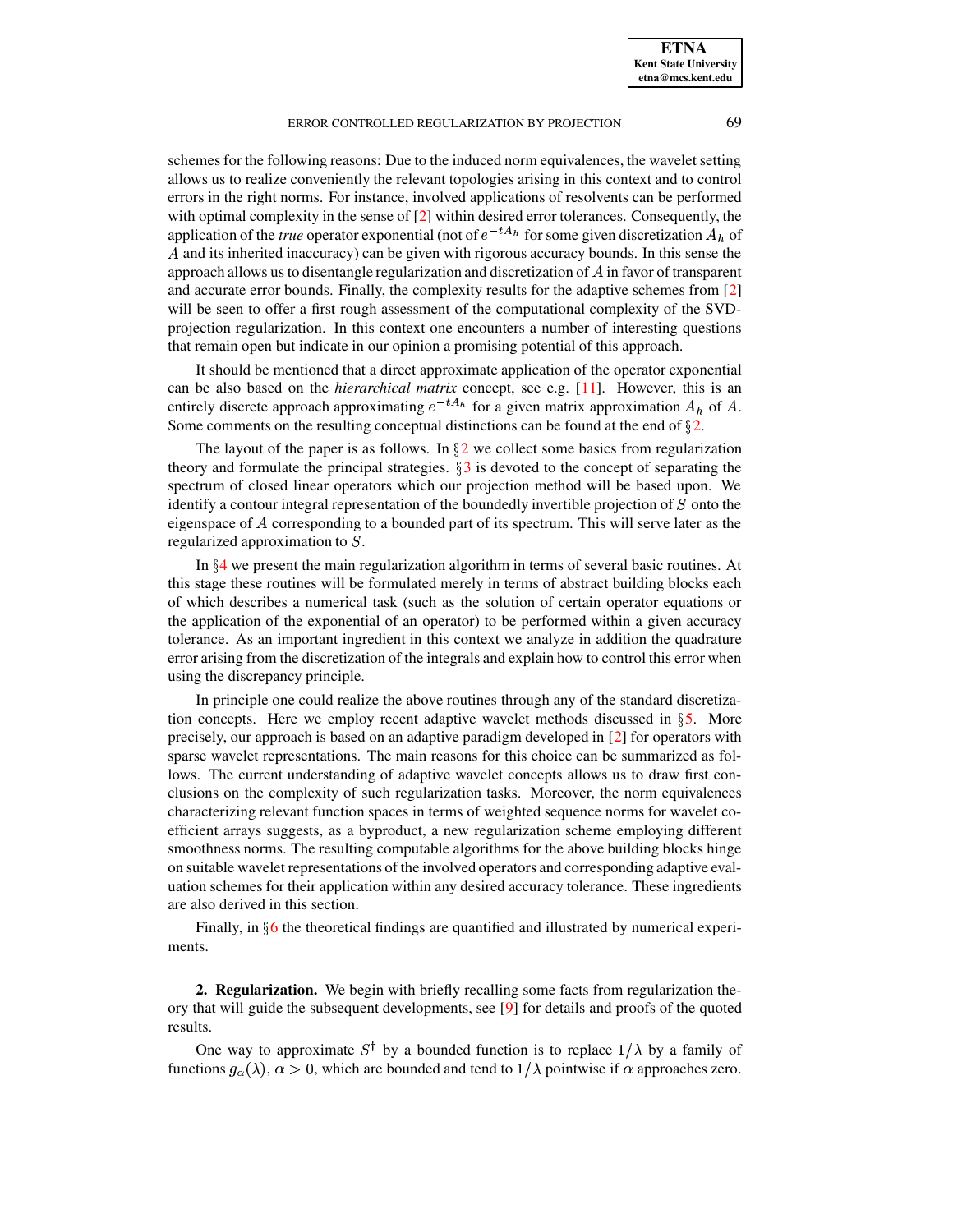Abbreviating  $||S|| := ||S||_{\mathcal{L}(X,Y)}$ , the regularized solution is then defined as

$$
x_{\alpha}=g_{\alpha}(S^*S)S^*y=\int_0^{||S||^2}g_{\alpha}(\lambda)\;dE_{\lambda}\;S^*y,
$$

where the integral converges for every  $y \in Y$  as  $g_\alpha(\lambda)$  is bounded on  $[0, ||S||^2]$ . In particular, the operator  $g_{\alpha}(S^*S)S^* : Y \to X$  is continuous with

$$
||g_{\alpha}(S^*S)S^*|| \leq \sup \{ \sqrt{\lambda} |g_{\alpha}(\lambda)| : \lambda \in [0, ||S||^2] \}.
$$

The residual can be explicitly calculated as

$$
x^{\dagger} - x_{\alpha} = x^{\dagger} - g_{\alpha}(S^*S)S^*y = (I - g_{\alpha}(S^*S)S^*S)x^{\dagger}
$$

$$
= \int_0^{||S||^2} r_{\alpha}(\lambda) dE_{\lambda} x^{\dagger}
$$

with

<span id="page-3-1"></span>
$$
r_{\alpha}(\lambda) = 1 - \lambda g_{\alpha}(\lambda).
$$

The approximation properties of this method are stated in the following theorem.

THEOREM 2.1. ([\[9\]](#page-32-0), Theorem 4.1) Let  $g_{\alpha}(\lambda) : [0, ||S||^2] \rightarrow \mathbb{R}$  fulfill the following *assumptions for all*  $\alpha > 0$ :  $g_{\alpha}$  *is piecewise continuous, there exists a constant*  $C_g > 0$ *independent of*  $\alpha$  *such that* 

<span id="page-3-2"></span>(2.1) 
$$
|\lambda g_{\alpha}(\lambda)| \leq C_g \text{ and } \lim_{\alpha \to 0} g_{\alpha}(\lambda) = \frac{1}{\lambda} \ \forall \ \lambda \in (0, \|S\|^2].
$$

*Then*

<span id="page-3-0"></span>(2.2) 
$$
\lim_{\alpha \to 0} g_{\alpha}(S^*S)S^*y = S^{\dagger}y, \quad \text{if } y \in \mathcal{D}(S^{\dagger}),
$$

*and*

(2.3) 
$$
\lim_{\alpha \to 0} \|g_{\alpha}(S^*S)S^*y\|_X = \infty, \quad \text{if } y \notin \mathcal{D}(S^{\dagger}).
$$

Concrete rates of convergence in [\(2.2\)](#page-3-0) can only be expected when  $x^{\dagger}$  belongs to some compact subset of  $X$  usually described in terms of "regularity" properties. A typical assumption leading to convergence rates is that  $x^{\dagger}$  belongs to the range of some power of  $S^*S$ . Knowing such a convergence rate would be important for dealing with *noisy* data  $y^{\delta}$  which are usually encountered in realistic applications. In fact, suppose that the noise level is  $\delta > 0$ , i.e.

$$
||y-y^{\delta}||_Y \leq \delta.
$$

Accordingly, one obtains perturbed results

$$
x_\alpha^\delta = g_\alpha(S^*S)S^*y^\delta.
$$

If a rate for  $||x^{\dagger} - x^{\delta}_{\alpha}||_X$  was known, in view of

$$
\|x^\dagger-x^\delta_\alpha\|_X\leq\|x^\dagger-x_\alpha\|_X+\|x_\alpha-x^\delta_\alpha\|_X,
$$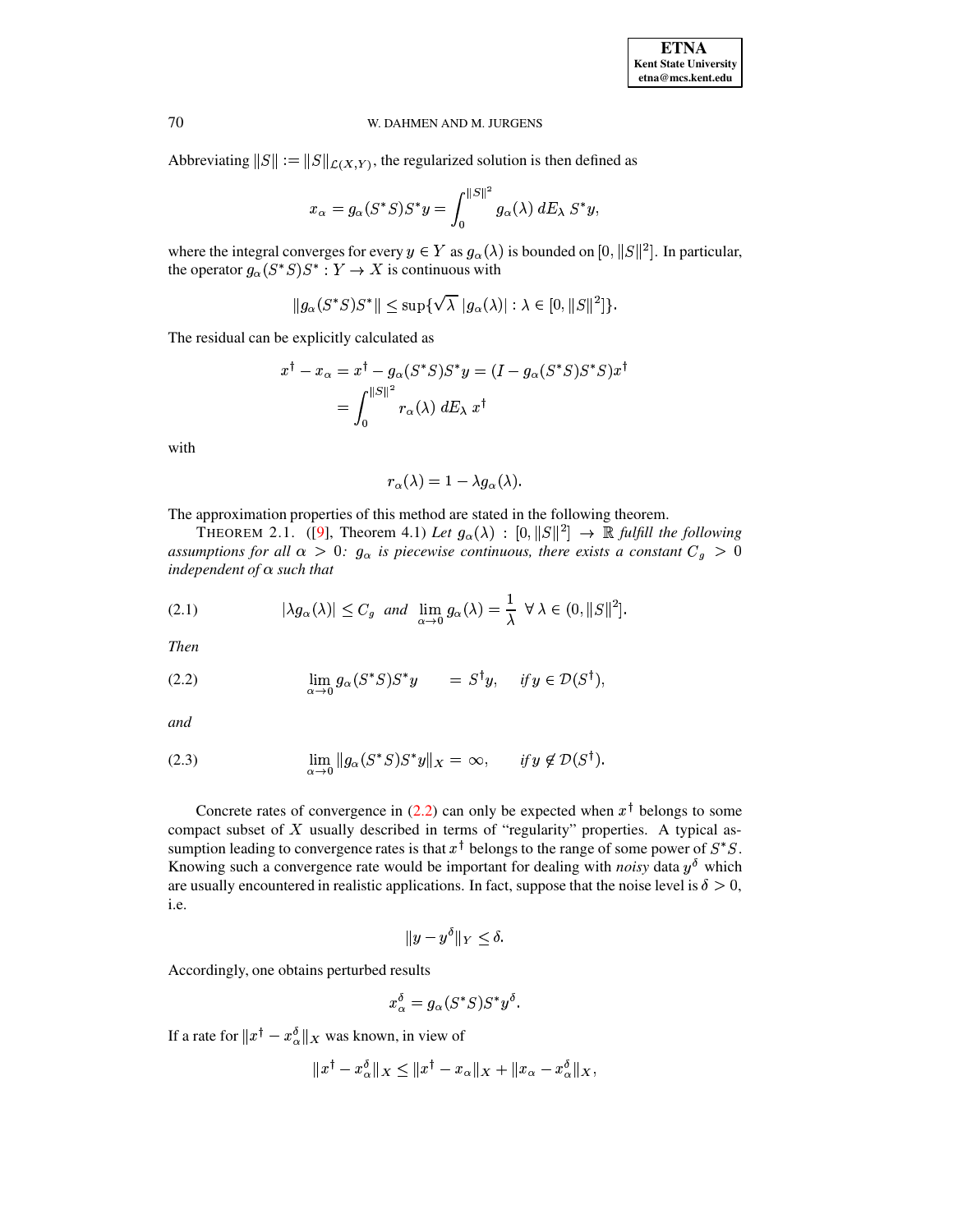**ETNA**

it would be sufficient to bound the 'propagated error'  $||x_{\alpha} - x_{\alpha}^{\delta}||_{X}$  in order to balance both terms and thereby obtain the right regularization.

THEOREM 2.2. ([\[9\]](#page-32-0), Theorem 4.2) *Let the assumptions of Theorem* [2.1](#page-3-1) *be fulfilled and set for*  $\alpha > 0$ 

$$
G_{\alpha} = \sup \{ |g_{\alpha}(\lambda)| : \lambda \in [0, ||S||^2] \} .
$$

*Then the estimates*

$$
\|Sx_{\alpha} - Sx_{\alpha}^{\delta}\|_{Y} \le C_{g}\delta, \text{ and } \|x_{\alpha} - x_{\alpha}^{\delta}\|_{X} \le \sqrt{C_{g}G_{\alpha}}\delta,
$$

*hold true with*  $C_g$  *from* [\(2.1\)](#page-3-2).

Thus, the propagated error stays proportional to the noise level  $\delta$  and a bound for  $||x^{\dagger} ||x^{\delta}||_X$  would tell us how to choose  $\alpha$ .

In practice, the necessary information is typically not available and a reasonable parameter value  $\alpha = \alpha(\delta, y^{\delta}) > 0$  has to be chosen for given data  $y^{\delta}$  in a different way. A widely used method is the *discrepancy principle* which defines

(2.4) 
$$
\alpha = \alpha(\delta, y^{\delta}) = \sup \{ \beta > 0 : ||Sx^{\delta}_{\beta} - y^{\delta}|| = \tau \delta \}
$$

with some fixed parameter

<span id="page-4-0"></span>
$$
\tau > \sup \{ |r_\alpha(\lambda)| : \alpha > 0, \lambda \in [0, ||S||^2] \} .
$$

Under fairly general conditions on  $g_{\alpha}(\lambda)$  convergence

$$
x_{\alpha(\delta, u^{\delta})}^{\delta} \rightarrow x^{\dagger}
$$
 if  $\delta \rightarrow 0$ ,

of optimal order can be shown ([\[9\]](#page-32-0), Theorem 4.17).

The strict condition [\(2.4\)](#page-4-0) can be relaxed to finding the largest  $\alpha$  such that

<span id="page-4-2"></span>
$$
\|Sx_\alpha^{\mathfrak{d}}-y^{\mathfrak{d}}\|_Y\leq \tau\delta\leq \|Sx_{2\alpha}^{\mathfrak{d}}-y^{\mathfrak{d}}\|_Y
$$

holds which eases the use of the discrepancy principle.

Clearly,  $x^{\delta}_{\alpha}$  is generally again the solution of an operator equation. Thus, in practice, neither  $x_0^{\delta}$  nor the residual  $||Sx_0^{\delta} - y^{\delta}||_Y$  can be calculated exactly. Aiming at a rigorous error control we have to analyze the behavior of the discrepancy principle when both quantities are replaced by approximations  $\widehat{x}_{\alpha}^{\delta}$  and  $\mathrm{Res}_{\alpha}$ .

<span id="page-4-3"></span>LEMMA 2.3. Let  $\hat{x}^{\delta}_{\alpha}$  be a numerical approximation to the regularized solution  $x^{\delta}_{\alpha}$  satis*fying*

$$
\|\widehat{x}_{\alpha}^{\delta} - x_{\alpha}^{\delta}\|_{X} \le \tau_{1} \|S\|^{-1} \delta.
$$

<span id="page-4-4"></span>*Moreover, suppose that the approximation to the true residual*  $S\widehat{x}_{\alpha}^{\delta} - y^{\delta}$  *has norm*  $\text{Res}_{\alpha}$ *satisfying*

(2.6) 
$$
\left| \text{Res}_{\alpha} - \|S\hat{x}^{\delta}_{\alpha} - y^{\delta} \|_{Y} \right| \leq \tau_{2} \delta,
$$

<span id="page-4-1"></span>where the positive constants  $\tau_1$ ,  $\tau_2$  are chosen such that

(2.7) 
$$
\tau - \tau_1 - \tau_2 > \gamma := \sup \{ |r_\alpha(\lambda)| : \alpha > 0, \lambda \in [0, ||S||^2] \}.
$$

<span id="page-4-5"></span> $Now$  let  $\alpha = \alpha(\delta, y^{\delta})$  be chosen such that

(2.8) b\*f ¥ ¤ <sup>W</sup> » ¤ bIf¥ '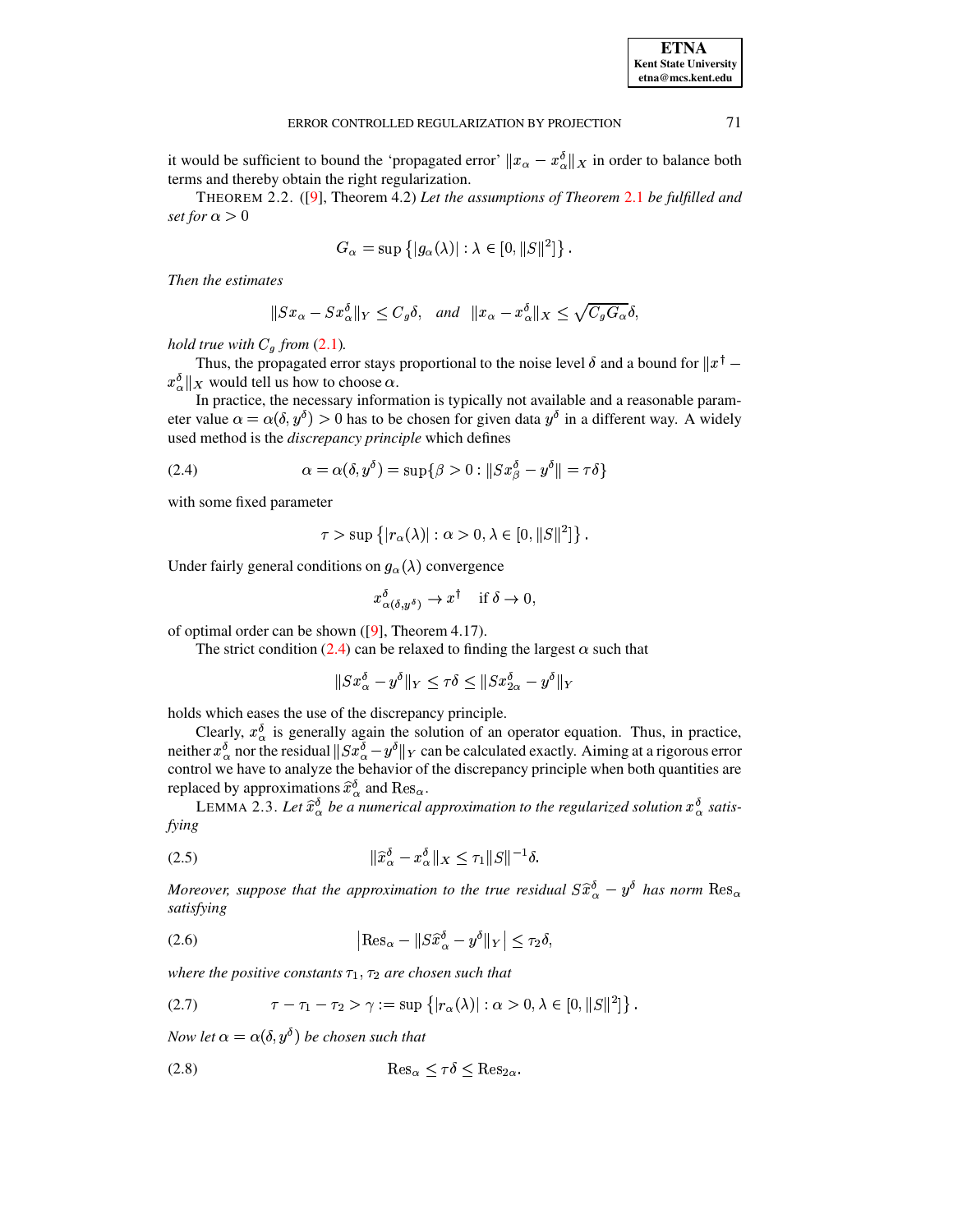**ETNA Kent State University** etna@mcs.kent.edu

## <span id="page-5-0"></span>W. DAHMEN AND M. JURGENS

Then the numerical approximations  $\hat{x}^{\delta}_{\alpha}$  to the regularized solutions  $x^{\delta}_{\alpha}$  corresponding to the method  $(g_{\alpha}(S^*S)S^*, \alpha)$  converges in X to  $x^{\dagger}$  for  $\delta \to 0$  for all  $y \in \text{Range}(S)$ . In fact, it has optimal order  $\delta^{\frac{2\mu}{2\mu+1}}$  when  $x^{\dagger} \in \text{Range}(S^*S)^{\mu}$  for  $\mu \in (0, \mu_0 - 1/2]$ , where  $\mu_0$  is the "qualification" of the regularization method, see [9, Chapter 4.1].

*Proof.* We refer to the proof of Theorem 4.17 in [9] were the analogous statement is shown for the discrepancy principle with exact values of  $x_\alpha^{\delta}$  and  $||Sx_\alpha^{\delta} - y^\delta||_Y$ . A careful inspection reveals that the claim is reduced to verifying the two estimates

$$
(2.9) \t\t\t||Sx_{\alpha} - y||_Y \le c_1 \delta \text{ and } ||Sx_{2\alpha} - y||_Y > c_2 \delta
$$

for some constants  $c_1, c_2 > 0$ .

We infer the first part of (2.9) from the assumption  $\text{Res}_{\alpha} \leq \tau \delta$  as follows. One has

$$
|Sx_{\alpha} - y||_Y \le ||Sx_{\alpha}^{\delta} - y^{\delta}||_Y + \gamma \delta \le ||S\hat{x}_{\alpha}^{\delta} - y^{\delta}||_Y + ||S|| ||x_{\alpha}^{\delta} - \hat{x}_{\alpha}^{\delta}||_X + \gamma \delta
$$
  
\$\leq \text{Res}\_{\alpha} + \tau\_2 \delta + \tau\_1 \delta + \gamma \delta \leq (\tau + \tau\_1 + \tau\_2 + \gamma)\delta,

where the first inequality results from the properties of  $r_{\alpha}(\lambda)$  and the definition of  $\gamma$ .

To see the second estimate of  $(2.9)$  we observe that

$$
||Sx_{2\alpha}^{\delta} - y^{\delta}||_Y \ge ||S\hat{x}_{2\alpha}^{\delta} - y^{\delta}||_Y - ||S|| ||x_{2\alpha}^{\delta} - \hat{x}_{2\alpha}^{\delta}||_X \le \text{Res}_{2\alpha} - (\tau_1 + \tau_2)\delta
$$
  
>  $(\tau - \tau_1 - \tau_2)\delta$ .

This implies  $||Sx_{2\alpha} - y||_Y \ge (\tau - \tau_1 - \tau_2 - \gamma)\delta$ , where  $\tau - \tau_1 - \tau_2 - \gamma$  is positive due to the choice of  $\tau$ ,  $\tau_1$ , and  $\tau_2$ .

Loosely speaking, it is sufficient to keep the discretization errors proportional to the noise level. It should be noticed that this result is purely *asymptotic* for  $\delta \to 0^+$ . In particular, the constants  $\tau$ ,  $\tau_1$ , and  $\tau_2$  which heavily influence the outcome of numerical experiments can be chosen freely as long as  $(2.7)$  is satisfied.

It remains to specify the regularization method  $g_{\alpha}$ . Setting  $g_{\alpha}(\lambda) = (\alpha + \lambda)^{-1}$  yields the well-known Tikhonov regularization which reads

$$
(2.10) \qquad \qquad (\alpha I + S^* S) x_{\alpha}^{\delta} = S^* y^{\delta}.
$$

 $x_{\alpha}^{\delta}$  can equivalently be defined as solution of the minimization problem

<span id="page-5-3"></span><span id="page-5-1"></span>
$$
\alpha \|x\|_X + \|Sx - y^\delta\|_Y \to \min_{x \in X},
$$

which can be interpreted as compromise between the size of  $||x||_X$  and the residual error  $||Sx - y^{\delta}||_Y$ . It is well-known that in this case the qualification is  $\mu_0 = 1$ .

The penalization imposed by the Tikhonov scheme affects the whole spectrum of  $S^*S$ . This raises the question whether the resulting bias could perhaps be diminished by making the penalization dependent on the spectrum. In fact, it should be active only on the small eigenvalues of  $S^*S$ . Thus, a first alternative is

$$
(2.11) \t\t g_{\alpha}(\lambda) := (\alpha \chi_{[0,\alpha]}(\lambda) + \lambda)^{-1}.
$$

This gives rise to what may be called "modified" Tikhonov regularization.

<span id="page-5-2"></span>The second alternative deviates in a more essential way from the Tikhonov concept by taking

(2.12) 
$$
g_{\alpha}(\lambda) := \begin{cases} \frac{1}{\lambda}, & \lambda \geq \alpha; \\ 0, & \lambda < \alpha; \end{cases}
$$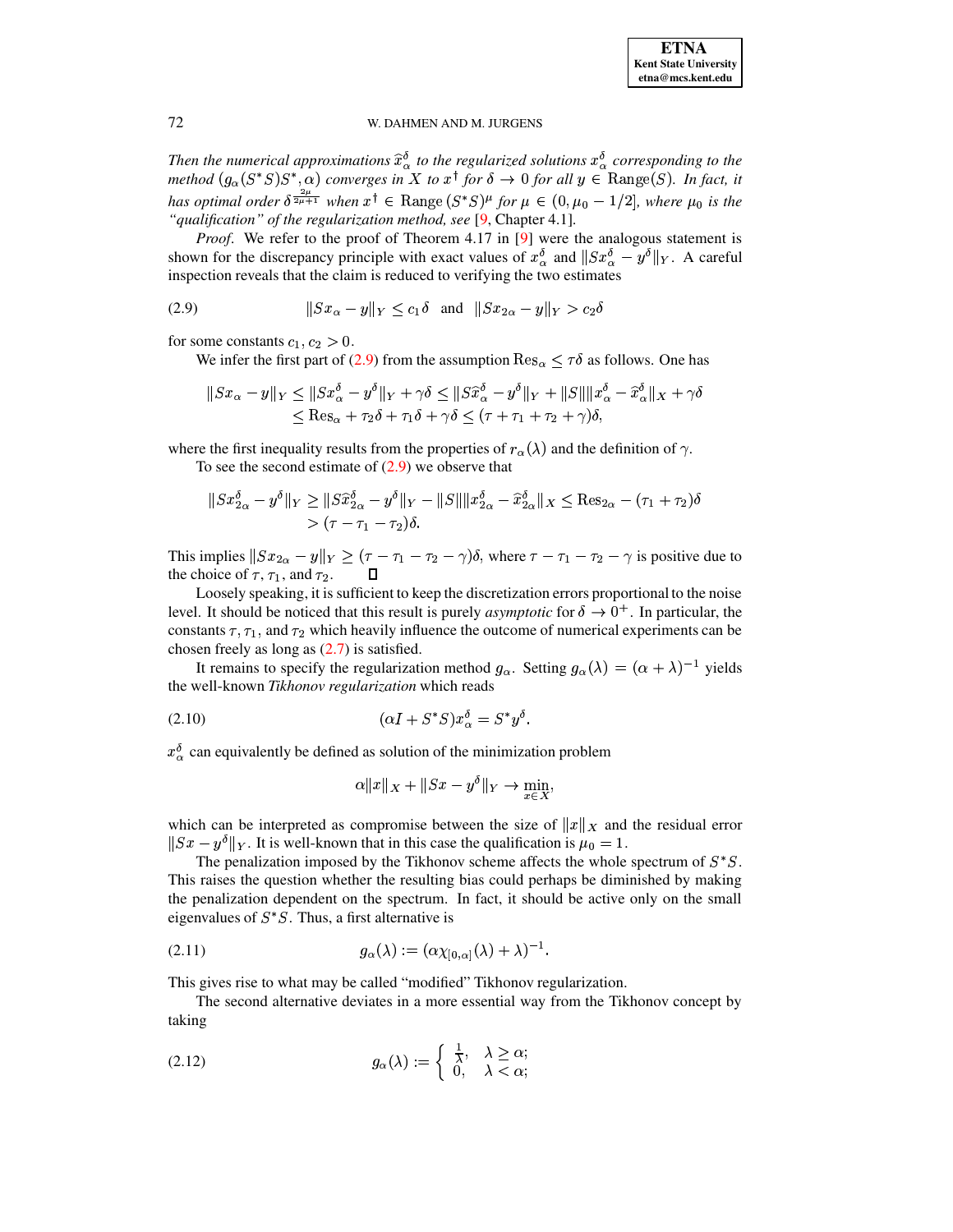simply clipping the small eigenvalues of  $S^*S$ . This corresponds to setting the small singular values of <sup>0</sup> to zero and thus to a *truncated singular value expansion* which is known to be in some sense an "optimal" regularization method by projection. Moreover, in this case one has  $\mu_0 = \infty$ , see e.g. [\[9,](#page-32-0) Example 4.8]. We refer to this regularization scheme as SVD-projection. But of course, in practice the issue is to realize this projection method at affordable cost.

<span id="page-6-3"></span>Both strategies [\(2.11\)](#page-5-1), [\(2.12\)](#page-5-2) hinge on the ability to realize *projections*  $Q_{\alpha}: X \to X$ taking X into an eigenspace corresponding to  $\sigma(S^*S) \cap [0, \alpha)$ . Then [\(2.11\)](#page-5-1) gives rise to solving

$$
(2.13)\qquad \qquad (\alpha Q_{\alpha} + S^* S) x_{\alpha}^{\delta} = S^* y^{\delta},
$$

<span id="page-6-0"></span>while  $(2.12)$  leads to

$$
(2.14) \t\t R_{\alpha}^* S^* S R_{\alpha} x_{\alpha}^{\delta} = R_{\alpha}^* S^* y^{\delta}, \quad R_{\alpha} := I - Q_{\alpha}.
$$

We shall show below that for  $S = e^{-tA}$ , A as in §[1,](#page-0-2) such projections can be efficiently realized numerically which to our knowledge is new. Before addressing this in a systematic fashion, a few comments are in order. Of course, discretizations of A lead to approximations  $A_h$  of A defined on a finite dimensional subspace of X being now bounded with a norm depending on the discretization parameter h. Hence the spectrum of  $S_h = e^{-tA_h}$  is bounded away from zero so that solving

<span id="page-6-1"></span>
$$
(2.15) \tS_h^* S_h x_\alpha^\delta = S_h^* y^\delta
$$

has a similar effect as  $(2.14)$  where e.g. the mesh size h of the underlying discretization acts as a regularization parameter. Solving [\(2.15\)](#page-6-1) (which becomes increasingly ill-conditioned for  $h \to 0$ ) iteratively, the termination of the iteration adds another bias. Each application of  $S_h$  or  $S_h^*$  (either by approximately solving evolution equations or by employing  $H$ -matrix techniques,  $[11]$ ) is inaccurate. For  $H$ -matrix concepts the problem is posed now in Euclidean metric which hampers somewhat taking the topological requirements of the original problem into proper account. So several sources of inaccuracies are mixed. We shall therefore pursue here a different line *separating* regularization and discretization. In particular, this will allow us to apply  $(R_{\alpha}^* S^* S R_{\alpha})^{-1}$  for the "true" S within any desired tolerance. This will be based on two conceptual pillars: (a) the actual numerical realization of projections of the form  $Q_{\alpha}$  as well as of  $e^{-tA}$  within any desired target accuracy; (b) the involved application of resolvents  $(\gamma I - A)^{-1}$  appearing in the Dunford integral is based on adaptive wavelet schemes again realizing proper target accuracies without ever fixing any discretization of beforehand.

We shall now fix our assumptions on the operator  $A$  which, of course, relates to the topologies of  $X$  and the image space  $Y$  under  $S$ .  $A$  will always be assumed to be *sectorial* and *normal* with spectrum in the right complex half plane. In particular, this coversselfadjoint positive definite operators. Moreover, it will be important to specify the mapping properties of . To this end, we shall always assume to be given a Gelfand triple of Hilbert spaces  $H, V, H'$  satisfying

<span id="page-6-4"></span>(2.16) éîí?ïê í? <sup>é</sup><sup>ë</sup>

<span id="page-6-2"></span>where H' is the dual of H represented through the inner product  $\langle \cdot, \cdot \rangle := \langle \cdot, \cdot \rangle_{V \times V}$  of the pivot space V. In these terms we require that there exist bounded positive constants  $c_A$ ,  $C_A$ such that

$$
(2.17) \t\t cA||v||H \le ||Av||H' \le CA||v||H, \t u \in H,
$$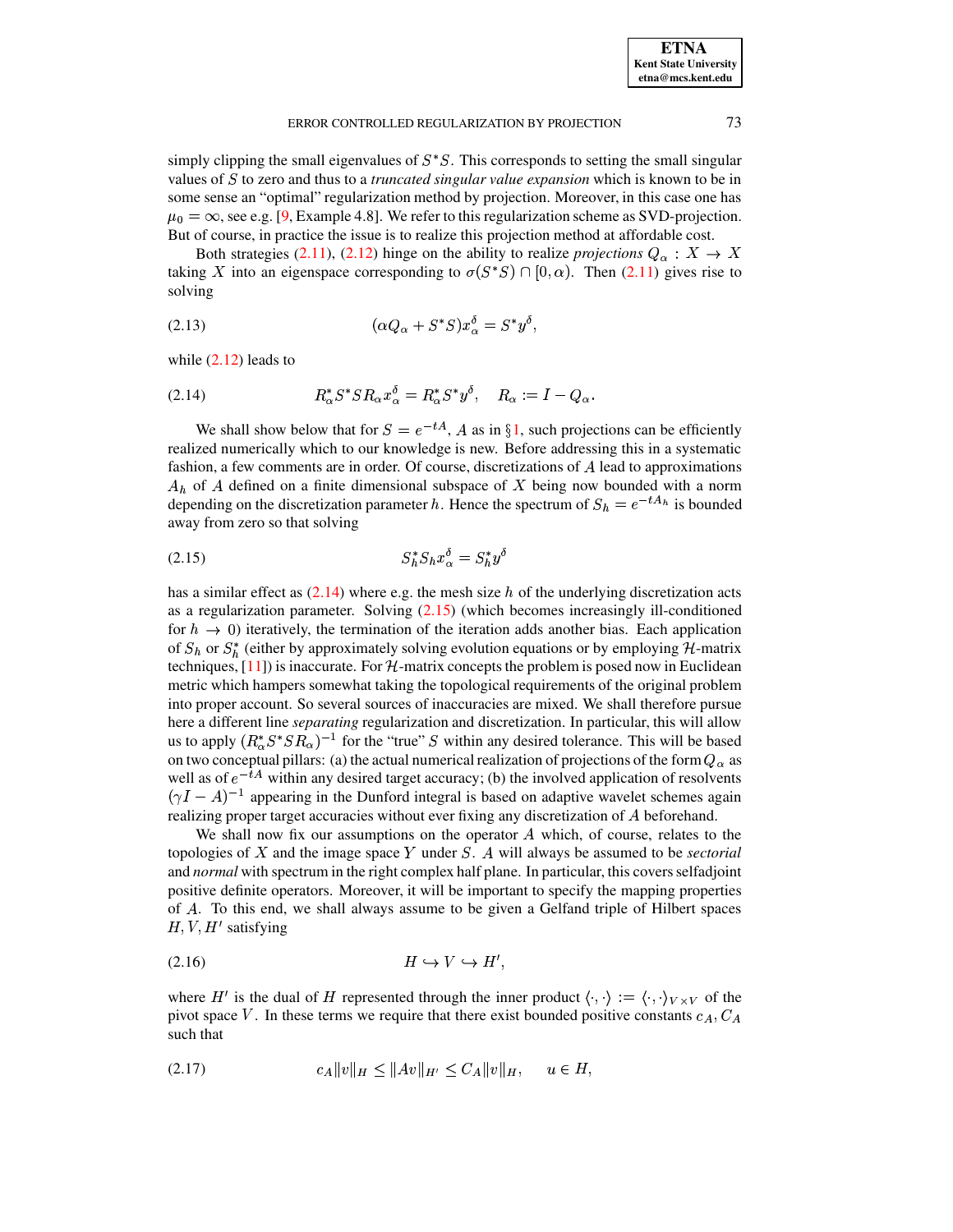i.e.  $A: H \to H'$  is a norm-isomorphism from H onto H'. A typical case is  $V = L_2(\Omega)$  and  $H = H_0^1(\Omega)$ ,  $H' = H^{-1}(\Omega)$  which fits to the heat equation with  $A = -\Delta$ , say. This will serve as a guiding example in the selfadjoint positive definite case.

<span id="page-7-2"></span>In most part of the subsequent developments we shall have

$$
(2.18) \t\t V = X = Y
$$

which accounts for the fact that noise should not be measured in too strong a norm. Nevertheless, an alternative would be  $X = H'$ , so that  $\mathcal{D}(A; X) = H = Y$ , and later in §5.5 we shall encounter intermediate cases.

REMARK 1. An analogous mapping property to (2.17) does not hold for  $S = e^{-tA}$ , i.e. we cannot find a pair of spaces for which an analogous estimate like  $(2.17)$  holds. Therefore, the concepts used e.g. in  $\lceil 3 \rceil$  do not apply in the present situation.

<span id="page-7-0"></span>**3. Separation of Spectrum.** We return to problems of the form  $(1.1)$ . When X is a Hilbert space and  $A$  is self adjoint and positive definite there exists an orthonormal basis of eigenvectors  $\{x_k\}_{k\in\mathbb{N}}$  of A with associated eigenvalues  $\lambda_k > 0$ , sorted by decreasing size. Then, the operator exponential can be written as

$$
e^{-tA}u_0 = \sum_{k=1}^{\infty} e^{-t\lambda_k} \langle u_0, x_k \rangle_{X \times X} x_k, \qquad t \ge 0.
$$

From this representation, it is immediately clear that

$$
|e^{-tA}u_0\|_X \le e^{-t\lambda_1} \|u_0\|_X \text{ and } \sigma(e^{-tA}) \setminus \{0\} = e^{-t\sigma(A)}, \ t > 0.
$$

Moreover, the eigenvector of  $e^{-tA}$  to the eigenvalue  $e^{-t\lambda_k}$  coincides with the eigenvector of A to the eigenvalue  $\lambda_k$ . This close relationship can be carried over to a more general situation as stated in the following theorem. To make that more precise, let us recall the following facts relating the spectrum of A to that of  $e^{-tA}$  even for the wider class of sectorial operators.

<span id="page-7-1"></span>THEOREM 3.1. (Spectral mapping theorem,  $[10, 14]$ ) Let A be a sectorial operator on a Banach space X. For every  $t > 0$ 

$$
\sigma(e^{-tA}) \setminus \{0\} = e^{-t\sigma(A)} := \{e^{-t\lambda} : \lambda \in \sigma(A)\},\
$$

and

$$
\sigma_p(e^{-tA}) = e^{-t\sigma_p(A)},
$$

where  $\sigma_p$  denotes the point spectrum, i.e. the set of eigenvalues. Moreover, the eigenspaces of A and  $e^{-tA}$  are related by

<span id="page-7-3"></span>
$$
\mathcal{N}(e^{-t\lambda}I - e^{-tA}) = \overline{\lim}_{k \in \mathbb{Z}} \mathcal{N}\left(\left(\lambda + \frac{2\pi ki}{t}\right)I - A\right)
$$

for each  $t > 0$  and  $\lambda \in \mathbb{C}$ .

A representation of projections needed in  $(2.13)$ ,  $(2.14)$  can be based on the following principle, known as *separation of the spectrum*, that projects A as well as  $e^{-tA}$  onto the eigenvector spaces of A associated with a bounded subset of  $\sigma(A)$ .

To this end, assume that  $\sigma(A)$  is split into two disjoint, nonempty sets  $\sigma_1$  and  $\sigma_2$  such that  $\sigma_1$  lies in the interior of some Jordan curve  $\Gamma_1$  and  $\sigma_2$  in the exterior part. Then,

(3.1) 
$$
P := P_{\Gamma_1} := P_{\Gamma_1}(A) := \frac{1}{2\pi i} \int_{\Gamma_1} (\gamma I - A)^{-1} d\gamma
$$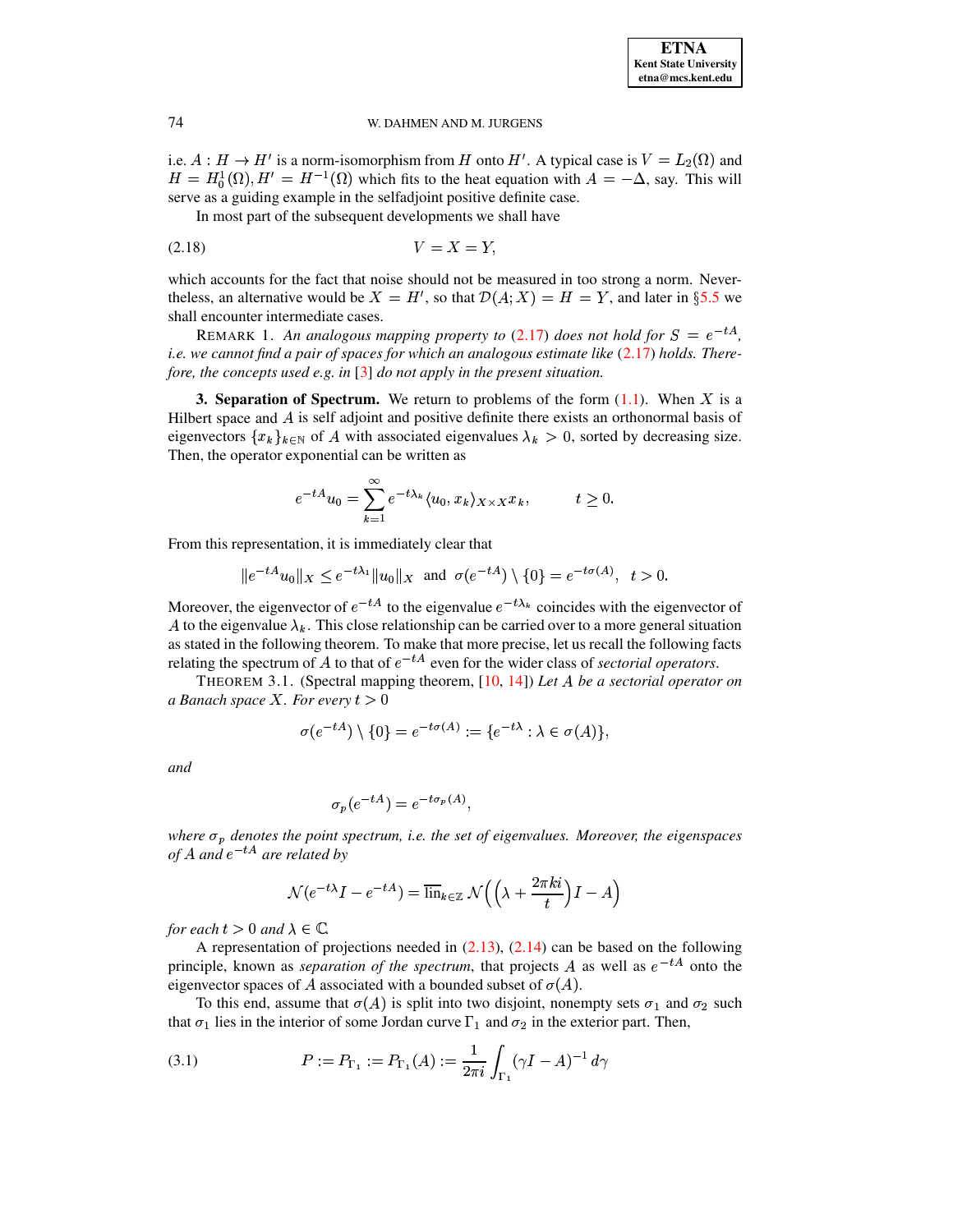defines a bounded linear operator. Its basic properties can be summarized as follows.

THEOREM 3.2. (Theorem III.6.17 of [12]; §2.3 of [14]) The operator P is a projection with Range(P)  $\subset \mathcal{D}(A^k;X)$  for every  $k \in \mathbb{N}$ . Moreover, setting

$$
Y_1 = P(X), Y_2 = (I - P)(X),
$$

$$
A_1: Y_1 \to Y_1: x \mapsto Ax \quad \text{for all } x \in Y_1,
$$

$$
A_2: \mathcal{D}(A_2) = \mathcal{D}(A;X) \cap Y_2 \to Y_2: x \mapsto Ax \text{ for all } x \in \mathcal{D}(A_2),
$$

the operator  $A_1: Y_1 \to Y_1$  is linear and bounded, and

$$
\sigma(A_1) = \sigma_1, \quad \sigma(A_2) = \sigma_2,
$$
  
\n
$$
(\gamma I - A_1)^{-1} = (\gamma I - A)^{-1}|_{Y_1}, \quad \gamma \in \rho(A),
$$
  
\n
$$
(\gamma I - A_2)^{-1} = (\gamma I - A)^{-1}|_{Y_2}, \quad \gamma \in \rho(A).
$$

If, in addition,  $X$  is a Hilbert space and  $A$  is normal, then  $P$  is the orthogonal projection onto  $Y_1$ .

Thus, A is split into a bounded part  $A_1$  and an unbounded one  $A_2$ . As the projection P is defined by a curve integral similar to the definition of the operator exponential  $e^{-tA}$ , both are compatible in the following sense.

PROPOSITION 3.3. ([14], Prop. 2.3.3) The projection P commutes with  $e^{-tA}$ , which implies  $e^{-tA}(Y_1) \subset Y_1$  and  $e^{-tA}(Y_2) \subset Y_2$ , i.e.  $Y_1$  and  $Y_2$  are invariant subspaces of X with respect to the semigroup.  $A_1$  and  $A_2$  generate semigroups in  $Y_1$  and  $Y_2$ , respectively, with

<span id="page-8-2"></span><span id="page-8-0"></span>
$$
e^{-tA_1} = e^{-tA}|_{Y_1} = e^{-tA}P|_{Y_1},
$$
  
\n
$$
e^{-tA_2} = e^{-tA}|_{Y_2} = e^{-tA}(I-P)|_{Y_2}
$$

As  $A_1$  is bounded,  $\{e^{-tA_1}\}_{t>0}$  extends to a group  $\{e^{-tA_1}\}_{t\in\mathbb{R}}$ . In particular,  $e^{-tA_1}$ ,  $t > 0$ , is boundedly invertible with inverse

<span id="page-8-3"></span>
$$
(e^{-tA_1})^{-1} = e^{tA_1} = \frac{1}{2\pi i} \int_{\Gamma_1} e^{t\gamma} (\gamma I - A)^{-1} d\gamma.
$$

Moreover, for every  $\sigma > \sup{\Re(\gamma) : \gamma \in \sigma_1\}$  there exists a constant  $M_{\sigma} \geq 1$  such that

$$
(3.2) \t\t\t\t\t \|e^{tA_1}\|_X \le M_\sigma e^{\sigma t}, \t t \ge 0
$$

To see how this relates to an SVD-projection for  $S = e^{-tA}$ , suppose that the Jordan curve  $\Gamma_1$  encloses all (positive) eigenvalues of the operator  $B = A^* + A$  that are smaller than  $\left|\frac{1}{t}\log\frac{1}{\alpha}\right|$ . Recall that when A is normal the product  $S^*S$  takes the form

(3.3) 
$$
e^{-tA^*}e^{-tA} = e^{-tB}, \quad B = A + A^*
$$

a single exponential. Since by Theorem 3.1, any  $\xi \in \sigma(S^*S)$  has the form  $\xi = e^{-t\lambda}$ ,  $\lambda$ an eigenvalue of B, we infer from Proposition 3.3 and (2.14) that with the projection  $R_{\alpha}$  =  $P_{\Gamma_1} = P_{\Gamma_1}(B)$  with respect to B one has

<span id="page-8-1"></span>(3.4) 
$$
x_{\alpha}^{\delta} = (P_{\Gamma_1} S^* S P_{\Gamma_1})^{\dagger} S^* y^{\delta} = e^{t B_1} e^{-t A^*} y^{\delta}.
$$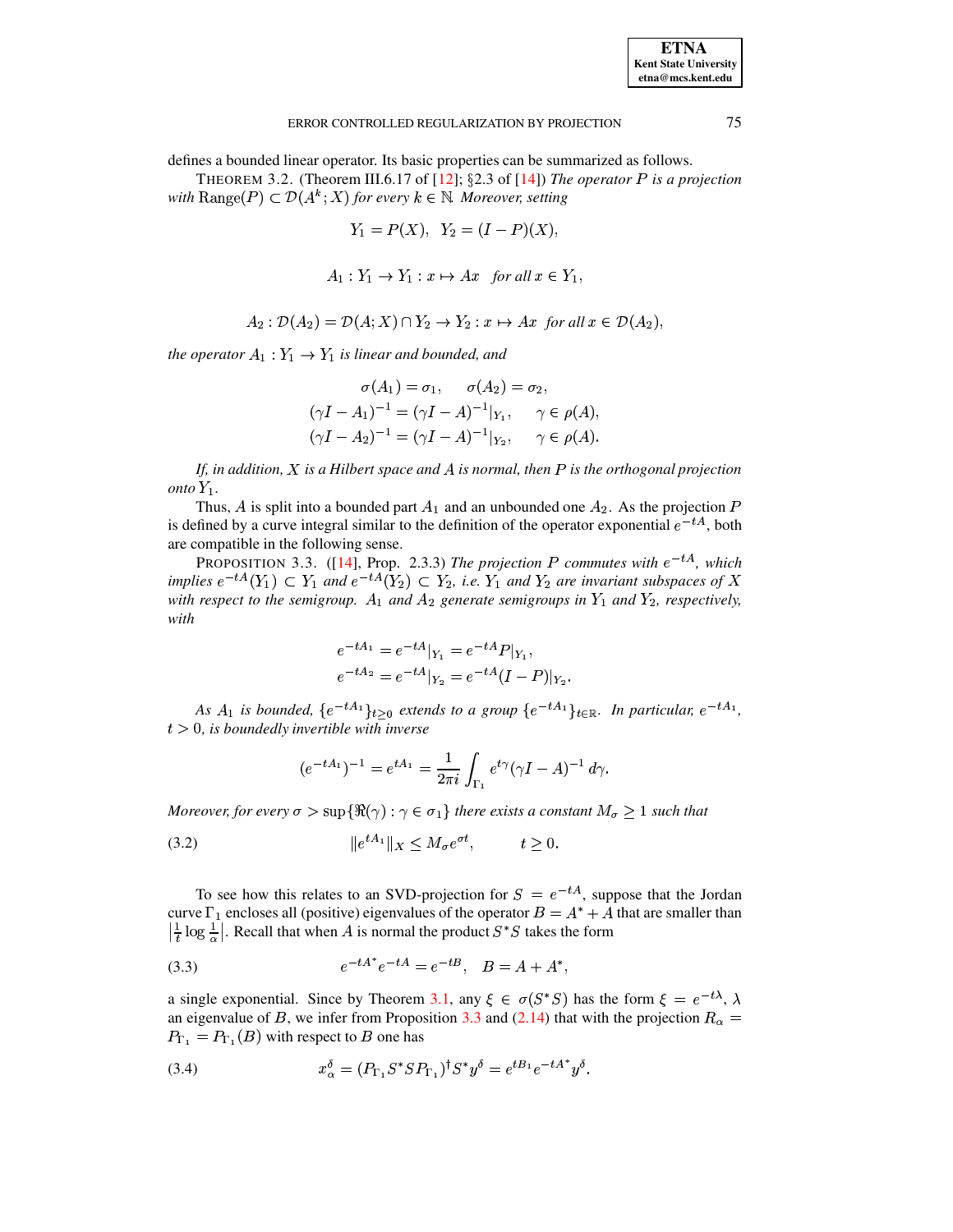Hence the SVD-projection reduces here to the application of an exponential and a projected exponential.

Things simplify when  $A$  is selfadjoint and positive definite, so that singular values and eigenvalues coincide. Now one needs a curve enclosing all eigenvalues of  $A$  up to the size  $\frac{1}{2t} \log \frac{1}{\alpha}$  and a projection  $P_{\Gamma_1}(A)$  to obtain from (3.4), again in view of the properties stated in Proposition 3.3,

<span id="page-9-1"></span>
$$
(3.5) \t\t x_{\alpha}^{\delta} = e^{tA_1}y^{\delta}.
$$

Thus regularization along this line amounts to just applying the inverse of a projected semigroup (and in the general case of an exponential) as opposed to solving operator equations of the type  $(2.10)$  or  $(2.13)$ .

Of course,  $(3.5)$  can always be used in this form as long as the separation of spectrum is feasible, even when A is not selfadjoint. The regularization scheme  $(3.5)$  does then, however, not necessarily agree with an SVD-projection. For simplicity, we shall concentrate in what follows on  $(3.5)$ , remarking that with the tools developed below, we could realize  $(3.4)$  as well.

We close this section with the following observation.

<span id="page-9-6"></span>REMARK 2. The projected semigroup provides also an efficient way for long time integration, i.e. to apply  $e^{-tA}$  for  $t \gg 0$ . Due to Proposition 3.3, one has

<span id="page-9-2"></span>
$$
||e^{-tA}u_0 - e^{-tA}Pu_0||_X = ||(I - P)e^{-tA}u_0||_X \le e^{-t\inf \Re(\sigma_2)}||u_0||_X.
$$

Thus, for inf  $\Re(\sigma_2) > 0$  and  $t \to \infty$ , the semigroup  $e^{-tA}$  is closely approximated by the projected semigroup and it is sufficient to apply  $e^{-t\hat{A}}P$  instead of  $e^{-t\hat{A}}$ . Moreover, when  $\Gamma$ is a suitable open curve separating the spectrum of  $A$  from the rest of the complex plane we have formally the same Dunford integral representation

(3.6) 
$$
e^{-tA}v = e^{-tA}Pv = \frac{1}{2\pi i}\int_{\Gamma} e^{-t\gamma}(\gamma I - A)^{-1}d\gamma, \quad t \ge 0,
$$

<span id="page-9-0"></span>of the full exponential which is valid for sectorial operators.

**4. Algorithmic Concepts.** In this section we shall formulate the main algorithm, which realizes an appropriate regularization scheme based on a version of the discrepancy principle that accounts for numerical errors in a theoretically sound way.

To this end, we shall first identify the main building blocks of this scheme which we formulate at this point as abstract routines that perform certain tasks within any prescribed accuracy tolerance.

<span id="page-9-4"></span><span id="page-9-3"></span>The first ingredient is the solution of an operator equation

$$
(4.1) \t\t\t Bu = v,
$$

where either  $B : H \to H'$  or  $B : V \to V$  is invertible and where in either case accuracy is to be controlled in V, recall  $(2.18)$ . Thus we require a routine

(4.2) 
$$
w \leftarrow \text{SOLVE}(B, \eta, v), \text{ such that } \|w - B^{-1}v\|_V \leq \eta.
$$

<span id="page-9-5"></span>In view of  $(2.10)$  and  $(2.13)$ , we will have to use this routine for instance with

(4.3) 
$$
B = \alpha I + S^*S \text{ or } B = \alpha Q_{\alpha} + S^*S, v = S^*y^{\delta}, S = e^{-tA}, t > 0.
$$

76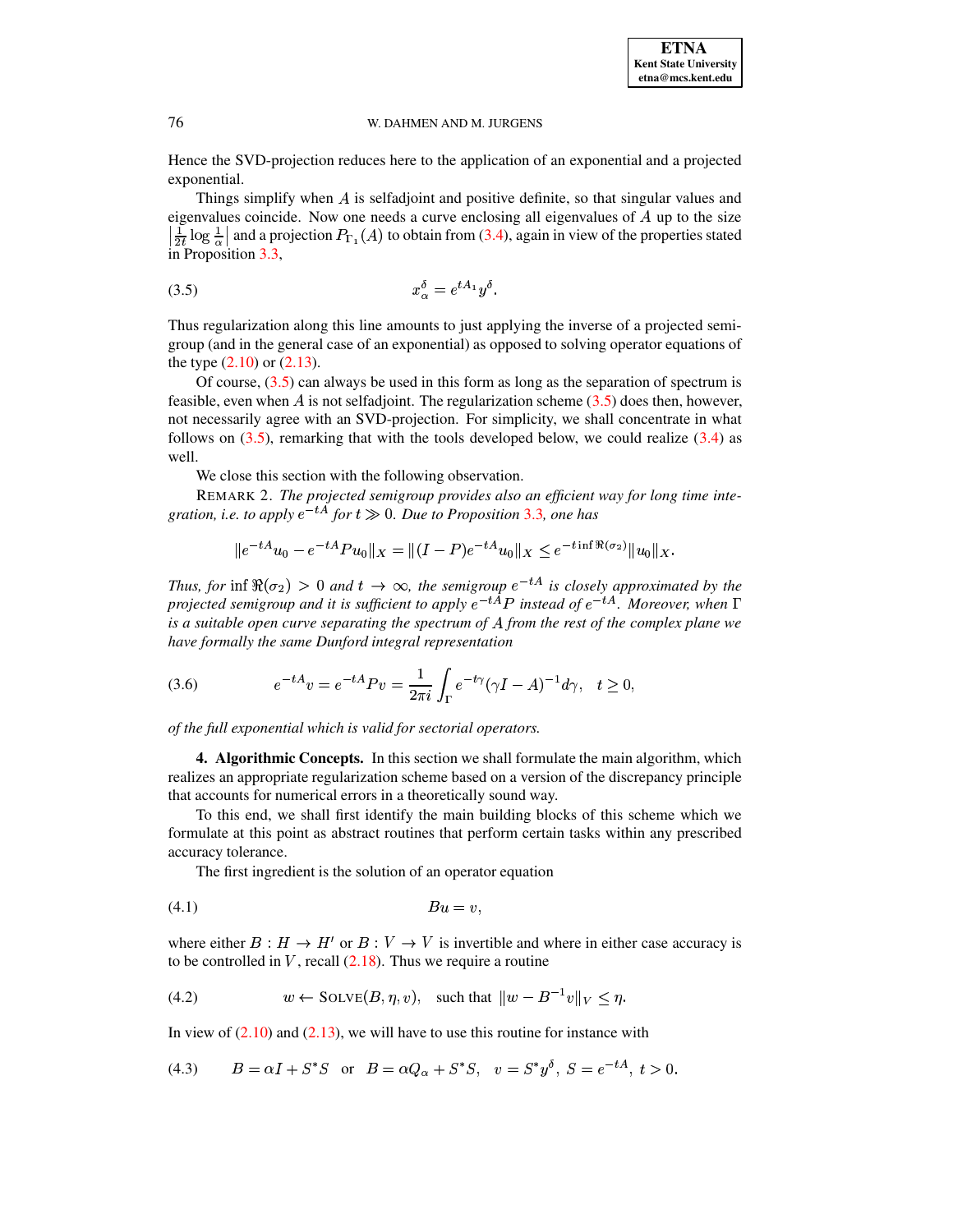Note that in both cases the right hand side is the result of the application of  $S^*$  while the regularization (3.5) requires the application of  $e^{tA_1}$ . In both cases the integrals (3.6) and  $(3.2)$  involve the application of resolvents which corresponds to  $(4.1)$  with

<span id="page-10-1"></span>
$$
(4.4) \t\t\t B = \gamma I - A, \t v = u_0
$$

Thus the second main building block (which in turn will invoke the SOLVE-routine) is the approximate application of operators of the form  $e^{-tA}$ ,  $t > 0$ , or  $e^{tA_1}$ ,  $t \in \mathbb{R}$ . We shall formalize this as a routine

<span id="page-10-0"></span>(4.5) 
$$
w \leftarrow \text{APPLY}(t, \Gamma, \eta, v) \quad \text{such that} \quad \|w - e^{-tA} P_{\Gamma} v\|_X \leq \eta.
$$

Recall that when  $\Gamma$  separates the complete spectrum we have  $e^{-tA}P_{\Gamma} = e^{-tA}$  and t must be positive.

To make our approach as transparent as possible, we shall indicate first how to realize  $(4.5)$  given  $(4.2)$  and how to realize the discrepancy principle given  $(4.5)$  postponing the concrete realization of  $(4.2)$  to the next section, see §5.

<span id="page-10-4"></span>4.1. Applying Projections. We are now prepared to formulate algorithms for computing the application of operators of the form

$$
e^{-tA}P_{\Gamma_1}v = \frac{1}{2\pi i}\int_{\Gamma_1} e^{-t\gamma}(\gamma I - A)^{-1}v\,d\gamma, \qquad t \in \mathbb{R},
$$

or as the special case  $t = 0$ , of the projection

$$
P_{\Gamma_1} v = \frac{1}{2\pi i} \int_{\Gamma_1} (\gamma I - A)^{-1} v \, d\gamma,
$$

to some fixed  $v \in X$ . We emphasize that in connection with projected semigroups t may attain negative values as well. Aside from being able to apply resolvents within a given accuracy tolerance (see  $(4.4)$ ) we shall need a suitable quadrature scheme.

Our convention will be that when writing  $\Gamma = \Gamma_1$  we assume that the Jordan curve  $\Gamma_1$ encloses some bounded subset of  $\sigma(A)$ , as described in §3, and that an analytic and  $2\pi$ periodic parameterization

<span id="page-10-3"></span>
$$
s \mapsto \gamma(s), \qquad s \in [0, 2\pi),
$$

is given. Then, the integrand

$$
F(s) = -i\gamma'(s)e^{-t\gamma(s)}(\gamma(s)I - A)^{-1}v, \qquad s \in [0, 2\pi),
$$

is also  $2\pi$ -periodic and analytic in the topology of X so that the following theorem applies.

THEOREM 4.1. ([13], Theorem 12.6) Let  $F : \mathbb{R} \to X$  be analytic and  $2\pi$ -periodic. Then, there exists  $q > 0$  such that F extends to an analytic, bounded, and  $2\pi$ -periodic function on the strip  $\mathcal{D}_q = \{x + iy : x \in \mathbb{R}, |y| < q\}$ . Moreover, the quadrature error of the trapezoidal rule

$$
Q_N(F) = \frac{1}{2N} \sum_{k=0}^{2N-1} F\left(\frac{k\pi}{N}\right), \qquad N \in \mathbb{N},
$$

<span id="page-10-2"></span>is bounded by

(4.6) 
$$
\|\frac{1}{2\pi}\int_0^{2\pi} F(s) \, ds - Q_N(F)\|_X \le \|F\|_{L_\infty(\mathcal{D}_q, X)} \frac{1}{e^{2qN} - 1}.
$$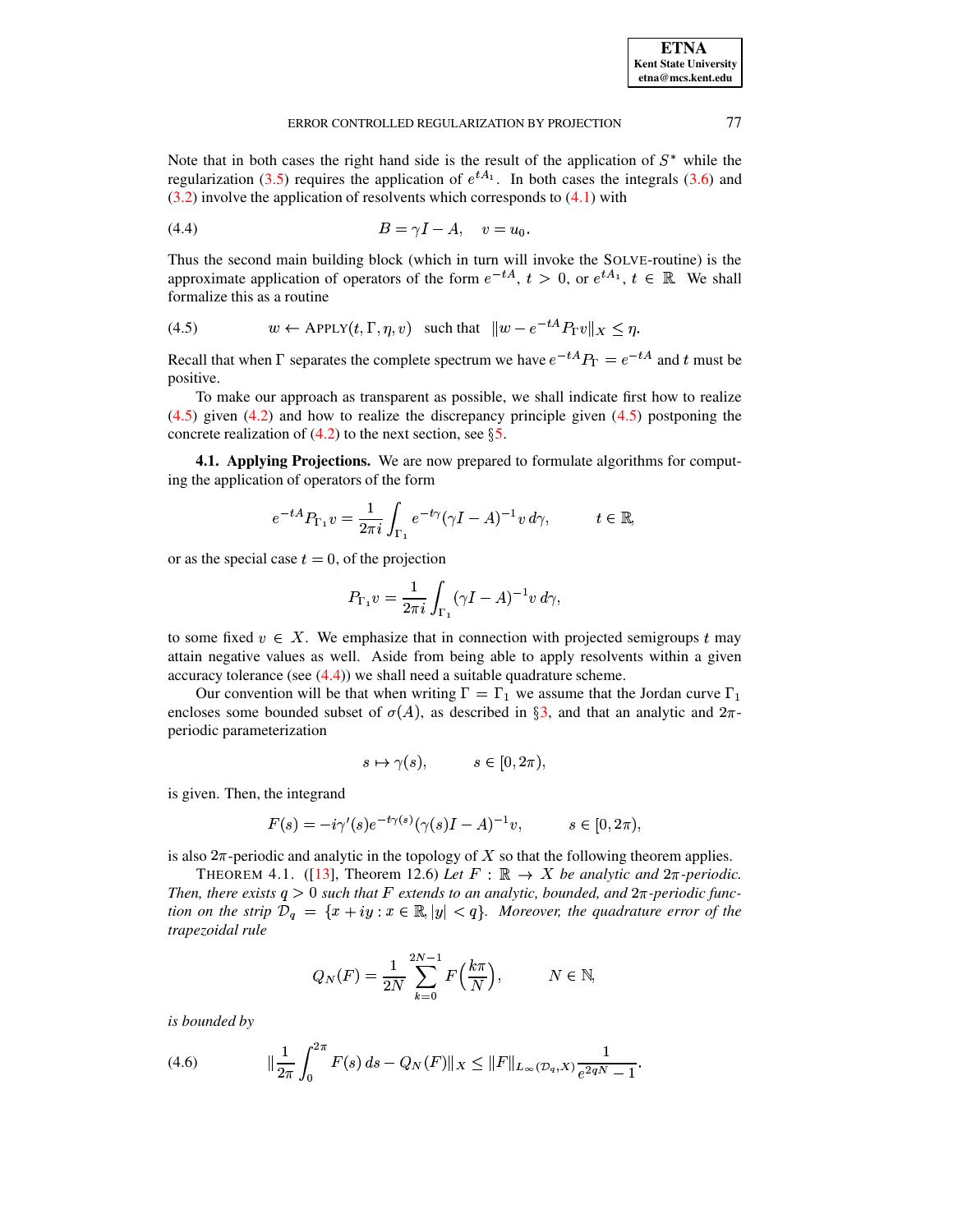Analogous statements hold when replacing  $\Gamma_1$  by an open curve  $\Gamma$  to represent the full exponential (for  $t > 0$ ). For corresponding details on suitable analytic parameterizations we refer e.g. to  $[16]$  and will make use of these results without further elaboration.

Since we are lacking any estimate for q and  $||F||_{L_{\infty}(\mathcal{D}_q,X)}$  it seems reasonable to use

<span id="page-11-0"></span>
$$
||Q_N(F) - Q_{2N}(F)||_X \approx ||Q_N(F) - e^{-tA} P_{\Gamma_1} v||_X
$$

as error estimator. This is certainly true when (4.6) holds with  $\leq$  replaced by  $\sim$ . To ensure convergence of the upcoming algorithm we therefore make the following

ASSUMPTION 1. There exist constants  $c_Q, C_Q > 0$  and  $N_0 \ge 1$  such that

$$
c_Q ||Q_N(F) - Q_{2N}(F)||_X \le ||Q_N(F) - e^{-tA} P_{\Gamma_1} v||_X
$$

and

<span id="page-11-1"></span>
$$
||Q_N(F) - e^{-tA} P_{\Gamma_1} v||_X \le C_Q ||Q_N(F) - Q_{2N}(F)||_X
$$

for all  $N \geq N_0$ .

To formulate the following algorithm, we define  $N_l = 2^l N_0$ ,  $l \in \mathbb{N}$ . The quadrature points associated with  $N_l$  are  $s_{l,k} = \frac{k\pi}{N_l}$ ,  $k = 0, 1, ..., 2N_l - 1$ . Obviously, the sequences of quadrature points are nested, i.e.  $s_{l+1,2k} = s_{l,k}$ . Therefore,  $Q_{N_l}(F)$  can be improved to  $Q_{2N_l}(F)$  by evaluating the integrand F at the nodes  $s_{l+1,2k+1}, k = 0, 1, ..., N_l - 1$ .

ALGORITHM 1.  $w \leftarrow \text{APPLY}(t, \Gamma_1, A, \eta, v)$ 

\n- \n
$$
\text{Fix some } 0 < \varrho \leq \frac{1}{3C_Q}
$$
\n
\n- \n
$$
\text{For } k = 0, 1, \ldots, 2N_0 - 1,
$$
\n
$$
w_{0,k} \leftarrow \text{SOLVE}(\gamma(s_{0,k})I - A, \frac{\eta \min\{1, \frac{3}{2}\varrho\}}{3|\gamma'(s_{0,k})\exp(-t\gamma(s_{0,k}))|}, v)
$$
\n
\n- \n
$$
w_0 \leftarrow \frac{-i}{2N_0} \sum_{k=0}^{2N_0 - 1} \gamma'(s_{0,k})e^{-t\gamma(s_{0,k})}w_{0,k}
$$
\n
\n- \n
$$
\text{For } l = 1, 2, \ldots
$$
\n
$$
-\text{for } k = 1, 3, \ldots, 2N_l - 1
$$
\n
$$
w_{l,k} \leftarrow \text{SOLVE}(\gamma(s_{l,k})I - A, \frac{\eta \min\{1, \frac{3}{2}\varrho\}}{3|\gamma'(s_{l,k})\exp(-t\gamma(s_{l,k}))|}, v)
$$
\n
$$
-u_l \leftarrow \frac{-i}{2N_l} \sum_{k=0}^{N_l - 1} \gamma'(s_{l,2k+1})e^{-t\gamma(s_{l,2k+1})}w_{l,2k+1}
$$
\n
$$
-d_l \leftarrow \frac{1}{2}w_{l-1} - u_l
$$
\n
$$
-w_l \leftarrow \frac{1}{2}(w_{l-1} + u_l)
$$
\n
$$
-|f||d_l||_X \leq \varrho\eta \text{ then return } w = w_{l-1}.
$$
\n
\n

REMARK 3. To remain consistent with the theory the algorithm returns  $w_{l-1}$ . In practice,  $w_l$  should be returned as it is the more accurate approximation.

LEMMA 4.2. If Assumption 1 holds the algorithm APPLY $(t, \Gamma_1, A, \eta, v)$  terminates after a finite number of steps for every  $\eta > 0$  and its output w satisfies

<span id="page-11-2"></span>
$$
||w - e^{-tA}P_{\Gamma_1}v||_X \le \eta.
$$

*Proof.* Let  $\hat{w}_{l,k}$  denote the exact solution of

$$
(\gamma(s_{l,k})I-A)\widehat{w}_{l,k}=v,
$$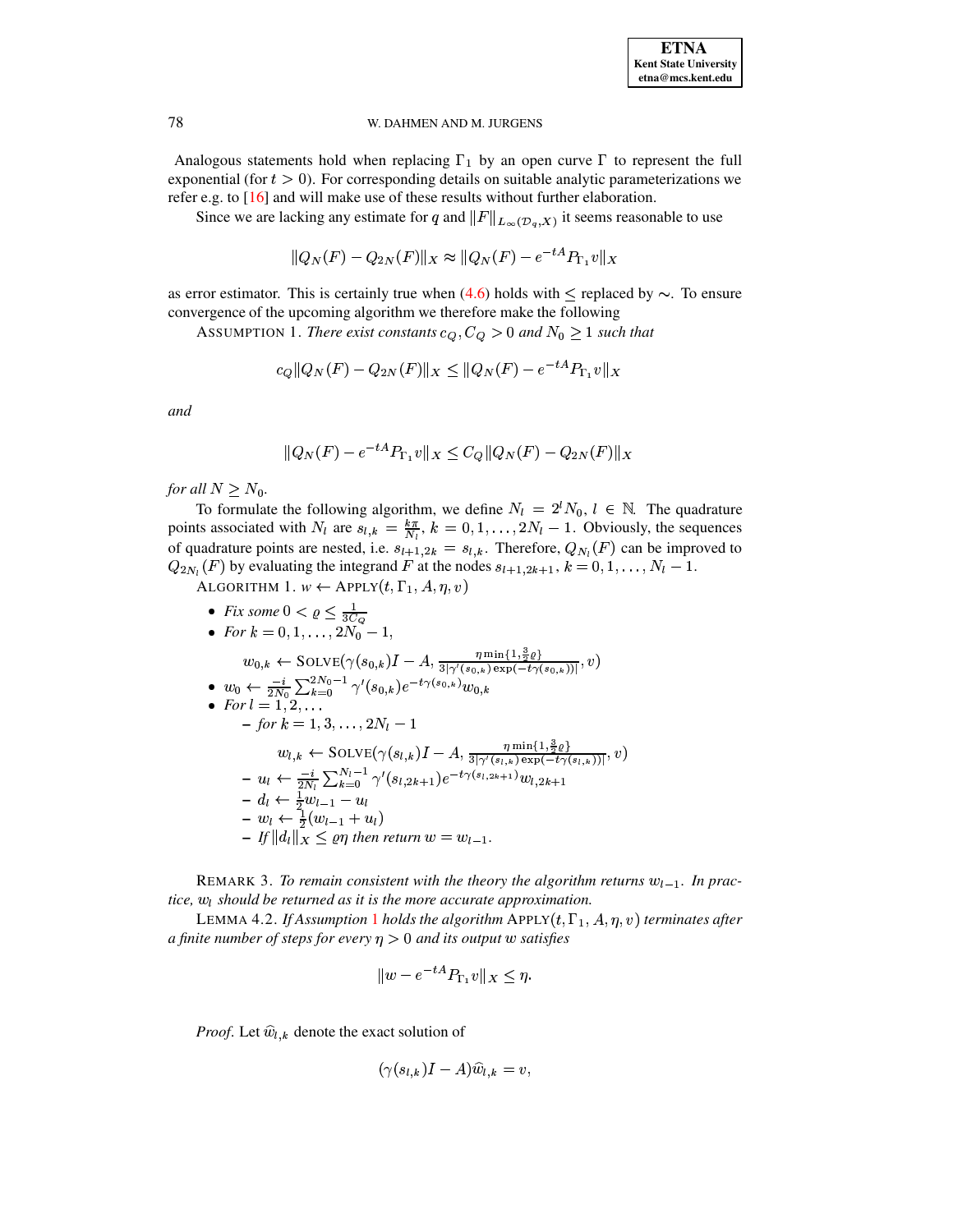and define  $\hat{u}_l$ ,  $\hat{d}_l$  and  $\hat{w}_l$  as the corresponding quantities from the algorithm. According to the error bounds guaranteed by  $SOLVE(\gamma(s_{l,k}), \gamma, v)$  we have

$$
||w_{l-1} - \widehat{w}_{l-1}||_X \le \frac{1}{2N_{l-1}} \sum_{k=0}^{2N_{l-1}-1} |\gamma'(s_{l-1,k})e^{-t\gamma(s_{l-1,k})}| \cdot ||w_{l-1,k} - \widehat{w}_{l-1,k}||_X
$$
  

$$
\le \frac{1}{2N_{l-1}} \sum_{k=0}^{2N_{l-1}-1} \frac{\eta}{3} \min\{1, \frac{3}{2}\varrho\} \le \frac{1}{3} \eta \min\{1, \frac{3}{2}\varrho\}.
$$

The same argument yields

$$
|u_{l}-\widehat{u}_{l}||_{X}\leq \frac{1}{6}\eta \min\{1,\frac{3}{2}\varrho\}, \quad ||d_{l}-\widehat{d}_{l}||_{X}\leq \frac{1}{3}\eta \min\{1,\frac{3}{2}\varrho\}.
$$

First, the termination criterion is shown to be met for sufficiently large  $l \in \mathbb{N}$ . From Theorem  $4.1$  and Assumption 1 the estimate

$$
||d_l||_X \le ||\hat{d}_l||_X + ||d_l - \hat{d}_l||_{\ell_2(\mathcal{J})}
$$
  
 
$$
\le (c_Q)^{-1} ||F||_{L_\infty(\mathcal{D}_q, X)} \frac{1}{e^{2dN_l} - 1} + \frac{1}{2}\varrho \eta
$$

follows. Since the first summand tends to zero for  $l \to \infty$  there exist  $l_0 \in \mathbb{N}$  such that the termination criterion  $||d_{l_0}||_X \leq \varrho \eta$  is indeed met.

In a second step, the error bound is shown to hold for  $w = w_{l_0 - 1}$ . Obviously, one has

$$
||w_{l_0-1} - e^{-tA} P_{\Gamma_1} v||_X \le ||w_{l_0-1} - \widehat{w}_{l_0-1}||_X + ||\widehat{w}_{l_0-1} - e^{-tA} P_{\Gamma_1} v||_X
$$
  

$$
\le \frac{1}{3} \eta + ||\widehat{w}_{l_0-1} - e^{-tA} P_{\Gamma_1} v||_X.
$$

The second summand is bounded with the aid of Assumption  $1$ ,

<span id="page-12-0"></span>
$$
\|\hat{w}_{l_0-1} - e^{-tA} P_{\Gamma} v\|_X \le \|Q_{N_{l_0-1}}(F) - e^{-tA} P_{\Gamma} v\|_X
$$
  
\n
$$
\le C_Q \|Q_{N_{l_0-1}}(F) - Q_{N_{l_0}}(F)\|_X
$$
  
\n
$$
\le C_Q \|\hat{w}_{l_0-1} - \hat{w}_{l_0}\|_X
$$
  
\n
$$
\le C_Q \left(\|d_{l_0}\|_X + \|\hat{d}_{l_0} - d_{l_0}\|_X\right).
$$
  
\n(4.7)

Since the termination criterion is met the first summand in the parenthss is bounded by

$$
||d_{l_0}||_X \leq \rho \eta \leq \frac{\eta}{3C_Q}.
$$

The second one can be estimated by

$$
\|\widehat{d}_{l_0-1}-d_{l_0-1}\|_X\leq \frac{1}{2}\varrho\eta\leq \frac{\eta}{4C_Q}.
$$

Inserting both estimates in  $(4.7)$  yields

$$
\|\widehat{w}_{l_0-1} - e^{-tA} P_{\Gamma} v\|_X \le \frac{2}{3}\eta.
$$

 $\Box$ Thus, the overall error of the output  $w$  is bounded by  $\eta$ .

79

**ETNA Kent State University**  $etna@mcs. kent.edu$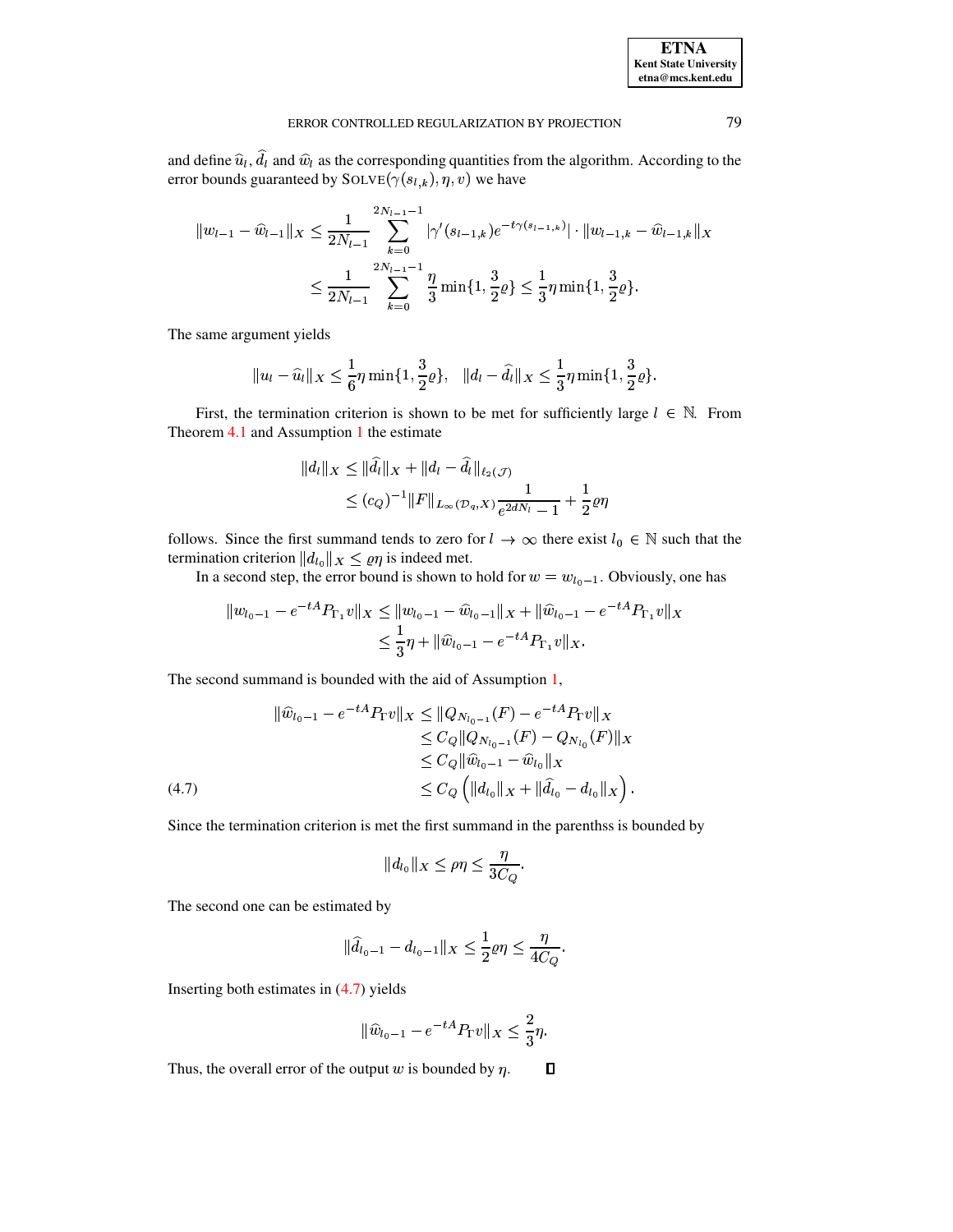It should be noted that the explicit knowledge of the constant  $c_Q$  is not needed in the algorithm. Its existence is merely needed to show that the algorithm terminates (i.e. it is actually an algorithm).

REMARK 4. An analogous scheme  $APPLY(t, \Gamma, A, \eta, v)$  can be constructed when  $\Gamma$  is a  $s$  *suitable open curve separating the spectrum*  $\sigma(A)$  *from the rest of the complex plane and*  $t$  *is positive, see* [\[16\]](#page-33-1)*. We shall use the same notation for this version as well.*

Since the constants in the quadrature rule are not numerically accessible, one might think of extrapolation techniques to overcome this handicap. But extrapolation is useless for analytic periodic functionssince all constantsin the asymptotic error expansion of the trapezoidal rule vanish.

<span id="page-13-0"></span>**4.2.** Approximate Regularized Inversion of  $e^{-tA}$ . We shall use next the tools developed in the preceding section in order to regularize the inversion of the operator  $S = e^{-tA}$ for some fixed time  $t > 0$ . Since S is one-to-one and compact the operator fulfills the assumptions made in  $\S2$ . We shall work in the setting ([2.](#page-2-0)18).

The following algorithm comes in three variants each of which is based on Lemma [2.3.](#page-4-2) We assume that the three parameters  $\tau$ ,  $\tau_1$ ,  $\tau_2 > 0$  are given such that  $\tau - \tau_1 - \tau_2 > 1$  holds (cf.  $(2.7)$ ). Moreover, we fix  $c \in [1/2, 1)$  and test the stopping criterion

$$
\|Sx_{\alpha_{k+1}} - y^\delta\|_V \le \tau\delta \le \|Sx^\delta_{\alpha_k} - y^\delta\|_V
$$

for  $\alpha_k = c^k \alpha_0$ . Recall that we have here  $V = X = Y$ . The choice of c permits a certain tuning of the algorithm, as the search for the optimal  $\alpha$  becomes more thorough and more expensive for  $c$  closer to one.

The three ways of determining a sequence of regularized solutions  $x^{\delta}_{\alpha_k}$  are based on the two variants  $(2.10)$ ,  $(2.13)$  of the Tikhonov method or on the projection method  $(3.5)$ . As a core ingredient of the main scheme we shall provide for each variant a routine

$$
x \leftarrow \text{REG}(\alpha, \eta, y^{\delta}) \quad \text{satisfying} \quad ||x - x^{\delta}_{\alpha}||_V \leq \eta.
$$

In the cases  $(2.10)$ ,  $(2.13)$  the realization of REG is given by the scheme SOLVE for solving the operator equations  $(4.1)$  corresponding to the choices  $(4.3)$ .

The third method is quite different and uses the fact that, by Proposition [3.3,](#page-8-0) the projection of  $S = e^{-tA}$  onto the eigenspaces associated with a bounded subset of  $\sigma(A)$  becomes boundedly invertible.

To fix ideas we briefly specify the discussion in  $\S 3$  $\S 3$  and assume that  $\sigma(A) = \{\lambda_k : k \in \mathbb{N}\}\$ Io fix ideas we briefly specify the discussion in 33 and assume that  $\sigma(A) = \{\lambda_k : k \in \mathbb{N}\}\$ <br>with  $\Re(\lambda_k) \leq \Re(\lambda_{k+1})$  and  $\Re(\lambda_k) \to \infty$  for  $k \to \infty$ . Then, by the spectral mapping with  $\mathcal{H}(\lambda_k) \leq \mathcal{H}(\lambda_{k+1})$  and  $\mathcal{H}(\lambda_k) \to \infty$  for  $k \to \infty$ . Then, by the spectral mapping theorem,  $e^{-tA}$  has the eigenvalues  $e^{-t\lambda_k}$  which tend to zero if  $k \to \infty$ . Thus, we discard theorem,  $e^{i\theta}$  has the eigenvalues  $e^{i\theta}$  which tend to zero if  $k \to \infty$ . Thus, we discard<br>the eigenvalues for large k by projection. Fix a  $k_0 \in \mathbb{N}$  and set  $\sigma_1 = {\lambda_k : 1 \le k \le$ <br> $k_0$ . According to the notation of  $\alpha_0$ . According to the notation of  $\S3$ , the projection onto the eigenspaces associated with  $\sigma_1$  is denoted by  $P_{\Gamma_1}$ . The projected semigroup  $P_{\Gamma_1}e^{-tA} = e^{-tA_1} : V \to V$  is boundedly invertible with inverse invertible with inverse

$$
e^{tA_1}=\frac{1}{2\pi i}\int_{\Gamma_1}e^{t\gamma}(\gamma I-A)^{-1}\,d\gamma
$$

and

$$
||e^{tA_1}||_{\mathcal{L}(X)} \le Ce^{t\Re(\lambda_{k_0})},
$$

for some constant  $C = C(k_0) \geq 1$ . Here we take again  $V = X = Y$ . Thus, the regularized solution defined as

$$
x_{k_0}^\delta=e^{tA_1}y^\delta,
$$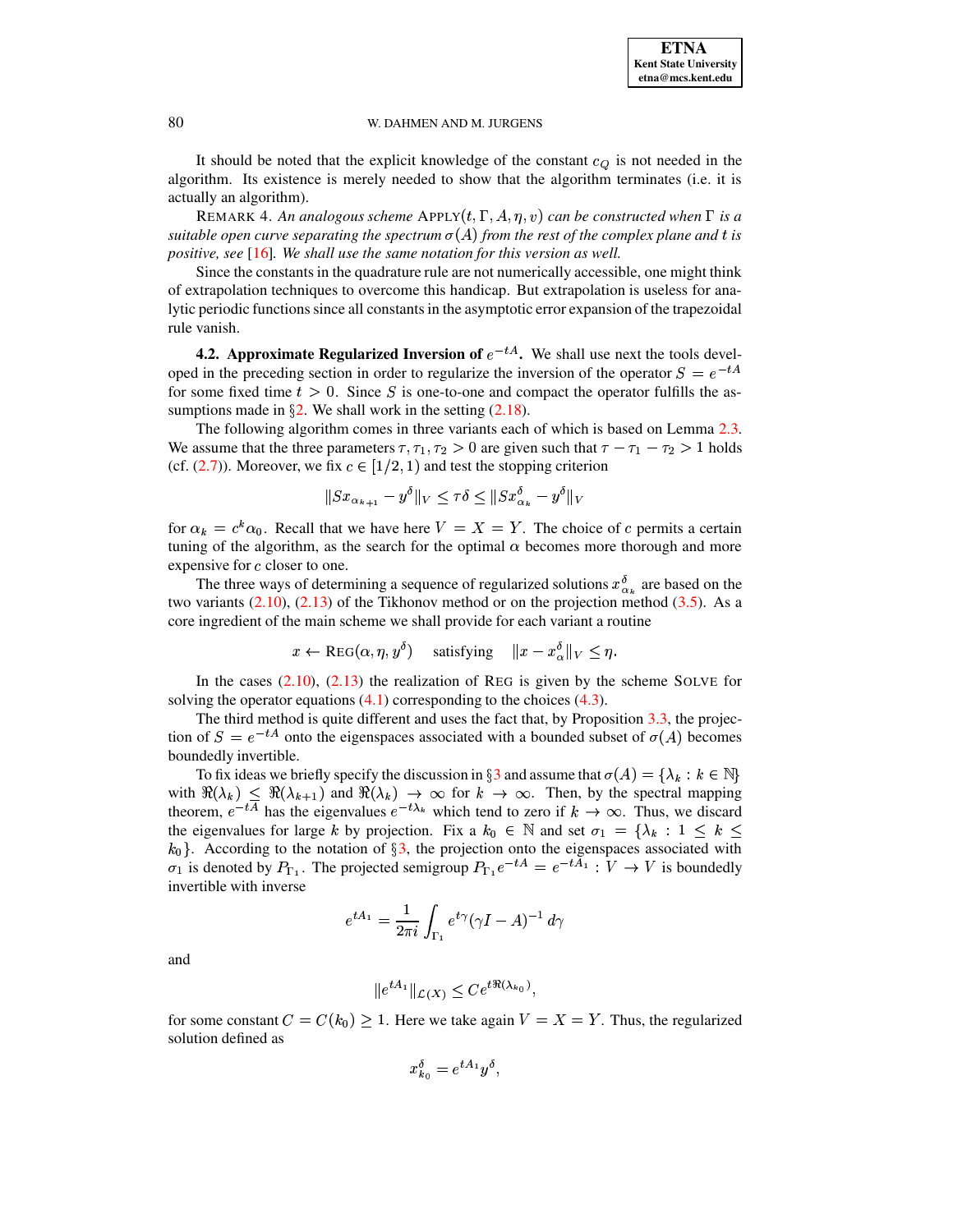depends continuously on  $y^{\delta}$ , and  $\alpha = 1/k_0$  plays the role of the regularization parameter, see (3.5). Clearly, if  $k_0 \to \infty$  (i.e.  $\alpha \to 0$ ) and y is given exactly the regularized solution  $x_{k_0}$ will tend to  $x^{\dagger}$  if A has a complete system of eigenvectors.

When dealing with noisy data,  $k_0$  has to be chosen properly. This can be done again with the aid of the discrepancy principle, i.e. we pick

$$
k_0 = \inf\{k \in N : \|e^{-tA}x_k^\delta - y^\delta\|_V \leq \tau\delta\}
$$

for some fixed parameter  $\tau \geq 1$ .

In summary, the three variants of the main algorithm arise from the choice of the corresponding auxiliary routine REG( $\alpha$ ,  $\eta$ ,  $y^{\delta}$ ) which can be any one of the following three:

- 1. SOLVE $(\alpha I + S^*S, \eta, S^*y^{\delta}),$
- 2. SOLVE $(\alpha Q_{\alpha} + S^*S, \eta, S^*y^{\delta})$ , c.f. (4.3),
- 3. APPLY $(-t, \Gamma_1(\alpha), A, \eta, y^{\delta}).$

Each of these routines returns a regularized solution of the ill-posed equation  $Sx = y^{\delta}$ .

Of course, embedded in the routines SOLVE is a way for evaluating the given data  $y^{\delta}$ (depending on the format in which they are given). This is explicitly used when computing residuals. We refer to a corresponding routine

$$
\hat{w} \leftarrow \text{EVAL}(\eta, w) \quad \text{satisfying} \quad \|\hat{w} - w\|_V \le \eta.
$$

<span id="page-14-1"></span>The realization of the discrepancy principle for either of these three choices reads now as follows.

ALGORITHM 2.  $x \leftarrow$  DISCREPANCY PRINCIPLE( $y^{\delta}$ ,  $\delta$ ,  $\alpha_0$ , REG)

For  $k = 0, 1, ...$ 

- $\alpha_k := c^k \alpha_0$
- $x_k \leftarrow \text{REG}(\alpha_k, \tau_1 ||S||^{-1} \delta, y^{\delta})$
- $w_k \leftarrow \text{APPLY}(t, \Gamma, A + A^*, \frac{1}{2}\tau_2 \delta, x_k)$ <br>•  $r_k \leftarrow w_k \text{EVAL}(\frac{1}{2}\tau_2 \delta, y^{\delta})$ <br>•  $If ||r_k||_{\ell_2(\mathcal{J})} \leq \tau \delta$  then return  $x \leftarrow x_k$ .
- 
- 

THEOREM 4.3. Algorithm DISCREPANCYPRINCIPLE defines a regularization scheme of optimal order for  $0 < \mu \leq 1/2$  for the Tikhonov-type schemes (cases 1. and 2.) and for any positive  $\mu$  for the projection scheme. More precisely, the output  $x$  of DISCREPANCYPRINCI-PLE  $(y^{\delta}, \delta, \alpha_0)$  satisfies

<span id="page-14-0"></span>
$$
(4.8) \t\t\t ||x - x†||_V \leq C\delta^{\frac{2\mu}{2\mu+1}}\rho^{\frac{1}{2\mu+1}}
$$

for all  $y^{\delta} \in Y$  with  $||y^{\delta} - y||_V \leq \delta$  and all  $x^{\dagger} = (S^*S)^{\mu}w$  with  $||w||_V \leq \rho$ , under the above restrictions on  $\mu$ .

*Proof.* From the target accuracy in REGSOLVE, APPLY, and EVALRHS it is immediate that the conditions (2.5) and (2.6) of Lemma 2.3 are satisfied for  $x_k$  and Res<sub> $\alpha$ </sub> =  $||r_k||_X$ . The algorithm terminates if and only if  $(2.8)$  is satisfied. Therefore we infer from Lemma 2.3 the validity of (4.8), recalling that  $\mu_0 = 1$  for the Tikhonov scheme. П

As pointed out at the end of  $\S3$  the version 3. becomes an SVD-projection when A is selfadjoint and positive definite. In this case the qualification is  $\mu_0 = \infty$ , i.e. the range of the smoothness index  $\mu$  that can be exploited is now unbounded.

Of course, in principle, the projection method is a familiar concept in regularization theory. But, to our knowledge, it has not been implemented yet in the present context with a rigorous error control since the eigenvalues and eigenspaces are in general not numerically

81

**ETNA Kent State University**  $etna@mcs. kent.edu$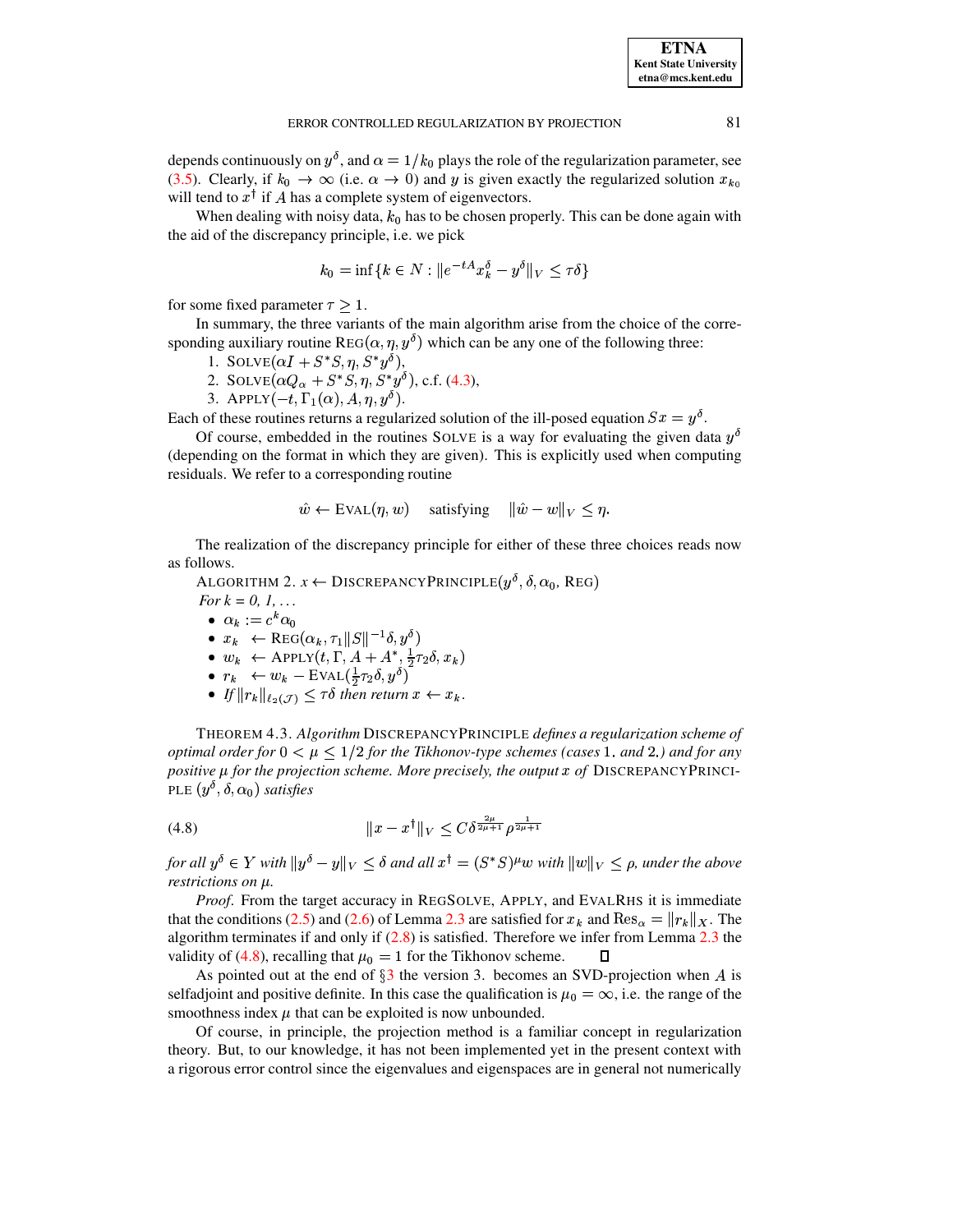accessible. By the techniques developed in  $[15]$  and  $\S 4.1$  $\S 4.1$  the scheme becomes for the first time realizable in a fairly general setting.

A rough comparison already indicates at this point that, aside from the fact that higher order regularity can be exploited better, the projection method is computationally more efficient than the Tikhonov scheme. In our setting, for some fixed *positive*  $t > 0$  the algorithm APPLY( $-t, \Gamma_1, A, \eta, y^{\delta}$ ) will be called for some  $\eta \ll \delta$  until the discrepancy principle is met. Each call will need  $N$  elliptic subproblems to be solved within a prescribed tolerance where we observed  $N$  to be well below 80 in our experiments. In contrast, the Tikhonov method requires several calls of  $\text{SOLVE}(\alpha I + S^*S, \eta, S^*y^0)$ . Any linear solver applied to this problem will perform an application of  $APPLY(t, \Gamma, A + A^*, \eta, w)$  *once per step* and will need several steps to solve the linear problem within the desired tolerance. In fact, it will need more and more steps as  $\alpha$  decreases. As APPLY(-t,  $\Gamma_1$ , A,  $\eta$ ,  $y^0$ ) and APPLY(t,  $\Gamma$ ,  $A + A^*$ ,  $\eta$ ,  $w$ ) need at least for small  $t$  roughly the same amount of work the projection method is significantly faster than the Tikhonov scheme.

Of course, it is crucial to come up with suitable curves  $\Gamma_1$  separating the spectrum according to the needs of the discrepancy principle. Moreover, Assumption [1](#page-11-0) needs to be validated. These issues will be addressed in  $§6$  $§6$  for a simple test case.

<span id="page-15-0"></span>**5. Realization of Computational Routines.** So far we have left open how to realize the algorithmic building blocks SOLVE, APPLY as well as EVAL numerically. We shall address this issue now for the canonical choice  $X = V$  (e.g.  $L_2(\Omega)$ ). The main tool will be a suitably chosen wavelet basis. This leads to computable routines with guaranteed error bounds and some information on the computational complexity of SOLVE for  $(4.3)$  and  $(4.4)$ .

Moreover, as an interesting byproduct, the fact that wavelet bases allow us to characterize the spaces  $H<sup>s</sup>(\Omega)$  by simple rescaling, a new regularization method which measures the residual  $Sx_{\alpha}^{\delta} - y^{\delta}$  in the norm of  $H^{s}(\Omega)$ ,  $-1 \leq s \leq 1$ , suggests itself that will later be compared with the above versions compared with the above versions.

<span id="page-15-2"></span>**5.1. Wavelets for Operator Equations.** We shall not give any details on specific realizations of wavelet bases but collect only their relevant properties. How to realize them has been discussed in the literature and we refer to references given e.g. in [\[7,](#page-32-8) [4\]](#page-32-9). As for some notational conventions, a wavelet basis will be denoted by  $\Psi = {\psi_\lambda : \lambda \in \mathcal{J}}$ where  $\mathcal J$  is a countable index set whose elements typically encode the scale, the spatial location and the type of the wavelets  $\psi_{\lambda}$ . The wavelets will always be assumed to be *local*, i.e. diam  $(\text{supp }\psi_\lambda) \sim 2^{-|\lambda|}$ , where  $|\lambda|$  denotes the scale, i.e. the dyadic refinement level on which the wavelet lives. Our first requirement is that **W** be a *Riesz basis* for *V*. This means which the wavelet lives. Our first requirement is that  $\Psi$  be a *Riesz basis* for V. This means that every  $v \in V$  has a *unique* expansion  $v = \sum_{\lambda \in \mathcal{J}} \langle v, \psi_{\lambda} \rangle \psi_{\lambda}$  which is stable in the following sense. Denoting by  $\mathbf{v} = (v_\lambda)_{\lambda \in \mathcal{J}}$  the array of wavelet coefficients of v, there exists bounded constants  $c_R$ ,  $C_R > 0$  such that

<span id="page-15-1"></span>
$$
(5.1) \t c_R \|\mathbf{v}\|_{\ell_2(\mathcal{J})} \le \|v\|_V \le C_R \|\mathbf{v}\|_{\ell_2(\mathcal{J})}, \t v \in V.
$$

It is well known that this implies the existence of a *dual* Riesz basis  $\Psi = \{ \psi_\lambda : \lambda \in \mathcal{J} \} \subset V$ for V, i.e.  $\langle \psi_{\lambda}, \psi_{\lambda'} \rangle = \delta_{\lambda, \lambda'}$ , so that  $v_{\lambda} = \langle v, \psi_{\lambda} \rangle$ , and one has the alternate expansion  $= \sum_{\lambda \in \mathcal{J}} \langle \psi_{\lambda}, v \rangle \psi_{\lambda}$ , see e.g. [\[5\]](#page-32-10). Viewing  $\Psi, \Psi$  as column vectors with respect to some fixed ordering of the indices,  $\langle v, \Psi \rangle$ ,  $\langle \Psi, v \rangle$  are the arrays of wavelet coefficients in the first representation of  $v$  viewed as row and column vectors, respectively. The above expansions can then conveniently be rewritten as

$$
v = \langle v, \widetilde{\mathbf \Psi} \rangle \mathbf \Psi = \langle v, \mathbf \Psi \rangle \widetilde{\mathbf \Psi},
$$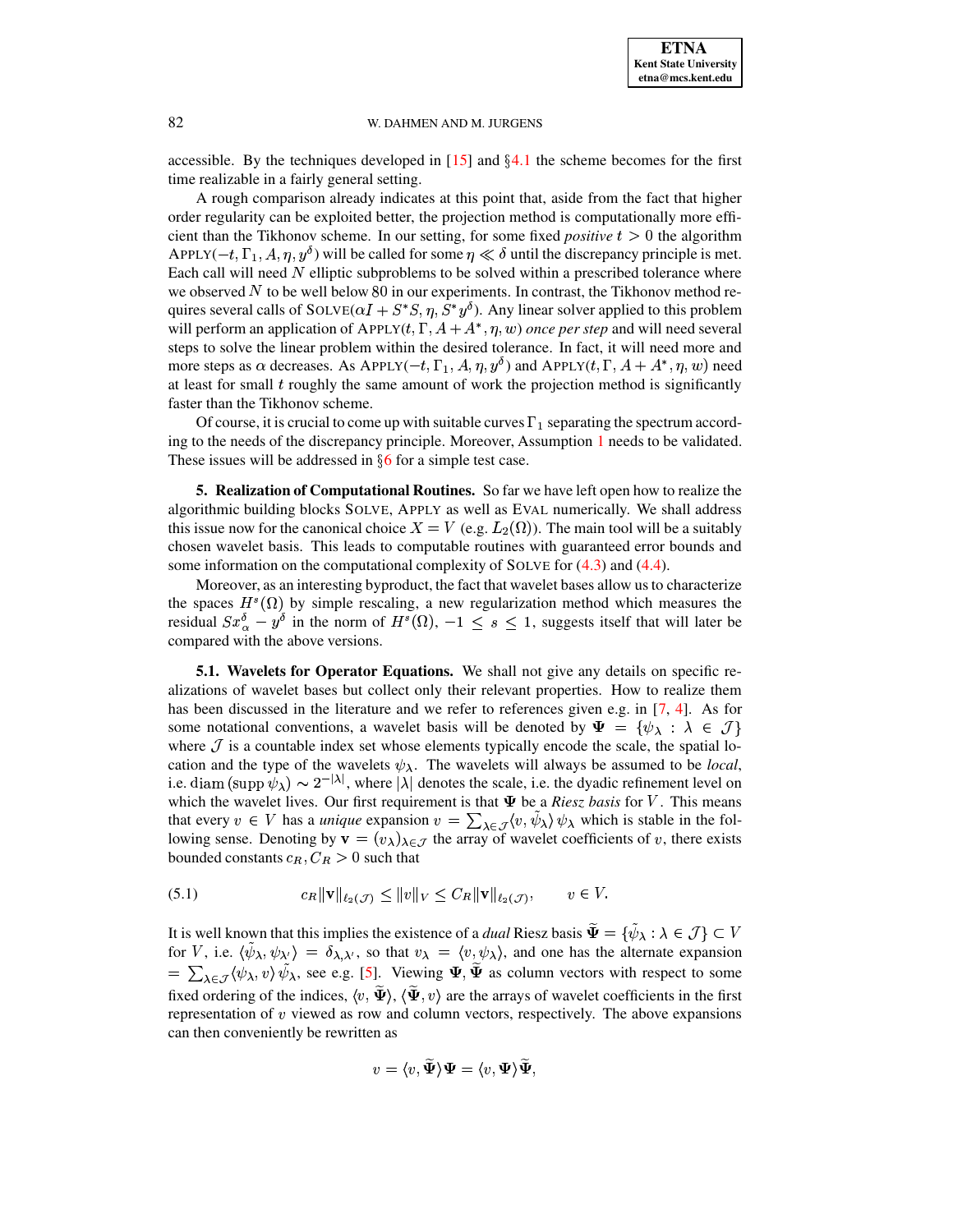where we formally view the expansions as "inner products" of the coefficient arrays with the bases. As a default we shall view sequences as column vectors.

Moreover, a duality argument shows that in these terms

$$
\frac{1}{C_R} \|\langle \Psi, v \rangle\|_{\ell_2(\mathcal{J})} \le \|v\|_V \le \frac{1}{c_R} \|\langle \Psi, v \rangle\|_{\ell_2(\mathcal{J})}, \quad v \in V.
$$

For  $V = L_2(\Omega)$  and a wide range of domains one can construct  $\Psi$  and  $\tilde{\Psi}$  simultaneously in a way that the primal as well as dual wavelets are compactly supported. Moreover, these constructions actually offer more, namely that properly scaled versions of  $\Psi$  and  $\Psi$  form Riesz bases for certain smoothness spaces  $H, H'$ , respectively, appearing in (2.16). More precisely, for  $H$  from (2.16), we shall assume (in agreement with all known constructions) from now on that for the positive diagonal matrix

(5.2) 
$$
\mathbf{D} = \text{diag}\{d_{\lambda} : \lambda \in \mathcal{J}\}, \quad d_{\lambda} := \max\{1, \|\psi_{\lambda}\|_{H}\},
$$

one has

<span id="page-16-2"></span><span id="page-16-1"></span>
$$
v \in H \iff \mathbf{D}v \in \ell_2(\mathcal{J}), \text{ where } v = \langle \tilde{\Psi}, v \rangle, \text{ i.e. } v = v^T \Psi,
$$

and that the norm equivalence

(5.3) 
$$
c_H \|\mathbf{D} \mathbf{v}\|_{\ell_2(\mathcal{J})} \leq \|v\|_H \leq C_H \|\mathbf{D} \mathbf{v}\|_{\ell_2(\mathcal{J})}, \quad v = \mathbf{v}^T \mathbf{\Psi} \in H,
$$

holds with constants  $c_H$ ,  $C_H > 0$ . Again it follows from biorthogonality and duality that

$$
C_H^{-1} \|\mathbf{D}^{-1}\widetilde{\mathbf{v}}\|_{\ell_2(\mathcal{J})} \leq \|v\|_{H'} \leq c_H^{-1} \|\mathbf{D}^{-1}\widetilde{\mathbf{v}}\|_{\ell_2(\mathcal{J})}, \quad v = \widetilde{\mathbf{v}}^T \widetilde{\mathbf{\Psi}} \in H'.
$$

In these terms the rescaled bases  $D^{-1}\Psi$  and  $D\tilde{\Psi}$  are Riesz bases of H and H', respectively.

This has been realized for Sobolev spaces  $H = H^t(\Omega)$  or  $H_0^t(\Omega)$ ,  $t < 3/2$ . In particular, for  $H = H_0^1(\Omega)$  the scaling weights are of the order  $d_{\lambda} = 2^{|\lambda|}$ . This suggests working with the rescaled bases exclusively, if one is only interested in the spaces  $H$  and  $H'$ . However, we are going to employ wavelet representations of operators from  $H$  onto  $H'$  (and even from  $H(\gamma) \to H(\gamma)'$  for certain  $V \subset H(\gamma) \subseteq H$ ) as well as of endomorphisms of V. Recording the dependence on  $\bf{D}$  (and further scalings) explicitly will enable us to adapt to the relevant topologies. Therefore, expansion coefficients will always relate to the  $V$ -normalized bases.

<span id="page-16-0"></span>With these preparations we can transform now any variational problem of the form: Find  $u \in B$  such that for  $f \in H'$ 

$$
(5.4) \t\t \langle v, Bu \rangle = \langle v, f \rangle, \t v \in H,
$$

into an equivalent one in the wavelet coordinate domain. To this end, it will be convenient to define for any two countable collections  $\Theta$ ,  $\Xi$  of functions, ordered in an unspecified but fixed way, the corresponding generalized Gramian by

$$
\langle \Theta, \Xi \rangle := \left( \langle \theta, \xi \rangle \right)_{\theta \in \Theta, \xi \in \Xi}
$$

i.e. the first entry is formally viewed as a column vector while the second one acts as a row vector which explains the subsequent formal manipulations. Using the scaled basis functions as test functions in  $(5.4)$ , shows that the original variational problem  $(5.4)$  is equivalent to the infinite-dimensional system

$$
\langle \mathbf{D}^{-1} \mathbf{\Psi}, Bu \rangle = \langle \mathbf{D}^{-1} \mathbf{\Psi}, f \rangle,
$$

83

**ETNA Kent State University**  $etna@mcs. kent.edu$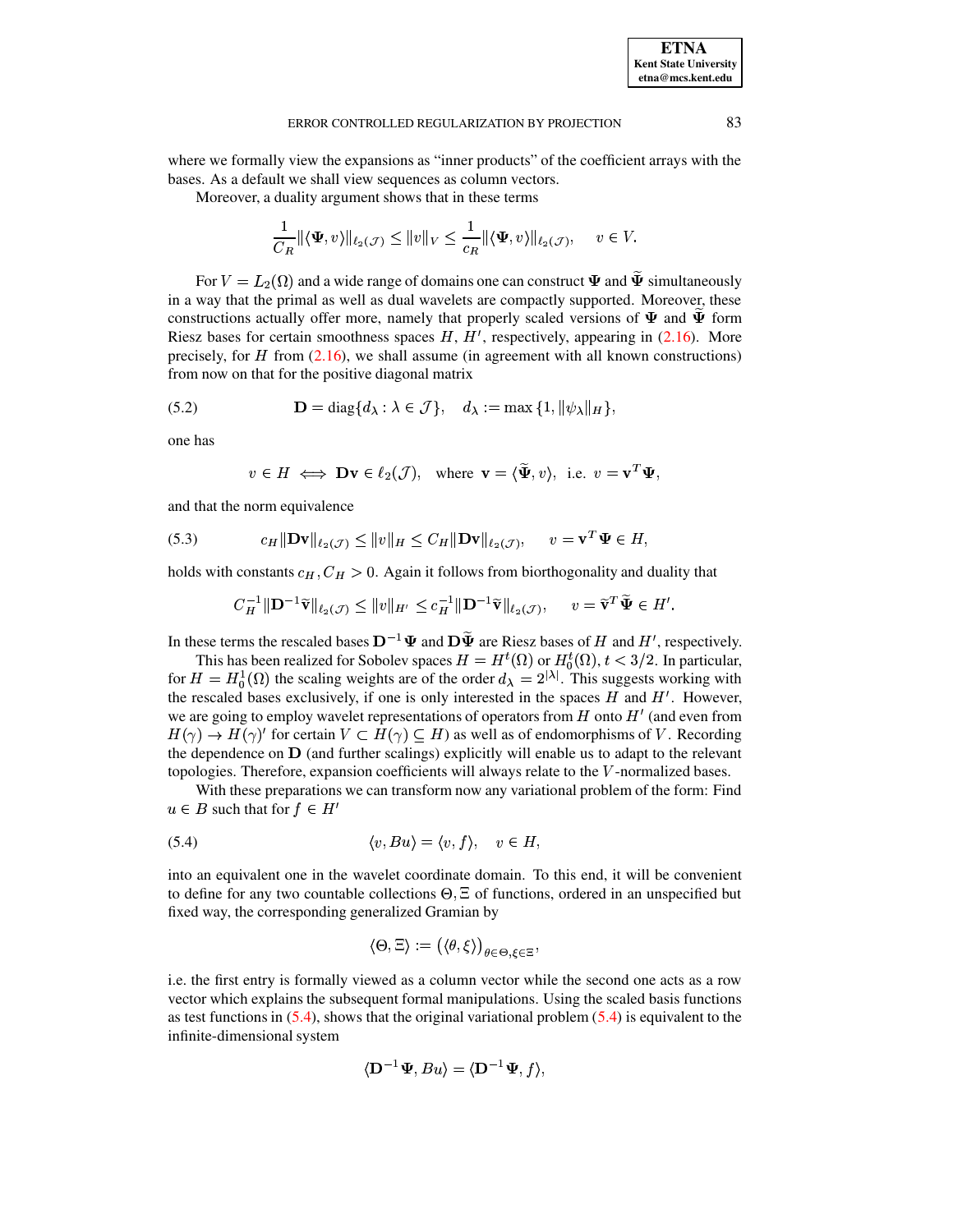<span id="page-17-1"></span>as  $\mathbf{D}^{-1}\Psi$  is complete in H. Inserting the representation  $u = \mathbf{u}^T \Psi$  into the previous equation, yields

(5.5) 
$$
\mathbf{D}^{-1} \underbrace{\langle \mathbf{\Psi}, B \mathbf{\Psi} \rangle}_{=\mathbf{B}} \mathbf{D}^{-1} (\mathbf{D} \mathbf{u}) = \mathbf{D}^{-1} \underbrace{\langle \mathbf{\Psi}, f \rangle}_{=\mathbf{f}}.
$$

<span id="page-17-3"></span> $\mathbf{B} = \langle \Psi, B\Psi \rangle$  is called the *(standard)* wavelet representation of B with respect to  $\Psi$ . It is well known that, when B satisfies a relation like  $(2.17)$  and the basis satisfies  $(5.3)$ , this latter problem is now well-posed in  $\ell_2(\mathcal{J})$ , see e.g. [2]. The relevant properties may be summarized as follows.

REMARK 5. For every bounded linear operator  $B : H \to H'$  we have

<span id="page-17-0"></span>
$$
\|\mathbf{D}^{-1}\mathbf{B}\mathbf{D}^{-1}\|_{\mathcal{L}(\ell_2(\mathcal{J}),\ell_2(\mathcal{J}))} \leq C_H^2 \|B\|_{\mathcal{L}(H,H')}.
$$

If (2.17) holds for B with constants  $c_B$ ,  $C_B$ , i.e.  $B^{-1} \in \mathcal{L}(H', H)$  exists, we have

$$
(5.6) \t c_B c_H^2 \|\mathbf{v}\|_{\ell_2(\mathcal{J})} \le \|\mathbf{D}^{-1}\mathbf{B}\mathbf{D}^{-1}\mathbf{v}\|_{\ell_2(\mathcal{J})} \le C_B C_H^2 \|\mathbf{v}\|_{\ell_2(\mathcal{J})}, \t\mathbf{v} \in \ell_2(\mathcal{J})
$$

i.e. the representation of B with respect to the scaled basis  $D^{-1}\Psi$  for H. Likewise, for every continuous endomorphism  $B: V \to V$  the estimates

$$
\|\langle \Psi, B\Psi \rangle\|_{\mathcal{L}(\ell_2(\mathcal{J}), \ell_2(\mathcal{J}))} \leq C_R^2 \|B\|_{\mathcal{L}(V, V)}
$$

and

$$
\|\langle \Psi, B\Psi \rangle\|_{\mathcal{L}(\ell_2(\mathcal{J}), \ell_2(\mathcal{J}))} \leq c_R^{-2} \|B\|_{\mathcal{L}(V, V)}
$$

are valid.

<span id="page-17-2"></span>The property  $(5.6)$  provides one of the main foundations of the recent adaptive paradigm developed in [2]. In fact, it suggests that one can find simple preconditioners  $C_n$  such that the idealized iteration

(5.7) 
$$
\mathbf{D} \mathbf{u}^{k+1} = \mathbf{D} \mathbf{u}^k + \mathbf{C}_n \mathbf{D}^{-1} (\mathbf{f} - \mathbf{B} \mathbf{u}^k), \quad k = 0, 1, ...
$$

converges to the solution  $u = \mathbf{u}^T \Psi$  of (5.5) for any initial guess  $\mathbf{u}^0$  with some fixed error reduction rate  $\rho < 1$  per step. In fact, for symmetric positive definite B (implying that also **B** is symmetric positive definite) the choice  $C_n = \alpha I$  would work for a suitable damping parameter depending on the constants in (5.6). In general,  $C_n := \alpha (D^{-1}BD^{-1})^T$  would in principle do the job although the corresponding squaring of condition numbers might degrade the quantitative performance.

For a numerical realization of  $(5.7)$ , one has to approximate for any finitely supported input vector **v** the infinite-dimensional vector  $D^{-1}Bv$  by some finitely supported **w** that approximates the exact sequence  $\mathbf{D}^{-1}$ **Bv** in  $\ell_2(\mathcal{J})$  within suitable dynamically updated tolerances. In fact, one actually applies compressed versions of  $D^{-1}BD^{-1}$  to scaled vectors Dv. These perturbations of the ideal iteration  $(5.7)$  can be shown to provide an adaptive solution scheme

<span id="page-17-4"></span>Solve(
$$
\mathbf{D}, \mathbf{B}, \eta, \mathbf{f}
$$
)  $\rightarrow \mathbf{u}_{\eta}$ 

that outputs for any target accuracy  $\eta > 0$  an approximate solution  $\mathbf{u}_{\eta}$  of  $\mathbf{B}\mathbf{u} = \mathbf{f}$  such that

84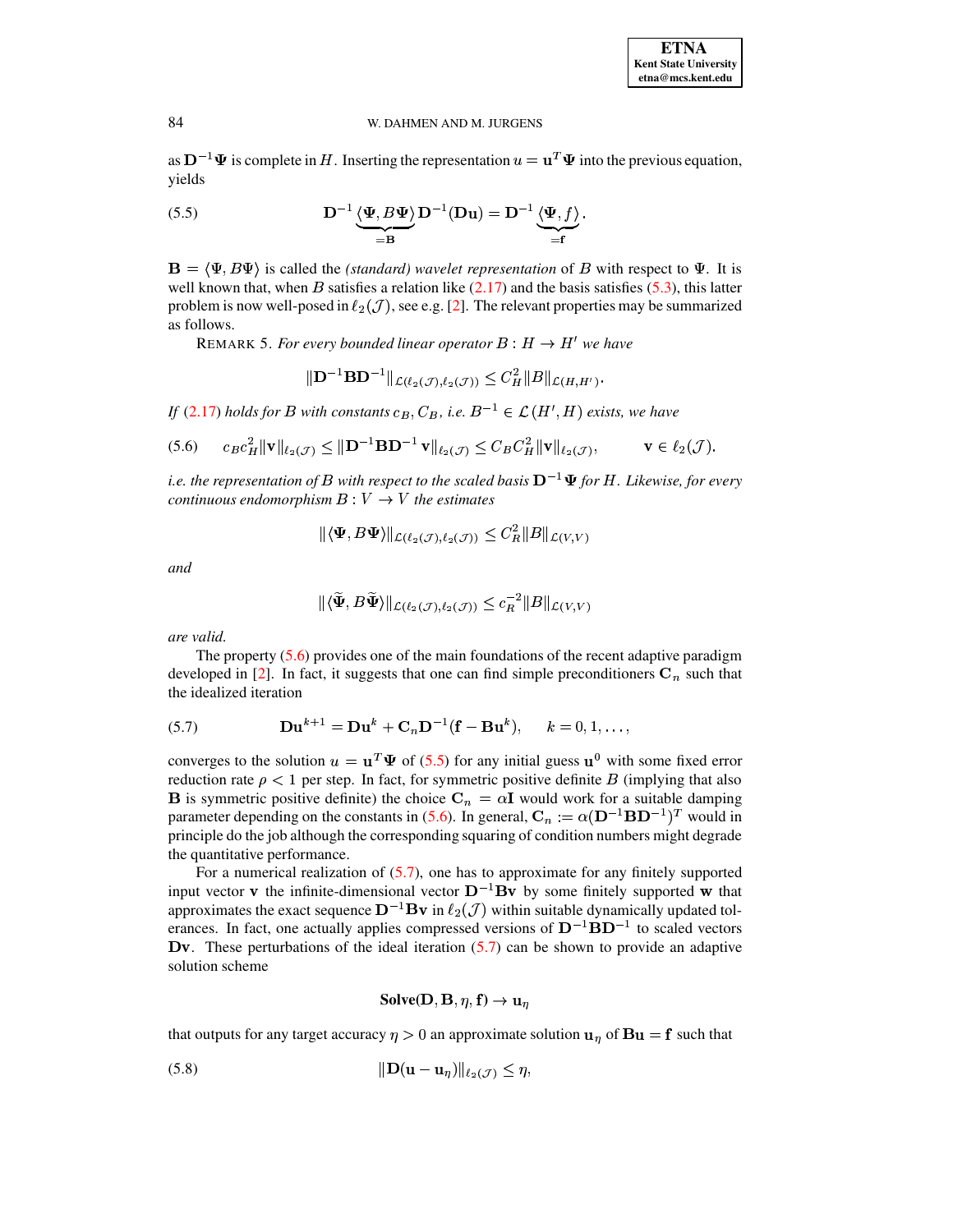which, in view of (5.3), means that  $||u - u_{\eta}||_H \leq C_H \eta$ .

Moreover, for operators  $B$  considered here one can contrive efficient schemes for the approximate application of  $D^{-1}BD^{-1}$  so that the algorithm **Solve** can be shown to exhibit an overall asymptotically optimal work/accuracy balance in the following sense. To this end, let us denote for  $r > 0$  by  $A^r = A^r(H, \Psi)$  the class of those functions  $v \in H$  such that the error  $\sigma_{N,H}(v)$  of best N-term approximation of v in H, i.e., the accuracy obtainable by a linear combination of at most N wavelets  $\psi_{\lambda}$ , decays like  $N^{-r}$ . It is not hard to see that  $|v|_{\mathcal{A}^r} := \sup_{N \in \mathbb{N}} N^r \sigma_{N,H}(v)$  defines a quasi-norm for  $\mathcal{A}^r$ . Moreover, when  $H = H^t(\Omega)$  for some  $t > 0$ , the space  $A^r$  is almost characterized by the Besov space  $B^{t+rd}_\tau(L_\tau(\Omega))$ , where  $1/\tau = r + 1/2$ , see [2] for more details. Thus, an element  $v \in A^r$  can be recovered within accuracy  $\eta$  using only the order of  $\eta^{-1/r}|v|_{\mathcal{A}^r}^{1/r}$  terms. It is important to note that, on account of (5.1), an element  $v = \mathbf{v}^T \mathbf{\Psi} \in H$  belongs to  $\mathcal{A}^r(H, \mathbf{\Psi})$  if and only if its scaled wavelet coefficient array **Dv** can also be approximated in  $\ell_2(\mathcal{J})$  within accuracy  $N^{-r}$  by the order of N terms. Equivalently, approximating  $\mathbf{D}v$  in  $\ell_2(\mathcal{J})$  within a tolerance  $\eta > 0$ , takes the order of  $\eta^{-1/r}|v|_{\mathcal{A}^r}^{1/r}$  terms. Thus, in brief, (near-)best N-term approximation in H is directly linked to (near-)best N-term approximation in  $\ell_2(\mathcal{J})$ . Clearly, best N-term approximation in  $\ell_2(\mathcal{J})$  is conceptually very simple since it boils down to retaining the N largest (in absolute value) terms of  $Dv$ .

Now the main complexity estimate from [2] states that whenever the solution  $u$  of (5.4) belongs to  $\mathcal{A}^r$  for some  $r < r^*$ , then the computational work required by **Solve** (**D**, **B**,  $\eta$ , **f**) to output an  $\eta$ -accurate approximation  $w_{\eta}$  of **u** and hence, in particular, the number of nonzero terms in  $\mathbf{w}_{\eta}$ , is bounded uniformly by a constant multiple of  $\eta^{-1/r} |v|_{\mathcal{A}^r}^{1/r}$ . Moreover, when using spline wavelets of exactness order  $m \in \mathbb{N}$  it has been shown in [17] that the optimality range covers the highest possible order, i.e.  $r^*$  >  $m - t/d$ . For this optimal complexity estimate it is crucial to have a relation like  $(5.6)$  which requires controlling the constants in  $(5.3)$  and those in a mapping property like  $(2.17)$ .

We shall apply these concepts next to equations  $(5.4)$  for the choices  $(4.3)$  and  $(4.4)$ .

<span id="page-18-2"></span>**5.2. Solution of the Resolvent Equations.** To apply the wavelet technique to the resolvent equation

(5.9) 
$$
(\gamma I - A)v = f, \qquad \gamma \in \rho(A),
$$

<span id="page-18-0"></span>we will start from the following weak formulation: For any given  $f \in H'$ , find  $u \in H$  such that

(5.10) 
$$
\langle A(\gamma)u, v \rangle = \langle \gamma^{-1}f, v \rangle \quad \text{for all } v \in H,
$$

where

<span id="page-18-1"></span>
$$
A(\gamma):=I-\gamma^{-1}A.
$$

Here and in the sequel we assume  $\gamma \in \rho(A)$ , i.e. for any  $f \in H'$ , equation (5.10) has a unique solution continuously depending on  $f$ . In particular, the norm equivalence

$$
(5.11) \t c_{A(\gamma)} \|v\|_H \le \|A(\gamma)v\|_{H'} \le C_{A(\gamma)} \|v\|_H, \quad u \in H.
$$

holds for some constants  $c_{A(\gamma)}, C_{A(\gamma)} > 0$  that may depend on  $\gamma$ . The corresponding wavelet representations is denoted by  $\mathbf{A}(\gamma) = \langle \Psi, A(\gamma)\Psi \rangle$ . In principle, the comments from the previous section imply that, because of  $(5.11)$ , the scheme **Solve** with the scaling **D** would indeed work for each fixed  $\gamma$  in the resolvent set with optimal complexity. However, we

85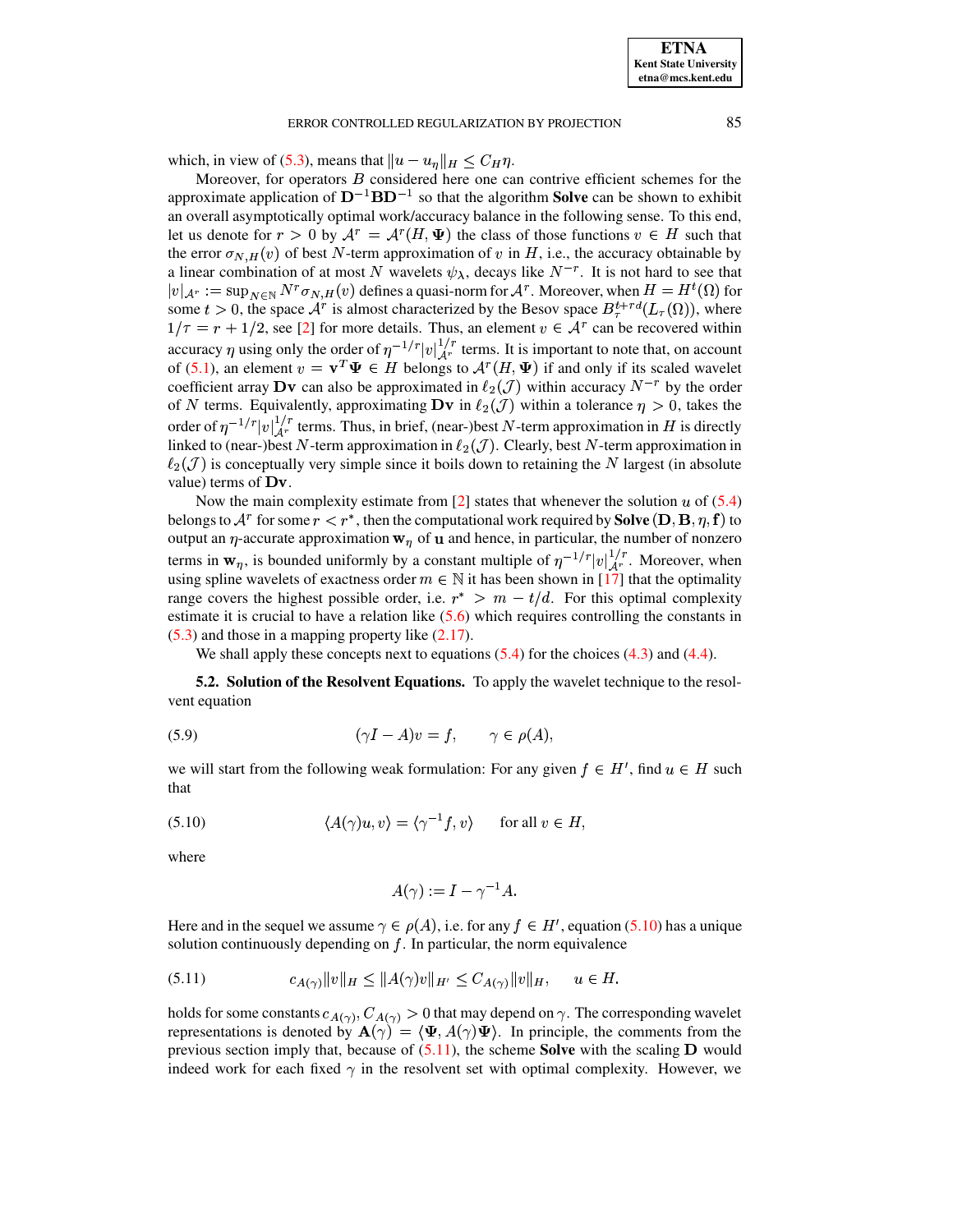expect the ratios  $C_{A(\gamma)}/c_{A(\gamma)}$  to become large when  $\gamma$  gets close to the spectrum. Moreover, when  $|\gamma|$  grows  $A(\gamma)$  acts more and more like the identity on lower scales so that the mapping properties of  $A(\gamma)$  agree less and less with the topology of H. Thus the complexity bounds deteriorate due to the increasing ratio  $C_{A(\gamma)}/c_{A(\gamma)}$ .

This problem can be ameliorated by introducing appropriate  $\gamma$ -dependent norms on H. The lower constant  $c_{A(\gamma)}$  will always depend on the *distance* of  $\gamma$  from the spectrum. To control this will be a matter of the choice of the curve  $\Gamma_1$ . So all one can hope for in addition is to reduce (or even avoid) the dependence of such stability constants on the *size*  $|\gamma|$ . To this end, we introduce next different norms on  $H$  and set

(5.12) 
$$
\mathbf{D}_{\gamma} = \text{diag}(d_{\lambda}(\gamma))_{\lambda \in \mathcal{J}}, \quad d_{\lambda}(\gamma) := \max\{1, |\gamma|^{-1/2} d_{\lambda}\}\
$$

(with  $d_{\lambda}$  from (5.2)) and endow H with the norm

<span id="page-19-2"></span>
$$
||v||_{H(\gamma)} := ||\mathbf{D}_{\gamma}\mathbf{v}||_{\ell_2(\mathcal{J})}, \quad v = \mathbf{v}^T \mathbf{\Psi}.
$$

Clearly, by duality

<span id="page-19-3"></span>
$$
|w\|_{H(\gamma)'}=\|\mathbf{D}_\gamma^{-1}\langle \mathbf{\Psi},w\rangle\|_{\ell_2(\mathcal{J})}.
$$

The analog to (5.3) holds for  $H(\gamma)$  trivially with constants  $c_{H(\gamma)} = C_{H(\gamma)} = 1$ . If we had in addition a mapping property

$$
\hat{c}||v||_{H(\gamma)} \le ||A(\gamma)v||_{H(\gamma)'} \le \hat{C}||v||_{H(\gamma)}, \quad v \in H(\gamma),
$$

with constants independent of  $|\gamma|$ , we could conclude according to Remark 5 that

(5.13) 
$$
\text{cond}_2(\mathbf{D}_\gamma^{-1}\mathbf{A}(\gamma)\mathbf{D}_\gamma^{-1}) \sim 1
$$

which is needed for **Solve** to perform with asymptotically optimal complexity. To this end, it is easy to see that for  $v = \mathbf{v}^T \mathbf{\Psi}$ 

$$
||A(\gamma)v||_{H(\gamma)} = ||\mathbf{D}_{\gamma}^{-1} \langle \mathbf{\Psi}, A(\gamma)v \rangle||_{\ell_2(\mathcal{J})} \leq C ||\mathbf{D}_{\gamma} \mathbf{v}||_{\ell_2(\mathcal{J})} = C ||v||_{H(\gamma)},
$$

where the constant C depends only on the constants in  $(5.1)$  and  $(5.3)$  and is thus independent of  $\gamma$ . Hence  $A(\gamma)$  is uniformly bounded in  $H(\gamma)$  for  $\gamma$  in the resolvent set. This means that the upper estimate in (5.6) holds for  $\mathbf{D}_{\gamma}^{-1} \mathbf{A}(\gamma) \mathbf{D}_{\gamma}^{-1}$  with a constant independent of  $\gamma$ . The validity of a lower bound independent of  $|\gamma|$  seems less clear. However, computational evidence shows clearly that scaling by  $\mathbf{D}_{\gamma}$  is by far superior to scaling by  $\mathbf{D}$ .

Thus we shall employ **Solve** with respect to the scaling  $D_{\gamma}$ . To bound the error with respect to  $\|\cdot\|_V$  independent of  $\gamma$  we shall make frequent use of the following simple facts.

REMARK 6. Note that for all the above scalings one has  $\mathbf{D}_{\lambda,\lambda} \geq 1$ ,  $(\mathbf{D}_{\gamma})_{\lambda,\lambda} \geq 1$ , for all  $\lambda \in \mathcal{J}$ . This implies that for  $w = \mathbf{w}^T \mathbf{\Psi}$ 

(5.14) 
$$
\|\mathbf{D}^{-1}\mathbf{w}\|_{\ell_2(\mathcal{J})} \le \|\mathbf{w}\|_{\ell_2(\mathcal{J})}, \quad \mathbf{w} \in \ell_2(\mathcal{J}),
$$

which are the discrete analogues of the embedding inequalities

<span id="page-19-1"></span><span id="page-19-0"></span> $||w||_V \le ||w||_H$ ,  $||w||_V \le ||w||_{H(\gamma)}, w \in H$ .

We are now prepared to formulate a realization of  $SOLVE(\gamma I - A, \eta, u_0)$ .

ALGORITHM 3.  $w \leftarrow \text{SOLVE}(\gamma I - A, \eta, u_0)$ 

•  $\mathbf{u}_0 \leftarrow \langle \Psi, u_0 \rangle$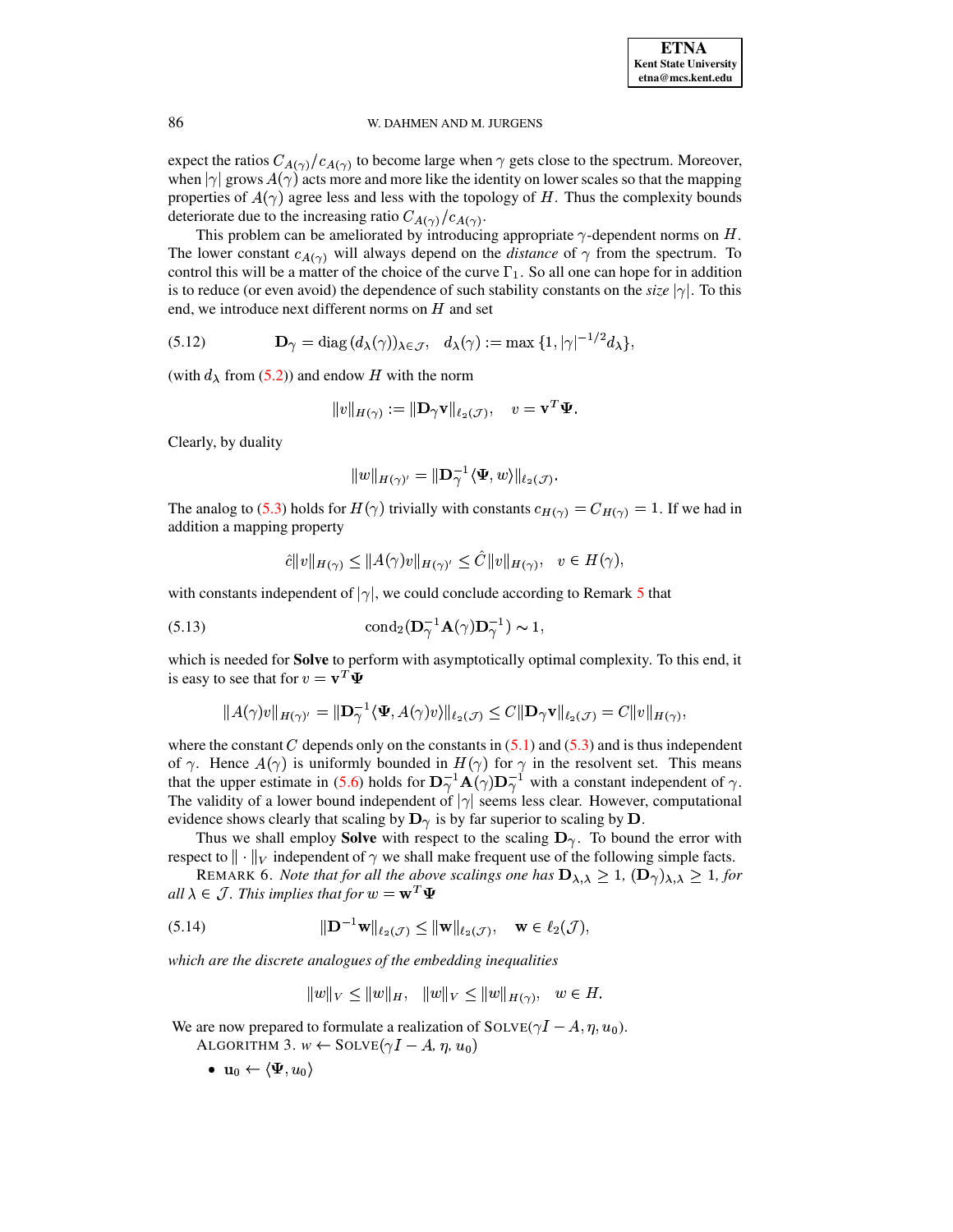• 
$$
\mathbf{w} \leftarrow \text{Solve}(\mathbf{D}_{\gamma}, \mathbf{A}(\gamma), C_R^{-1} \eta, \mathbf{u}_0)
$$

 $\bullet \ w \leftarrow \mathbf{w}^T \mathbf{\Psi}$ 

The requirement  $\|(\gamma I - A)^{-1}u_0 - w\|_V \leq \eta$  is met thanks to the accuracy of **Solve**, c.f.  $(5.8)$ , the discrete embedding inequality  $(5.14)$  and the right inequality in  $(5.1)$ .

Concerning the specification of the scheme **Solve** in the above Algorithm  $3$ , we can refer directly to [2] since the underlying equivalent formulation of the resolvent equation in wavelet coordinates is straightforward as given above. Moreover, the fast approximate application of  $\mathbf{A}(\gamma)$  as well as the approximation of the data  $\mathbf{u}_0$  follow here standard lines. One such ingredient is the approximation of given data in terms of wavelet coefficient series by sequences with shorter support. These approximations can be obtained (after appropriate preprocessing of the data) with the aid of a coarsening routine **Coarse**  $(\eta, \mathbf{v}) \to \mathbf{v}_{\eta}$  that approximates y by a finitely supported vector such that  $\|\mathbf{v}-\mathbf{v}_{\eta}\|_{\ell_2(\mathcal{J})} \leq \eta$  and  $\mathbf{v}_{\eta}$  has (nearly) minimal support, see  $[2]$  for details concerning this routine. The routine EVAL appearing in Algorithm 2 looks as follows:

ALGORITHM 4.  $w \leftarrow$  EVAL $(\eta, v)$ 

- $\bullet \ \mathbf{v} \ \leftarrow \langle \widetilde{\mathbf{\Psi}}, v \rangle.$
- $\mathbf{w} \leftarrow \text{Coarse}(\eta, \mathbf{v}),$ <br>•  $w \leftarrow \mathbf{w}^T \Psi.$
- 

The realization of SOLVE also for  $(4.3)$ , i.e. in the context of the Tikhonov-type schemes is more involved since the application of the concepts from  $[2]$  require

- (a) the wavelet representation of the underlying operators (in this case  $B = \alpha I + S^*S$ or  $B = \alpha Q_{\alpha} + S^* S$ ,
- (b) their efficient application in wavelet coordinates as well as
- (c) the less straightforward approximate evaluation of the right hand side in wavelet coordinates.

Therefore we turn now to providing these necessary ingredients in the subsequent subsections.

5.3. Application of (Projected) Semigroups in Wavelet Coordinates. The adaptive wavelet schemes hinge on the wavelet representation of the involved operators and data. Therefore we we shall derive next the wavelet representation of the projected semigroup and of the semigroup itself. Since the resolvents  $(5.9)$  apply to elements in  $H'$  which are naturally expanded in terms of the dual basis  $\tilde{\Psi}$  we choose to represent  $e^{-tA}P_{\Gamma}$ , with respect to  $\tilde{\Psi}$ , i.e. we set

<span id="page-20-0"></span>(5.15) 
$$
\mathbf{PE}(t) = \langle \widetilde{\Psi}, e^{-tA} P_{\Gamma_1} \widetilde{\Psi} \rangle, \text{ thus } e^{-tA} P_{\Gamma_1} v = (\mathbf{PE}(t)\mathbf{v})^T \Psi.
$$

To apply this operator to a given vector  $\bf{v}$  we invoke Algorithm 1. As we have already provided a realization of SOLVE( $\gamma I - A, \eta, u_0$ ), Algorithm 1 and consequently the following algorithm is a computable scheme.

ALGORITHM 5.  $\mathbf{w} \leftarrow \text{Apply}(\mathbf{PE}(t), \eta, \mathbf{v})$ 

<span id="page-20-1"></span>•  $w \leftarrow \text{APPLY}(e^{-tA}P_{\Gamma_1}, c_R\eta, \mathbf{v}^T\widetilde{\mathbf{\Psi}})$  $\bullet \mathbf{w} \leftarrow \langle \widetilde{\Psi}, w \rangle$ 

The formulation of Apply is in principle only a formality which could be dispensed with. However, on one hand, it will be convenient in what follows and, on the other hand, reflects how the APPLY-routine actually works. In fact, since the resolvent equations are solved in the

87

**ETNA Kent State University**  $etna@mcs. kent.edu$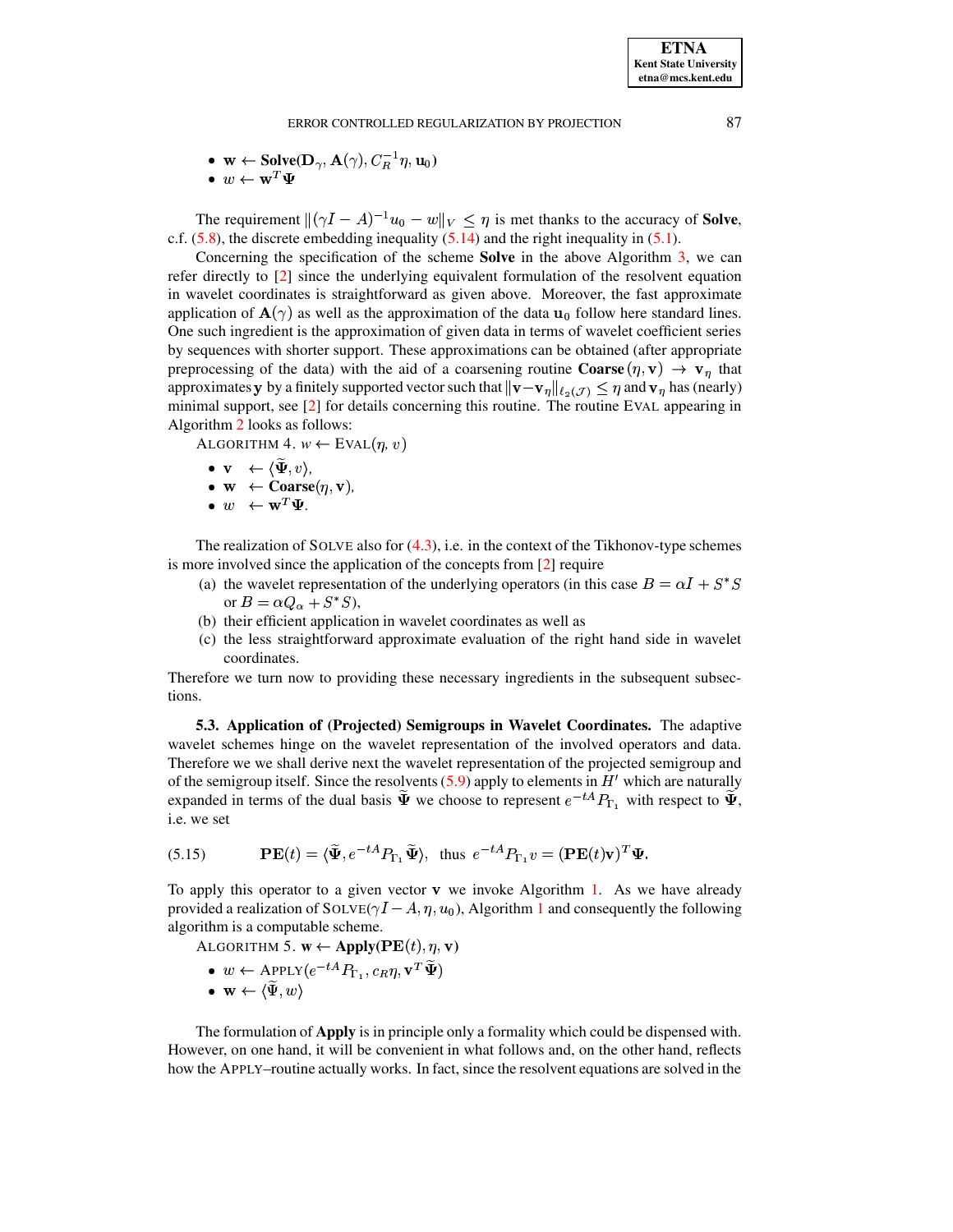wavelet coordinate domain, the intermediate quantities  $w_{l,k}, u_l, d_l, w_l$  generated in Algorithm 1 are actually given in terms of their wavelet coefficient arrays.

Similarly to (5.15), the representation of  $S = e^{-tA}$  in wavelet coordinates is given by

<span id="page-21-0"></span>
$$
\mathbf{E}(t) := \langle \widetilde{\Psi}, e^{-tA} \widetilde{\Psi} \rangle.
$$

We note that approximate evaluation schemes

$$
Apply (E(t), v,  $\eta$ ),
$$

can be constructed analogously based on the corresponding version of APPLY. For a detailed discussion and analysis of these evaluation schemes we refer to  $[15, 16, 11]$ . Alternatively, in view of Remark 2, we could realize the scheme Apply  $(E(t), \bar{v}, \eta)$  with the aid of Algorithm 5 combined with a proper choice of the curve  $\Gamma_1$ . Therefore, we shall assume that the scheme in  $(5.16)$  is given without further elaborating on its specific features.

<span id="page-21-4"></span>5.4. Tikhonov-Type Schemes. We shall now provide computable schemes for SOLVE  $(\alpha I + S^*S, \eta, S^*y)$  and  $SOLVE(\alpha Q_{\alpha} + S^*S, \eta, S^*y)$ , see (4.3). To this end, we will apply the general solution concept of §5.1 to the operator  $B = \alpha I + S^*S$  and  $B = \alpha Q_{\alpha} + S^*S$ , respectively. Both are norm-automorphisms of the space  $V$  such that it is sufficient to choose  $D = I$ , i.e. preconditioning is not necessary.

Recalling that  $A$  is assumed to be normal, the (modified) Tikhonov regularization requires, in view of  $(3.3)$ , solving the operator equation

(5.17) 
$$
(\alpha Q_{\alpha} + e^{-tB})x = e^{-tA^*}y, \quad B := A^* + A
$$

Concerning an equivalent formulation in wavelet coordinates, recall that the resolvent application suggested to represent the evolution operators in the dual basis  $\Psi$ , i.e.

<span id="page-21-1"></span>
$$
\mathbf{Q}_{\alpha}=\langle \widetilde{\mathbf{\Psi}},Q_{\alpha}\widetilde{\mathbf{\Psi}}\rangle,\ \ \, \mathbf{E}^{B}(t)=\langle \widetilde{\mathbf{\Psi}},e^{-tB}\widetilde{\mathbf{\Psi}}\rangle,
$$

where  $Q_{\alpha}$  either denotes the identity or a projection, depending on the size of  $\alpha$ . Here we use the superscript B to distinguish  $\mathbf{E}^{B}(t)$  from the representation  $\mathbf{E}(t)$  of the original semigroup  $e^{-tA}$ . If we were content with representing the solution x in dual coordinates  $x = \tilde{x}^T \tilde{\Psi}$ ,  $(5.17)$  is equivalent to

<span id="page-21-3"></span>(5.18) 
$$
\left(\alpha \mathbf{Q}_{\alpha} + \mathbf{E}^{B}(t)\right) \widetilde{\mathbf{x}} = \langle \mathbf{\Psi}, e^{-tA^{*}} y \rangle = \mathbf{E}(t)^{*} \langle \mathbf{\Psi}, y \rangle
$$

But representing the solution in dual coordinates has several drawbacks. In practical constructions the primal basis  $\Psi$  is typically piecewise polynomial and comfortable routines are available for further manipulating or processing the approximate solutions. The dual basis  $\Psi$  is typically less regular and less convenient to handle. Therefore, we indicate next briefly how to switch representations with the aid of numerically executable Riesz maps. Clearly, expanding the  $\psi_{\lambda}$  in terms of the  $\widetilde{\psi}_{\lambda}$ , yields

$$
\mathbf{\Psi} = \langle \mathbf{\Psi}, \mathbf{\Psi} \rangle \mathbf{\Psi} \quad \text{i.e.} \quad \mathbf{I} = \langle \mathbf{\Psi}, \mathbf{\Psi} \rangle \langle \mathbf{\Psi}, \mathbf{\Psi} \rangle.
$$

Thus, defining the Gramian  $\mathbf{G} = \langle \Psi, \Psi \rangle$ , we have

<span id="page-21-2"></span>
$$
\bar{\mathbf{v}}^T \mathbf{\Psi} = (\mathbf{G}\bar{\mathbf{v}})^T \widetilde{\mathbf{\Psi}},
$$

i.e. application of the Gramian to primal coordinates yields the dual coordinates. Likewise, since  $I = \langle \Psi, \overline{\Psi} \rangle$ , we obtain for any endomorphism B of V

(5.19) 
$$
\langle \Psi, B\Psi \rangle = \langle \Psi, \Psi \rangle \langle \tilde{\Psi}, B\tilde{\Psi} \rangle \langle \Psi, \Psi \rangle = \mathbf{G} \langle \tilde{\Psi}, B\tilde{\Psi} \rangle \mathbf{G}.
$$

88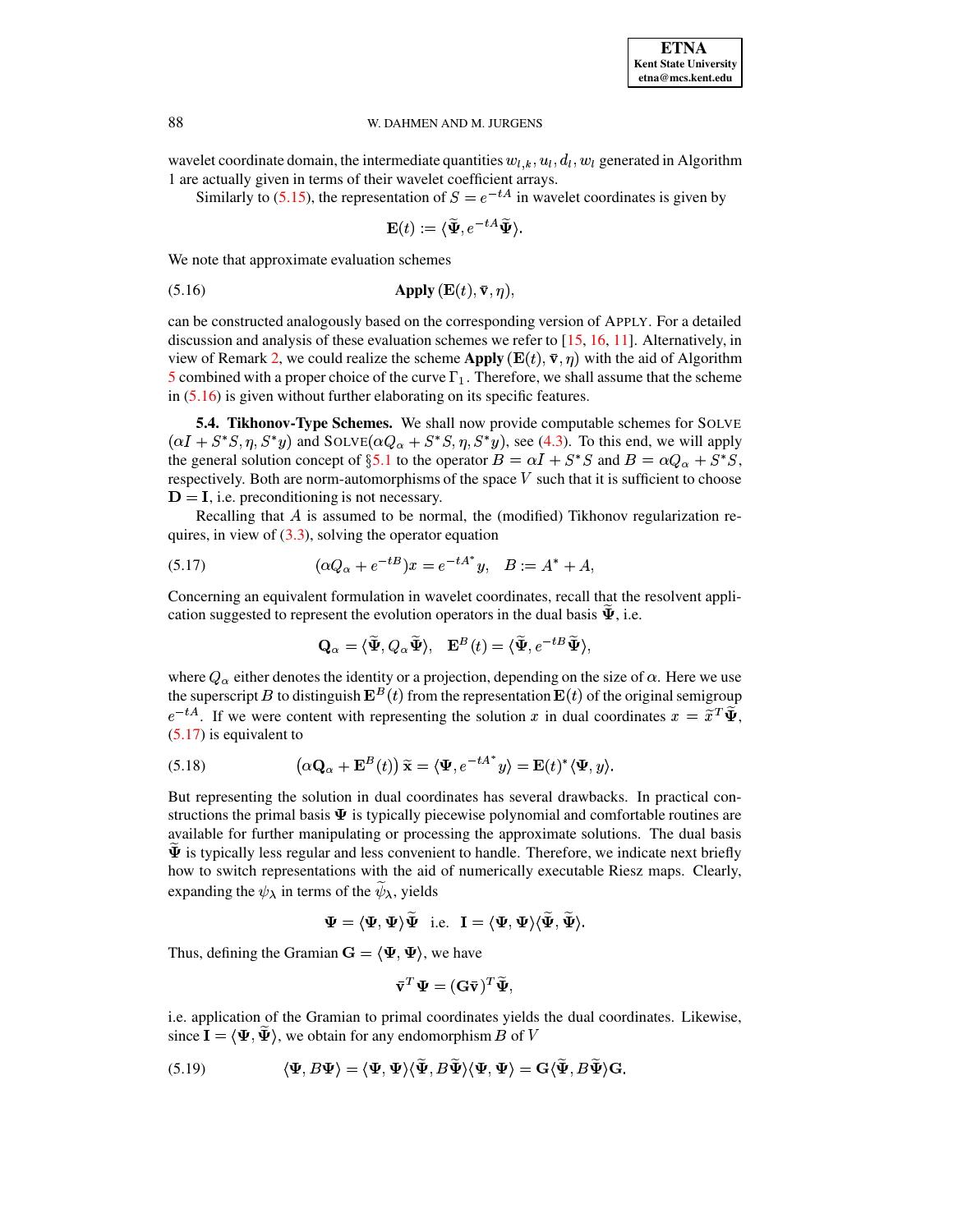<span id="page-22-0"></span>If, as argued above, we wish to represent  $x = x^T \Psi \in V$  in primal coordinates we obtain, on account of [\(5.19\)](#page-21-2), the alternate equivalent formulation

(5.20) 
$$
\mathbf{G}\left(\alpha\mathbf{Q}_{\alpha} + \mathbf{E}^{B}(t)\right)\mathbf{G}\mathbf{x} = \mathbf{G}\mathbf{E}^{*}(t)\langle\Psi, y\rangle.
$$

 $(5.18)$  would save two applications of G per iteration step in comparison with  $(5.20)$ . Of course, one could transform at the end  $\tilde{\mathbf{x}}$  into primal coordinates by applying the inverse  $\mathbf{G}^{-1} = \langle \tilde{\Psi}, \tilde{\Psi} \rangle$ . But the latter one is usually less compressible rendering its application less efficient. Therefore we concentrate in what follows on [\(5.20\)](#page-22-0).

We wish to solve the system  $(5.20)$  within any desired target accuracy with the aid of the scheme **Solve** following the lines of [\[2\]](#page-32-1). To invoke the concepts developed there we need algorithms to apply the involved operators up to any prescribed accuracy. We provide these ingredients in the following subsections. The above representations involve, in particular, the (infinite) matrix  $\bf{G}$ . The vanishing moment property of wavelets allows one to apply  $\bf{G}$  to any finitely supported vector within any prescribed accuracy tolerance by the schemes developed in  $[2, 1]$  $[2, 1]$  $[2, 1]$ . Moreover, within a certain basis dependent range such an application has asymptotically optimal complexity in the sense described earlier. Such a multiplication scheme is also a central building block in the scheme **Solve** and will be denoted by  $\mathbf{Mult}\left(\mathbf{G},\eta,\mathbf{v}\right)\rightarrow\mathbf{w}_{\eta}$ providing an approximation  $\mathbf{w}_{\eta}$  to  $\mathbf{G}\mathbf{v}$  such that  $\|\mathbf{G}\mathbf{v}-\mathbf{w}_{\eta}\|_{\ell_2(\mathcal{J})}\leq \eta$ .

<span id="page-22-2"></span>It should be noted that the following building blocks are all acting in the wavelet domain. This is necessary since the scheme  $Solve(D, B, \eta, v)$  itself operates in the wavelet domain. Once all ingredients are gathered we shall formulate an algorithm acting in the continuous domain, see Algorithm [9](#page-24-1) at the end of  $\S$ [5.4.3.](#page-23-0)

**5.4.1.** The Right Hand Side z. Then the right hand side of  $(5.20)$  has the representation

$$
\mathbf{z}=\langle \mathbf{\Psi}, e^{-tA^*}y\rangle=\langle \mathbf{\Psi}, \mathbf{\Psi}\rangle \, \langle \widetilde{\mathbf{\Psi}}, e^{-tA^*} \widetilde{\mathbf{\Psi}}\rangle \, \mathbf{y}=\mathbf{G}\mathbf{E}^*(t)\mathbf{y}.
$$

Again since y has possibly infinitely many non-vanishing entries the following scheme starts formally with a coarsening step.

ALGORITHM  $6. \text{ } \textbf{w} \leftarrow \textbf{EvalRhs}(\eta, \textbf{y})$ 

•  $\mathbf{w}_1 \leftarrow \mathbf{Coarse}(\eta_1, \mathbf{y}),$ *,*  $\eta_1 = \frac{c_R}{3C_R^2 \|e^{-tA^*}\|_{\mathcal{L}(V)}} \eta;$ •  $\mathbf{w}_2 \leftarrow \text{Apply}(\mathbf{E}^*(t), \eta_2, \mathbf{w}_1),$  $\eta_2 = \frac{\eta}{3C^2}$ ; *;*  $\bullet \ \mathbf{w} \ \leftarrow \text{Mult}(\mathbf{G},\eta_3,\mathbf{w}_2),$ *,*  $\eta_3 = \frac{\eta}{3}$ .

<span id="page-22-1"></span>LEMMA 5.1. *The output*  $\bf{w}$  of  $\bf{EvalRhs}$  $(\eta, \bf{y})$  satisfies

$$
\|\langle \mathbf{\Psi}, e^{-tA^*}\mathbf{\Psi}\rangle \mathbf{y} - \mathbf{w}\|_{\ell_2(\mathcal{J})} \leq \eta.
$$

 $\mathbb{R}^2$ 

*Proof*. Repeated application of the triangle inequality yields

$$
\begin{aligned} &\|\langle \mathbf{\Psi}, e^{-tA^*}y\rangle - \mathbf{w}\|_{\ell_2(\mathcal{J})} \\ &\leq \|\mathbf{G}\|_{\mathcal{L}(\ell_2(\mathcal{J}))}\left(\|\mathbf{E}^*(t)\|_{\mathcal{L}(\ell_2(\mathcal{J}))}\cdot \eta_1 + \eta_2\right) + \eta_3. \end{aligned}
$$

As, by Remark [5,](#page-17-3)  $\|\mathbf{G}\|_{\mathcal{L}(\ell_2(\mathcal{J}))} \leq C_R^2$  a  $g(\mathcal{J}_1) \leq C_R^2$  and  $\|\mathbf{E}^*(t)\|_{\mathcal{L}(\ell_2(\mathcal{J}))} \leq \epsilon$  $\langle \sigma_{(J)} \rangle \leq c_R^{-2} \|e^{-tA^*}\|_{\mathcal{L}(V)}$ , the choice of  $\eta_1, \eta_2$ , and  $\eta_3$  ensures that the error is bound by  $\eta$ .  $\Box$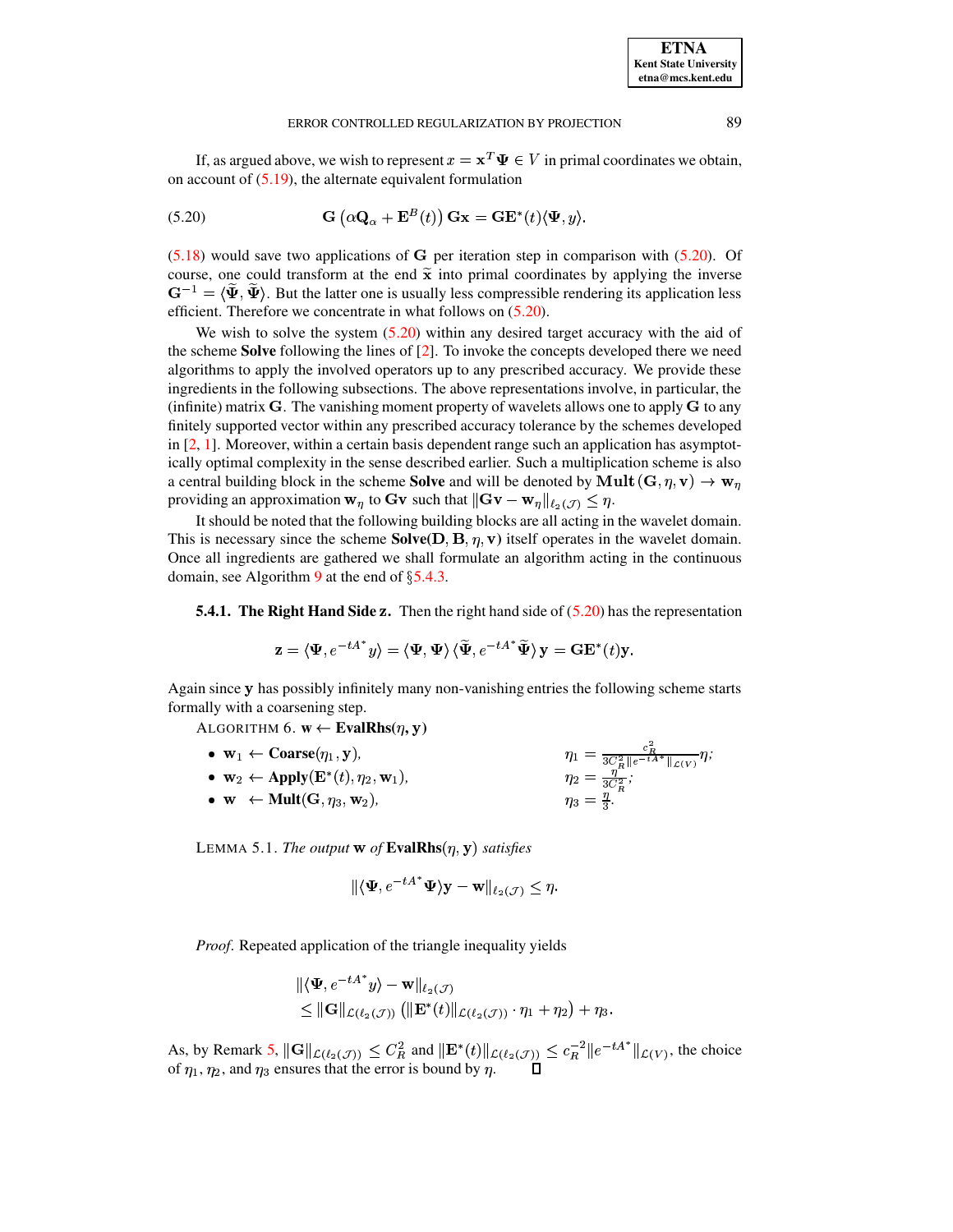**5.4.2. The Projection.** Given a regularization parameter  $\alpha > 0$  the orthogonal projection  $Q_{\alpha}$  onto the eigenspace associated with the eigenvalues of  $e^{-tA^*}e^{-tA} = e^{tB}$ , in [0,  $\alpha$ ] is to be evaluated. Denote by  $\{\lambda_k\}_{k>1}$  the eigenvalues of  $B = A + A^*$  sorted by increasing size,  $\lambda_k \leq \lambda_{k+1}$ . Due to the spectral mapping theorem 3.1 we have

$$
\sigma(e^{-tB}) \cap [0, \alpha] = (\{0\} \cup \{e^{-t\lambda_k} : k \ge 1\}) \cap [0, \alpha]
$$
  
=  $\{0\} \cup \{e^{-t\lambda_k} : \lambda_k \ge \frac{1}{t} \log(\frac{1}{\alpha})\}.$ 

By the results of  $\S$ 3 we are capable to evaluate projections onto the eigenspaces associated to any bounded subset of  $\sigma(B)$ . Thus, the representation  $Q_{\alpha} = I - P_{\alpha}$  is used where  $P_{\alpha} = P_{\Gamma_1}(B)$  and the Jordan curve  $\Gamma_1$  encloses  $\{\lambda_k : \lambda_k < \frac{1}{t} \log(\frac{1}{\alpha})\}$  (cf. §3). The representation of  $Q_{\alpha}$  with respect to  $\Psi$  becomes

$$
\langle \mathbf{\Psi}, Q_{\alpha} \mathbf{\Psi} \rangle = \mathbf{G} - \mathbf{G} \mathbf{P}_{\alpha} \mathbf{G},
$$

where  $P_{\alpha} = PE(0)$  is the projection in wavelet coordinates and can be evaluated by Apply  $(PE(0), \eta, v)$ , see Algorithm 5. We do not define a **Apply**-routine for this operator, but use this representation in the upcoming Algorithm 8.

<span id="page-23-0"></span>**5.4.3. The Operator**  $e^{-tA^*}e^{-tA} = e^{-tB}$ . The observations in §5.4, suggest the following algorithm to evaluate  $\langle \Psi, (\alpha I + e^{-tB})\Psi \rangle v = G(\alpha I + E^{B}(t))Gv$ , where v are here the expansion coefficients with respect to the basis  $\Psi$  of V.

ALGORITHM 7.  $\mathbf{w} \leftarrow \text{Apply}(\langle \mathbf{\Psi}, (\alpha I + e^{-tB}) \mathbf{\Psi} \rangle, \eta, \mathbf{v})$ 

 $\begin{array}{l} \eta_1=\frac{c_R^2}{3C_R^2\|e^{-tB}\|_{\mathcal{L}(V)}}\eta;\\ \eta_2=\frac{1}{3C_R^2}\eta;\\ \eta_3=\frac{1}{3}\eta. \end{array}$ •  $\mathbf{w}_1 \leftarrow \text{Mult}(\mathbf{G}, \eta_1, \mathbf{v}),$ •  $\mathbf{w}_2 \leftarrow \text{Apply}(\mathbf{E}^B(t), \eta_2, \mathbf{w}_1),$ •  $\mathbf{w} \leftarrow \text{Mult}(\mathbf{G}, \eta_3, \alpha \mathbf{v} + \mathbf{w}_2).$ 

Clearly, in the third step we invoke the scheme Apply  $(\mathbf{E}^{B}(t), \bar{\mathbf{v}}, \eta)$  from (5.16) for the operator  $\mathbf{E}^{B}(t) = \langle \tilde{\Psi}, e^{-t(A+A^*)}\tilde{\Psi} \rangle$ . An analogous reasoning as in the proof of Lemma 5.1 yields the following estimate.

LEMMA 5.2. The output w of Apply( $\langle \Psi, (\alpha I + e^{-tB})\Psi \rangle, \eta, \mathbf{v}$ ) satisfies

<span id="page-23-1"></span>
$$
\|\langle \mathbf{\Psi}, (\alpha I + e^{-tB})\mathbf{\Psi} \rangle - \mathbf{w}\|_{\ell_2(\mathcal{J})} \leq \eta.
$$

If the identity is replaced by a projection  $Q_{\alpha} = I - P_{\alpha}$  we use an algorithm based on the decomposition

$$
\langle \mathbf{\Psi}, (\alpha Q_{\alpha} + e^{-tB}) \mathbf{\Psi} \rangle = [\alpha I + \mathbf{G} (\mathbf{E}^{B}(t) - \alpha \mathbf{P}_{\alpha})] \mathbf{G}.
$$

 $\mathbf{P}_{\alpha}$  is chosen depending on  $\alpha$  as discussed in the previous section.

ALGORITHM 8.  $\mathbf{w} \leftarrow \text{Apply}(\langle \Psi, (\alpha Q_{\alpha} + e^{-tB}) \Psi \rangle, \eta, \mathbf{v})$ 

 $\eta_1 = \frac{c_R^2}{4C_R^2(\alpha + \|e^{-tB}\|_{\mathcal{L}(V)})}\eta;$ •  $\mathbf{w}_1 \leftarrow \text{Mult}(\mathbf{G}, \eta_1, \mathbf{v}),$  $\eta_2 = \frac{1}{4C_R^2} \eta;$ <br> $\eta_3 = \frac{1}{4C_R^2} \eta;$ •  $\mathbf{w}_2 \leftarrow \text{Apply}(\mathbf{E}^B(t), \eta_2, \mathbf{w}_1),$ •  $\mathbf{w}_2 \leftarrow \text{Apply}(\mathbf{E}^B(t), \eta_2, \mathbf{w}_1),$ <br>
•  $\mathbf{w}_3 \leftarrow \text{Apply}((\widetilde{\Psi}, P_\alpha \widetilde{\Psi}), \eta_3, \mathbf{w}_1),$ •  $\mathbf{w} \leftarrow \text{Mult}(\mathbf{G}, \eta_4, \alpha(\mathbf{v}-\mathbf{w}_3) + \mathbf{w}_2),$  $n_4 = \frac{1}{4}n$ .

A similar proof as in Lemma 5.1 yields the following estimate. LEMMA 5.3. The output w of Apply( $\langle \Psi, (\alpha Q_{\alpha} + e^{-tB})\Psi \rangle, \eta, \mathbf{v}$ ) satisfies

$$
\|\langle \mathbf{\Psi}, (\alpha Q_{\alpha} + e^{-tB})\mathbf{\Psi} \rangle - \mathbf{w}\|_{\ell_2(\mathcal{J})} \leq \eta
$$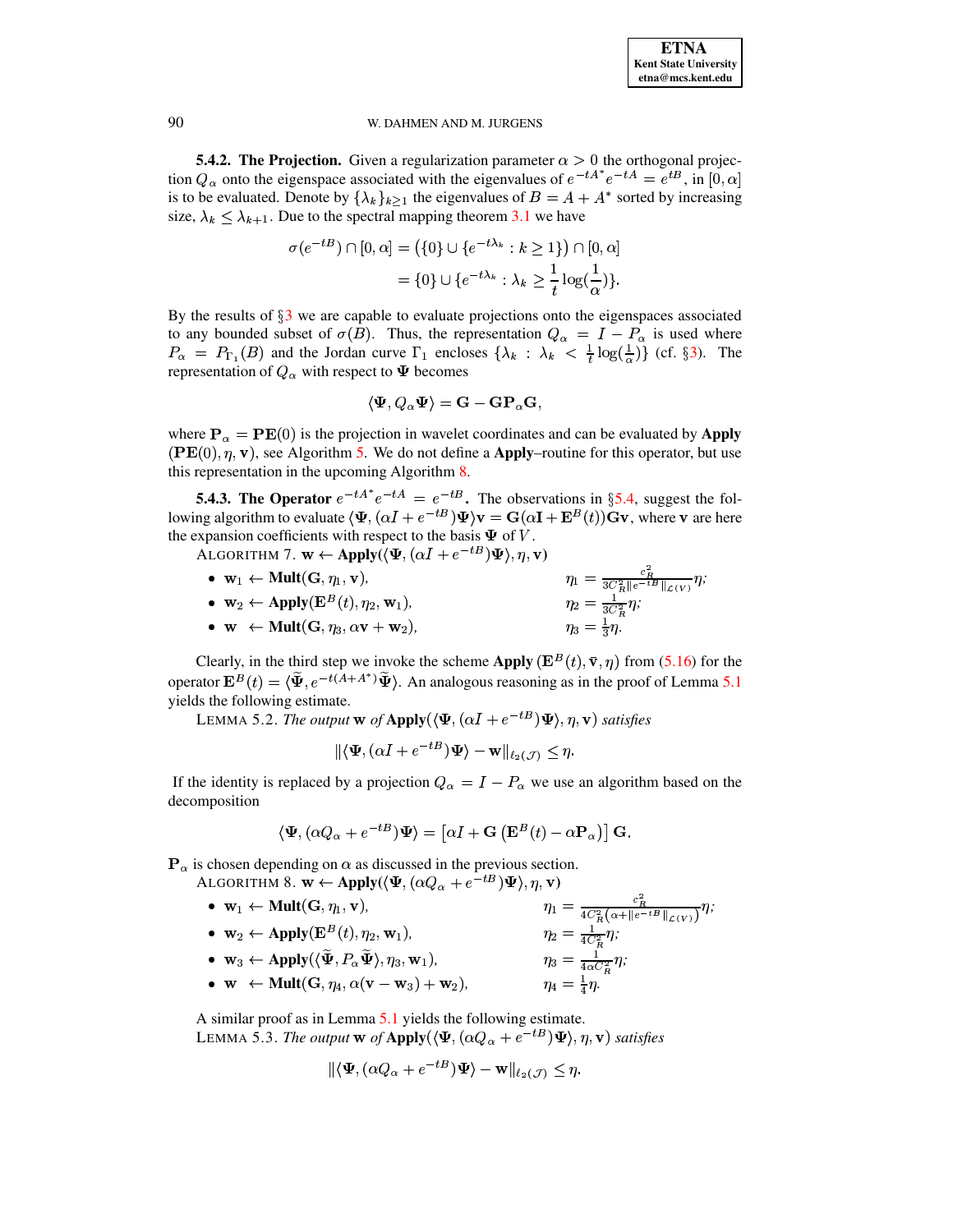$etna@mcs. kent.edu$ 

**ETNA Kent State University** 

We have prepared now all the algorithmic ingredients needed to apply the scheme Solve from [2] to the operator equation (5.17) which will return an approximate solution  $x_n$  that approximates  $x$  with accuracy  $\eta$ . Thus we have the following implementation of the abstract routine SOLVE $(\alpha Q_{\alpha} + S^*S, \eta, S^*y)$ .

ALGORITHM 9.  $w \leftarrow$  SOLVE $(\alpha Q_{\alpha} + S^*S, \eta, S^*y)$ 

- <span id="page-24-1"></span>•  $\mathbf{y} \leftarrow \langle \Psi, y \rangle$ •  $\mathbf{z} \leftarrow \text{EvalRhs}(\frac{1}{2}\alpha c_R^2 C_R^{-1}\eta, \mathbf{y})$ <br>•  $\mathbf{w} \leftarrow \text{Solve}(\mathbf{I}, \mathbf{G}(\alpha \mathbf{Q} + \mathbf{E}^B(t))\mathbf{G}, \frac{1}{2}C_R^{-1}\eta, \mathbf{z})$
- $\bullet$   $w \leftarrow \mathbf{w}^T \mathbf{\Psi}$

<span id="page-24-0"></span>5.5. Regularization of the Transformed Problem. So far we have first regularized the continuous problem and then transformed it into a well-posed problem in  $\ell_2(\mathcal{J})$  (whose condition, of course, depends on the regularization parameter). In this subsection, we will exchange the order of regularization and transformation. We shall exemplify this briefly only for the Tikhonov method, the modified version being similar. This gives rise to a scheme where norms are easily changed by scaling offering an additional way of influencing the regularization compromise. Accordingly  $X$  and  $Y$  are now different smoothness spaces and no longer coincide with  $V$ .

We consider the problem

$$
\mathbf{E}_s(t)\mathbf{x}=\mathbf{y},
$$

posed in  $\ell_2(\mathcal{J})$  with the evolution operator given in wavelet coordinates as

$$
\mathbf{E}_s(t) = \mathbf{D}^s \langle \widetilde{\mathbf{\Psi}}, e^{-tA} \widetilde{\mathbf{\Psi}} \rangle \mathbf{D}^s, \qquad s \in [-1, 1],
$$

where now  $x = x^T D^{-s} \tilde{\Psi}$ . The power s of the diagonal elements of D steers the involved norms. For instance, when A is a second order elliptic operator,  $\mathbf{E}_0(t) = \mathbf{E}(t)$  is a representation of the operator  $e^{-tA}$  regarded as a mapping  $X = V = L_2(\Omega) \rightarrow L_2(\Omega) = Y$ . In general, for  $H = H_0^t(\Omega)$ , it is well-known that the scaling by  $\mathbf{D}^s$  induces equivalent norms on the interpolation spaces between  $H^{-t}(\Omega)$  and  $H_0^t(\Omega)$ , see e.g. [5]. Let us assume here the standard case  $t = 1$ .

As  $e^{-tA}$  is compact the transformed operator has the same property as endomorphism of  $\ell_2(\mathcal{J})$  and the resulting sequence equation is ill-posed, as well. Applying Tikhonovregularization in  $\ell_2(\mathcal{J})$  yields the equation

$$
(\alpha I + \mathbf{E}_s^*(t)\mathbf{E}_s(t))\mathbf{x}_{\alpha}^{\delta} = \mathbf{E}_s^*(t)\mathbf{y}^{\delta},
$$

where I denotes again the identity in  $\ell_2(\mathcal{J})$  and not the Gramian matrix.  $\mathbf{y}^\delta$  and  $\mathbf{x}^\delta_\alpha$  are given by

$$
\mathbf{y}^\delta = \mathbf{D}^s \langle \mathbf{\Psi}, y^\delta \rangle, \hspace{1cm} \mathbf{x}_\alpha^\delta = \mathbf{D}^{-s} \langle \mathbf{\Psi}, x_\alpha^\delta \rangle.
$$

The regularized equation is equivalent to the solution of the minimization problem

$$
J_s(\alpha, \mathbf{y}^{\delta}) = \alpha \|\mathbf{x}_{\alpha}^{\delta}\|_{\ell_2(\mathcal{J})}^2 + \|\mathbf{E}_s(t)\mathbf{x}_{\alpha}^{\delta} - \mathbf{y}^{\delta}\|_{\ell_2(\mathcal{J})}^2
$$
  
\n
$$
= \alpha \|\mathbf{D}^{-s} \langle \mathbf{\Psi}, \mathbf{x}_{\alpha}^{\delta} \rangle\|_{\ell_2(\mathcal{J})}^2 + \|\mathbf{D}^{s} \langle \mathbf{\Psi}, e^{-tA} \mathbf{x}_{\alpha}^{\delta} - \mathbf{y}^{\delta} \rangle\|_{\ell_2(\mathcal{J})}^2
$$
  
\n
$$
\rightarrow \min_{\mathbf{x}_{\alpha}^{\delta} \in \ell_2(\mathcal{J})}.
$$

91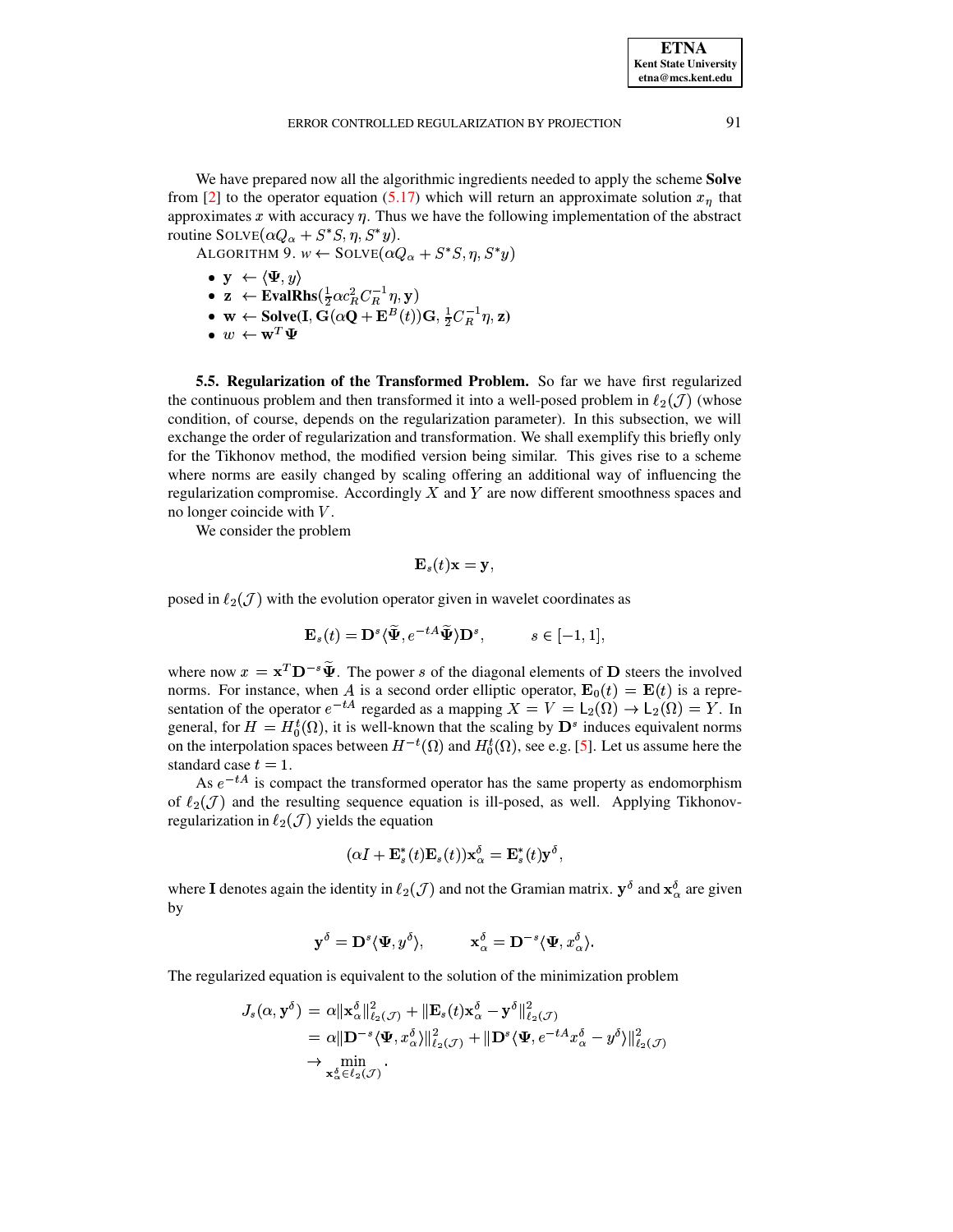By the norm equivalences of the wavelet basis one sees that

$$
\|\mathbf{x}_{\alpha}^{\delta}\|_{\ell_2(\mathcal{J})} \sim \|x_{\alpha}^{\delta}\|_{H^{-s}(\Omega)} \quad \text{and} \quad \|\mathbf{y}^{\delta}\|_{\ell_2(\mathcal{J})} \sim \|y^{\delta}\|_{H^s(\Omega)}
$$

i.e. we take here  $X = H^{-s}(\Omega)$ ,  $Y = H^{s}(\Omega)$ . Thus, the smaller s is the stronger the norm becomes in which smoothness of  $x_{\alpha}^{\delta}$  is measured. In turn, the norm in which the residual is measured becomes weaker for smaller s. In practice, the range  $s \in [-1,0]$  is of interest as the solution  $x_{\alpha}^{\delta}$  should be smooth.

Concerning the convergence of the regularization scheme for  $\delta \to 0^+$ , the properties of Tikhonov regularization read as follows. Suppose that

$$
y = e^{-tA}x^{\dagger}
$$
 with  $x^{\dagger} \in H^{-s}(\Omega)$ 

and

$$
||y - y^{\delta}||_{H^s(\Omega)} \le \delta
$$

Then,

$$
||x_{\alpha}^{\delta} - x^{\dagger}||_{H^{-s}(\Omega)} \to 0 \text{ for } \delta \to 0^{+},
$$

if  $\alpha = \alpha(\delta, y^{\delta})$  is chosen properly, e.g. according to the discrepancy principle.

5.6. Some Comments on Computational Complexity. Not much seems to be known about the actual computational cost of determining the numerical approximation  $\hat{x}_{\alpha}^{\delta}$  for the regularized solution  $x_{\alpha}^{\delta}$  depending on the given noise level  $\delta$  as  $\delta$  tends to zero. We address this question now in a somewhat sketchy and partly heuristic way for the simplest scenario that A is a symmetric self adjoint second order elliptic operator so that  $H = H_0^1(\Omega)$ ,  $H' =$  $H^{-1}(\Omega)$ . Hence the singular values  $\sigma_k$  of  $S = e^{-tA}$  are for fixed  $t > 0$  given by  $\sigma_k = e^{-t\lambda_k}$ , where  $\lambda_k$  are the eigenvalues of A. A detailed rigorous study would be beyond the scope of the present paper and will be given elsewhere. Here we merely wish to bring out what the approach might offer at best and to identify some of the questions along that way.

Let  $\Gamma_1^K$  denote a suitable Jordan curve whose interior contains the first K eigenvalues  $\lambda_k$ ,  $k = 1, ..., K$ , and let  $P_K := P_{\Gamma_1^K}$  be again the projector defined in (3.1). As pointed out before,  $x_K^{\delta} := e^{tA_1}y^{\delta}$  with  $e^{-tA_1} = P_K e^{-tA} = e^{-tA}P_K$ , corresponds to a truncated SVD expansion. Since by assumption  $||P_K(y - y^\delta)||_V \leq C\delta$  we can invoke [9, Theorem 3.26] to conclude that

<span id="page-25-0"></span>(5.21) 
$$
||x^{\dagger} - x_K^{\delta}||_V \leq C' \left(\sigma_{K+1} + \frac{\delta}{\sigma_K}\right)
$$

for some constant C' independent of  $\delta$ , K. Having some estimates for the  $\lambda_k$  and hence for the  $\sigma_k$ , a reasonable parameter choice is to balance both terms on the right hand side of (5.21). This suggests choosing

<span id="page-25-1"></span>
$$
K = K(\delta) = \max\{k : \sigma_{k+1}\sigma_k \ge \delta\}.
$$

In order to retain the accuracy offered by this projection method we compute

$$
\hat{x}_K^{\delta} = \mathbf{x}^T \mathbf{\Psi}, \quad \mathbf{x} = \mathbf{Apply} (\mathbf{PE}(-t), \mathbf{y}^{\delta}, \eta), \text{ with } \eta := \delta / \sigma_K
$$

Recall that the latter routine is given in Algorithm 1. As before, we do not specify in which form the noisy data  $y^{\delta} \in V$  are actually given but assume for simplicity that we can observe its wavelet coefficients  $y^{\delta}$  for the expansion  $y^{\delta} = (y^{\delta})^T \tilde{\Psi}$ . Note that by (5.1), we have then

$$
\|\mathbf{y} - \mathbf{y}^{\delta}\|_{\ell_2(\mathcal{J})} \le c_R^{-1} \delta.
$$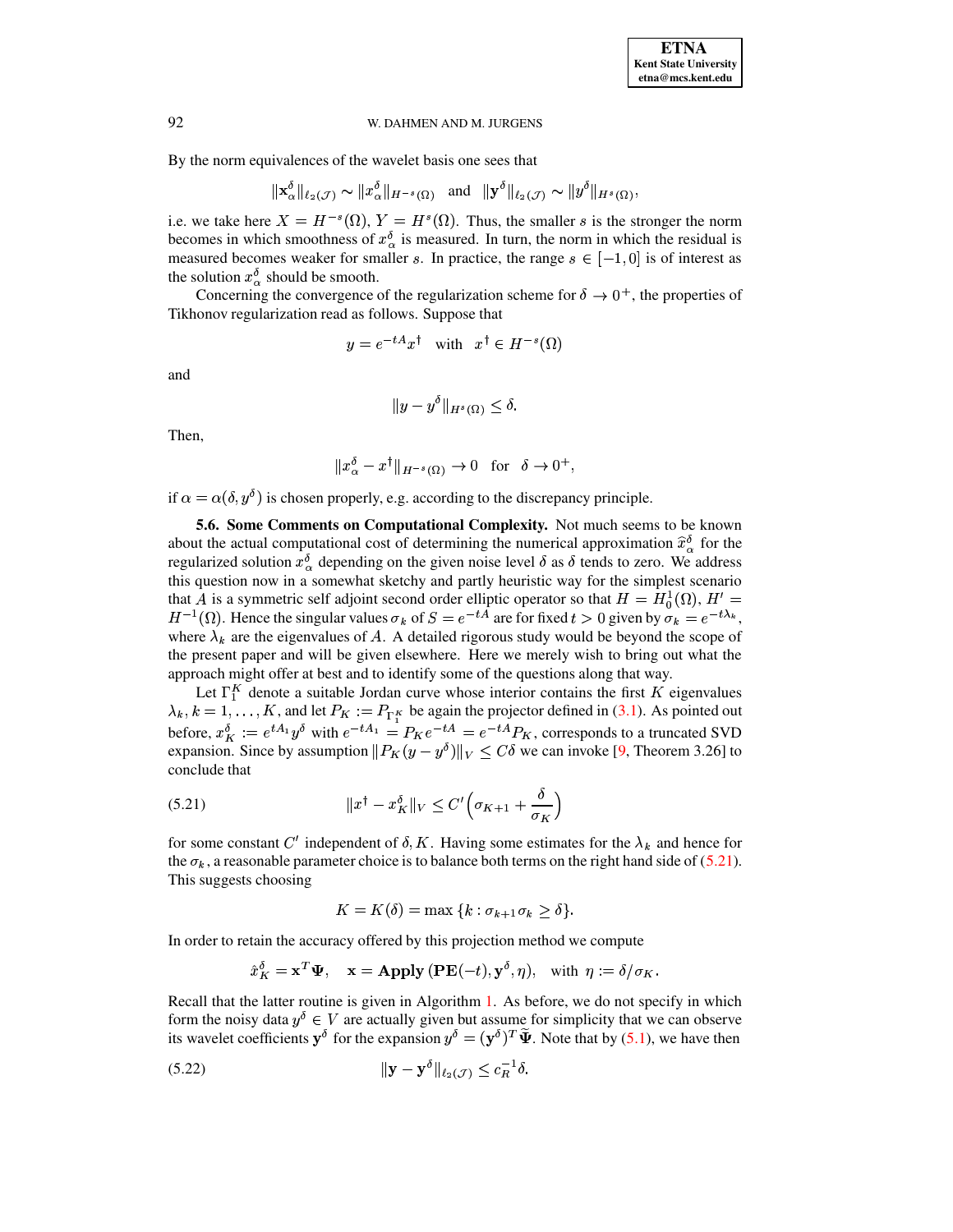In this scheme the computational cost is then dominated by the approximate applications of resolvents at quadrature points  $\gamma(s_{l,k})$ ,  $k = 0, \ldots, N_l - 1, N_l := 2^l N_0$ , on the curve  $\Gamma_1^K$ . By a geometric series argument the overall work is dominated by the quadrature at the terminating level L of quadrature resolution. For that L the scheme **Solve** is called  $N_L$  =  $2^L N_0$  times with target accuracies  $\sim \eta/|e^{t\gamma(s_L,k)}|$ ,  $k = 0, \ldots, N_L - 1$ . Thus, the most stringent accuracy constraint is encountered when the real part of  $\gamma(s_{L,k})$  is of the order of  $\lambda_K$ . Hence, a rough bound for the computational cost  $\mathcal{C}_K$  of **Apply** (PE(-t),  $y^{\delta}$ ,  $\eta$ ) with  $\eta := \delta / \sigma_K$  is given by

<span id="page-26-3"></span>
$$
(5.23) \quad \mathcal{C}_K \leq 2^L N_0 \mathcal{C} \big( \mathbf{Solve} \, (\mathbf{D}_{\gamma(s_L, N_L - 1)}, \mathbf{A}(\gamma(s_{L, N_L - 1})), c\delta, \gamma(s_{L, N_L - 1})^{-1} \mathbf{y}^\delta) \big),
$$

where we have used that  $\sigma_K = e^{-t\lambda_K}$  (recall the scaling  $\mathbf{D}_{\gamma}$  given by (5.12)). Here,  $\mathcal{C}(\text{Solve})$  denotes the computational cost of the routine **Solve** and  $a \leq b$  means that a can be bounded by a fixed multiple of  $b$  which is independent of the parameters on which  $a$  and  $b$ may depend.

It remains now to estimate L and  $\mathcal{C}(\text{Solve})$  for a target accuracy of the order  $\delta$ . We shall address this latter issue first. Recall that, according to  $(5.7)$ , **Solve** endowed with the scaling  $\mathbf{D}_{\gamma}$  operates on right hand side data of the form  $\gamma^{-1}\mathbf{D}_{\gamma}^{-1}\mathbf{y}^{\delta}$  which are the expansion coefficients with respect to the  $H(\gamma)'$ -scaled basis  $\mathbf{D}_{\gamma}\Psi$ . Thus, the noisy input data  $\mathbf{y}^{\delta}$  are damped in two ways, first by  $\gamma^{-1}$  when  $|\gamma|$  is large, and second, the entries  $y_\lambda^{\delta}$  for  $|\lambda| \ge$  $\frac{1}{2}$  log<sub>2</sub> | $\gamma$ | are attenuated by the weights  $(D_{\gamma})_{\lambda,\lambda}^{-1}$ , see (5.12). By (5.22) and (5.14) we also know that

<span id="page-26-1"></span>(5.24) 
$$
\|\gamma^{-1}\mathbf{D}_{\gamma}^{-1}(\mathbf{y}-\mathbf{y}^{\delta})\|_{\ell_2(\mathcal{J})}\leq c_R^{-1}\delta
$$

uniformly in  $|\gamma| > 1$ .

To obtain an impression of  $\mathcal{C}(\textbf{Solve})$  in this context, suppose now that the exact wavelet coefficient array **y** of  $u(t) = y = \mathbf{y}^T \tilde{\mathbf{\Psi}}$  is sparse in the sense that

 $y \in \mathcal{A}^r(V, \widetilde{\Psi})$ 

for some  $r > 0$ , i.e. the error of best N-term approximation in  $\ell_2(\mathcal{J})$  decays as  $N^{-r}|y|_{\mathcal{A}^r(V,\tilde{\Psi})}$ . Since the expansion coefficients of y with respect to the  $H(\gamma)$ -basis  $\mathbf{D}_{\gamma(s)}\widetilde{\mathbf{\Psi}}$  are given by  $\mathbf{D}_{\gamma(s)}^{-1} \mathbf{y}$ , (5.14) implies that also

<span id="page-26-0"></span>
$$
y\in \mathcal{A}^r(H(\gamma)',\widetilde{\Psi})
$$

for that  $r > 0$  and any point  $\gamma(s)$  on  $\Gamma_1^K$ , uniformly in s and K. We shall explain later what this means in terms of the regularity of  $y$ . Now suppose further that the operator  $A$  and its shifted versions  $A(\gamma(s))$  permit the following "regularity" result:

<span id="page-26-2"></span>ASSUMPTION 2. Given  $\bar{u} \in A^r(H(\gamma), \Psi)$  for some  $r < r^*$  (with  $r^*$  the fixed compressibility limit depending on the wavelet bases (see [2, 17])) then the solution  $v \in H(\gamma(s))$  of  $A(\gamma(s))v = \bar{u}$  belongs to  $A^r(H(\gamma(s)), \Psi)$ , i.e. sparseness is preserved under the inversion of  $A(\gamma(s))$ .

Then, if  $(5.13)$  was true, the results in [2] would assert that

(5.25) 
$$
\mathcal{C}\left(\mathbf{Solve}\left(\mathbf{B}(\gamma(s_{L,N_L-1})),c\delta,\bar{\mathbf{y}}\right)\right) \leq \delta^{-1/r}|v|_{\mathcal{A}^r}^{1/r}.
$$

However, **Solve** "sees" only the perturbed data  $\bar{y}^{\delta} := D_{\gamma(s)}^{-1} y^{\delta}$ . We dispense here with introducing a statistical model and try to construct an estimator reflecting the sparseness of

93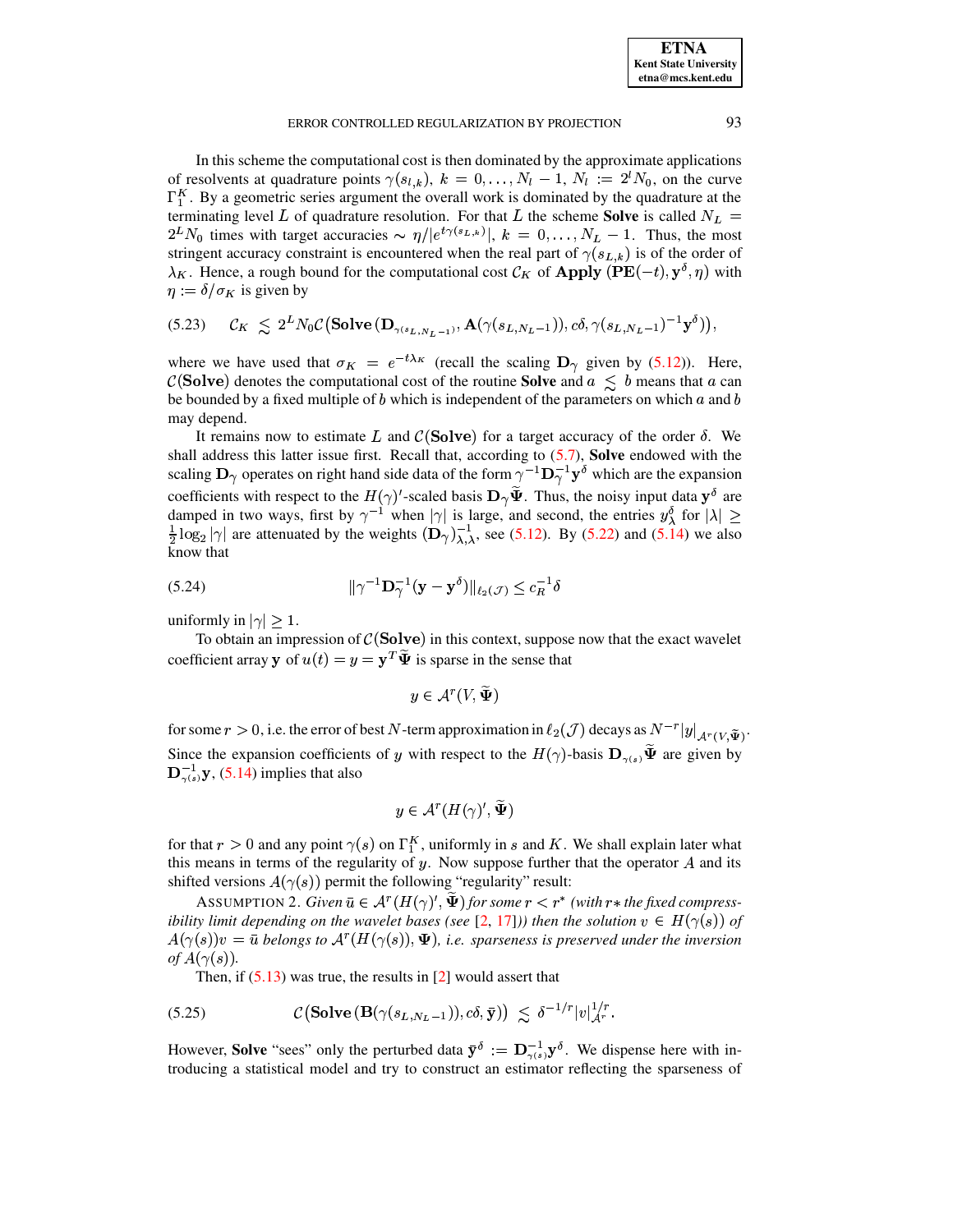the exact data with high probability or in expectation. Instead we resort to a more heuristic reasoning why under the above assumptions one may still obtain a work count like  $(5.25)$ . This requires a somewhat closer look at the way Solve works, see [2]. First of all the data  $\bar{\mathbf{y}}^{\delta}$  can be considered as a finite array, since every coefficient  $\bar{\mathbf{y}}_{\lambda}^{\delta}$  with  $(\mathbf{D}_{\gamma(s)})_{\lambda,\lambda}^{-1} \leq \delta$  can be discarded which, in view of (5.22), introduces only an error of the order at most  $\delta$  in  $\ell_2(\mathcal{J})$ for the scaled right hand side (which is what matters for **Solve**). Let us call this finite array again  $\bar{\mathbf{y}}^{\delta}$ . Thus, by (5.24), we still have that  $\|\bar{\mathbf{y}} - \bar{\mathbf{y}}^{\delta}\|_{\ell_2(\mathcal{J})} \leq \|\mathbf{y} - \mathbf{y}^{\delta}\|_{\ell_2(\mathcal{J})} \leq C\delta$  for some finite constant C. Now, given some target accuracy  $\varepsilon$  for **Solve**, the ri approximated first by a possibly small array within a tolerance  $a\varepsilon$  where a is typically smaller than one. This approximation is done by the routine **Coarse** described e.g. in [2], see also §5.4.1. If we relax our target accuracy  $c\delta$  in **Solve** by some constant factor larger than one, the coarsening of the right hand side data  $\bar{y}^{\delta}$  would have to be done with a target accuracy  $bC\delta$  where b is now any fixed number larger than one. But then the Coarsening Lemma from [2] states that the resulting approximation  $y^*$  to  $\bar{y}^{\delta}$  now satisfies

$$
\|\bar{\mathbf{y}} - \bar{\mathbf{y}}^*\|_{\ell_2(\mathcal{J})} \le (1+b)C\delta, \quad \text{#supp }\bar{\mathbf{y}}^* \le \delta^{-1/r}|\bar{y}|_{\mathcal{A}^r(H(\gamma),\Psi)}^{1/r},
$$
  

$$
|\bar{y}^*|_{\mathcal{A}^r(H(\gamma))} \le |\bar{y}|_{\mathcal{A}^r(H(\gamma))}.
$$

Thus, using a fixed but sufficiently large multiple of  $\delta$  as target accuracy in **Solve** the corresponding coarsening of the data that "peels" off at this level of accuracy the sparsity of the exact array  $\bar{y}$  in the neighborhood. In that sense the routine **Solve** still "sees"  $\bar{y}$  and exploits its compressibility giving the work count  $(5.25)$ .

Let us briefly comment now on the above assumptions. We wish to recover the initial data  $x^{\dagger} = u(0) = (\mathbf{x}^{\dagger})^T \Psi$  from the data  $y^{\delta}$ . Suppose that  $u(0) \in B_P^r(L_p(\Omega))$  where  $\frac{1}{p} = \frac{r}{d} + \frac{1}{2}$ . The space  $B_P^r(L_p(\Omega))$  is just embedded in  $L_2(\Omega)$  and signifies in some sense the largest space of smoothness r contained in  $L_2(\Omega)$ . Note that the larger r the smaller p and the weaker the measure for smoothness. It is well known that  $x^{\dagger} \in B_{p}^{r}(L_{p}(\Omega))$  implies  $x^{\dagger} \in A^{r}$ , see e.g. [8]. Moreover, it is known that then  $y = u(t) = e^{-tA}u(0)$  belongs also to  $B_p^r(L_p(\Omega))$ , see [16]. Assumption 2 then says that the assumed gain in regularity through the application of  $A(\gamma(s))^{-1}$  suffices to ensure that the solution array with respect to  $\mathbf{D}_{\gamma(s)}^{-1} \Psi$  is still in  $\mathcal{A}^r$ . For moderate  $|\gamma(s)| \sim 1$  this is simply a regularity theorem for A itself. For A as above we would have  $v = A(\gamma(s))^{-1}y \in B_p^{r+2}(L_p(\Omega))$ . Note that already  $v \in B_n^{r+1}(L_p(\Omega))$  would suffice to ensure that for  $v = \mathbf{v}^T \mathbf{\Psi}$  the array  $\mathbf{D}_{\gamma(s)} \mathbf{v}$  belongs to  $\mathcal{A}^r(H(\gamma), \Psi)$ . On the other hand, for large  $|\gamma(s)|$  the operator  $A(\gamma(s))$  gets closer to the identity (at least on low scales) and the norm becomes closer to the  $L_2(\Omega)$ -norm so that Assumption 2 becomes less demanding. Nevertheless, the validity of  $(5.13)$  as well as of Assumption 2 is crucial for the above reasoning.

Finally, let us quickly address the estimation of  $N_L$ . A qualitative estimate on the  $L_{\infty}$ -norm of the integrand F is at best of the order  $e^{t\lambda_{K}}$ . Since the required quadrature accuracy in Apply is of the order  $\eta = \delta/\sigma_K$  we have to ensure, in view of (4.6), that  $\delta/\sigma_K \sim 1/(\sigma_K e^{2qN})$ . Although we do not know q we see that  $N \sim |\log \delta|$ . Thus, by (5.23), the overall work count can at best be expected to be of the order  $|\log \delta| \delta^{-1/r}$  which would almost correspond to the sparseness of  $x^{\dagger} = u(0)$ .

<span id="page-27-0"></span>6. Numerical Experiments. For the numerical experiments, we choose the operator  $A = -\Delta$  with homogeneous boundary conditions on the unit interval  $\Omega = (0, 1)$ . The eigenvalues and corresponding eigenvectors of this operator are given by

$$
\lambda_k = \pi^2 k^2, \quad v_k = \sqrt{2} \sin(k \pi x), \qquad k = 1, 2, \dots
$$

We will exploit this orthonormal basis of  $L_2(\Omega)$  to obtain a reference solution in the following experiment. Furthermore, we use the wavelet basis constructed in  $[6]$  of order 3 on the primal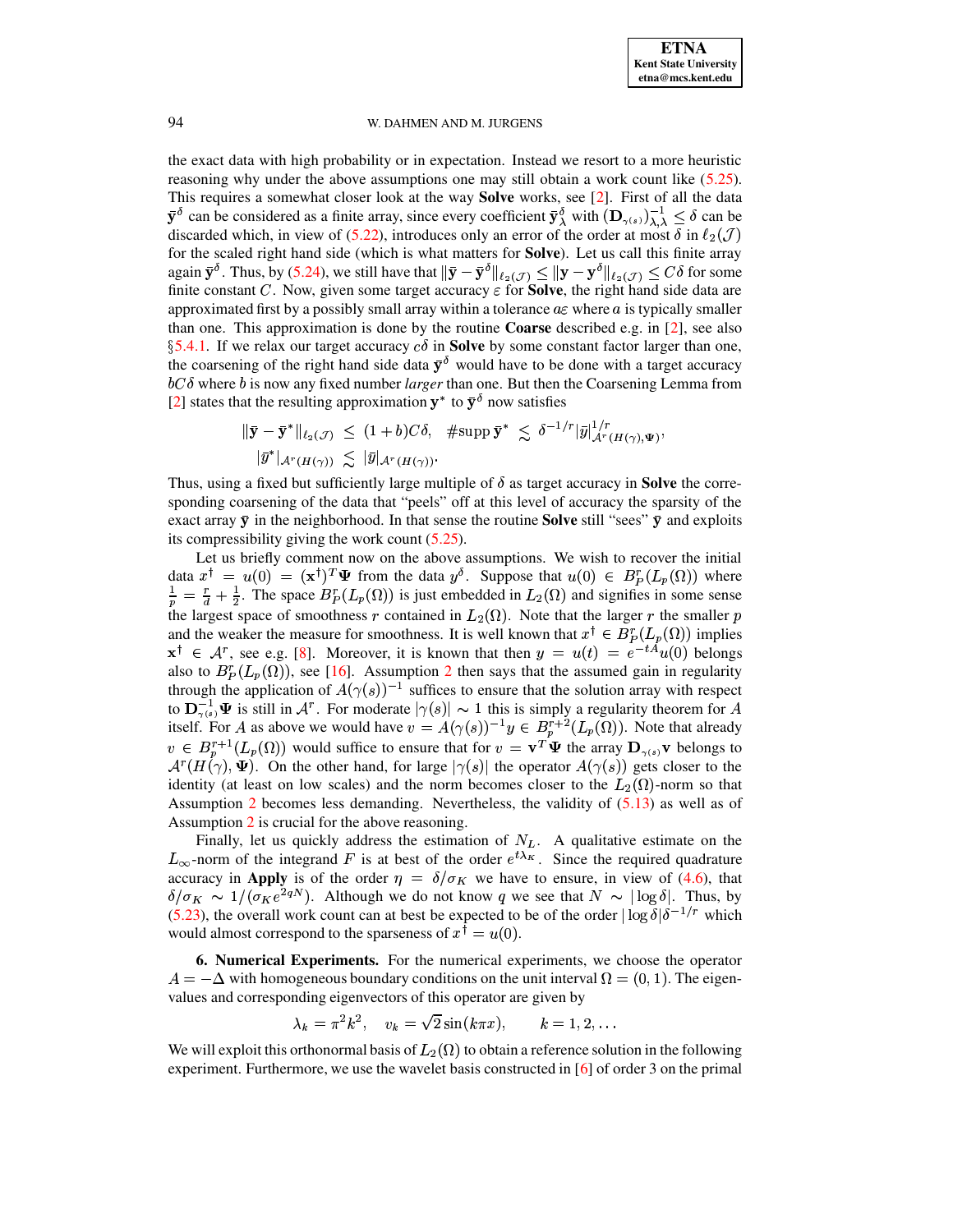| <b>ETNA</b>           |
|-----------------------|
| Kent State University |
| etna@mcs.kent.edu     |

95

and dual side for the spatial discretization.. In all computations, a highest level of  $J = 15$  is fixed.



<span id="page-28-0"></span>FIG. 6.1. Initial value

**6.1. Application of Projections.** First, the projection of a vector  $u_0 \,\in L_2(\Omega)$  into the joint eigenspaces of A and  $e^{-tA}$  is tested. The main concern is to justify Assumption 1 which the adaptive projection algorithm is based upon.

For the value  $u_0$  we choose the characteristic function of [1/3, 2/3], see Figure 6.1. Its expansion into the eigenvector basis of  $A$  can easily be calculated and the Fourier coefficients with respect to this basis decay sufficiently slowly to pose a meaningful test.

To apply the projection  $\mathbf{PE}(0)$  and the projected semigroup  $\mathbf{PE}(t)$  we choose the path of integration as an ellipse

$$
\gamma(s) = c + a\cos(s) + ib\sin(s), \qquad s \in [0, 2\pi),
$$

enclosing the eigenvalues  $\lambda_1, \lambda_2, \ldots, \lambda_K$  for some fixed  $K > 0$ . The most satisfactory results are obtained by the choice

$$
c = (\lambda_1 + \lambda_K)/2, \quad a = (\lambda_K - \lambda_1)/2 + 8K, \quad b = a/K.
$$

To justify Assumption  $1$  we compare the true error

$$
err(N) := \| \langle \widetilde{\Psi}, Q_N(F) - e^{-tA} P_{\Gamma} u_0 \rangle \|_{\ell_2(\mathcal{J})} \sim \| Q_N(F) u_0 - e^{-tA} P_{\Gamma} u_0 \|_{L_2(\Omega)}
$$

with the error estimator

$$
[\text{err}(N)] := ||\langle \tilde{\Psi}, Q_N(F) - Q_{2N}(F) \rangle||_{\ell_2(\mathcal{J})} \sim ||Q_N(F)u_0 - Q_{2N}(F)u_0||_{L_2(\Omega)}
$$

for the three time steps  $t = -0.01, 0,$  and 0.01 and  $K = 2, 4, 6, 8$ . The arising elliptic equations are solved up to machine accuracy. This latter accuracy is chosen only in order to validate Assumption 1 and should not be confused with the adapted tolerances in Solve as part of the numerical solution process.

In Figures  $6.2$ ,  $6.3$ , and  $6.4$  we have plotted the true error and the error estimator as functions of  $N$ . Since the true error and the error estimator are too close in the graphical displays the ratio between true error and error estimator is additionally depicted as dotted line.

We observe an exponential convergence with respect to  $N$  as predicted by Theorem 4.1. The oscillating behavior of the error seems to be caused by the symmetry of the integrand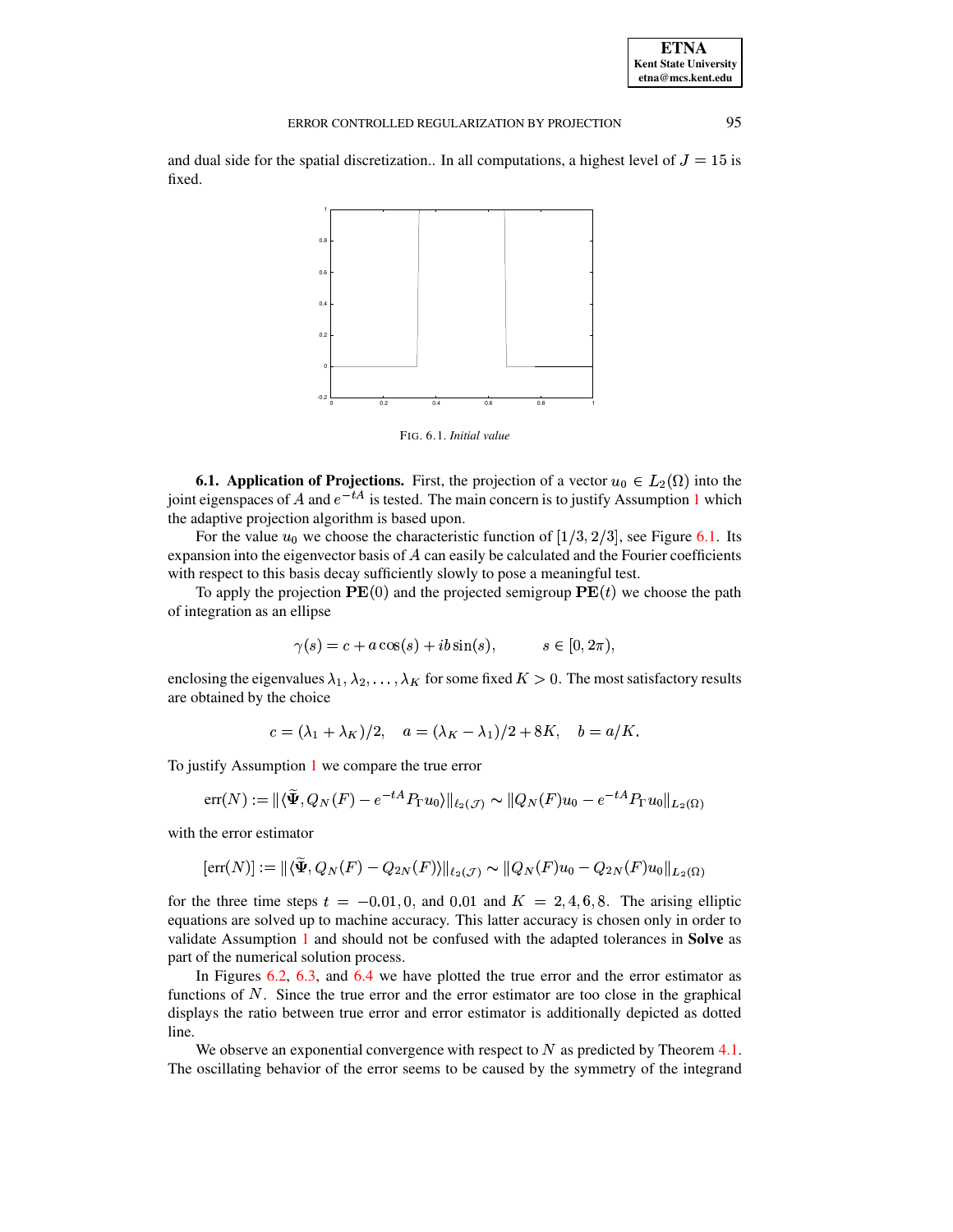96 W. DAHMEN AND M. JURGENS



FIG. 6.2. *True error compared to error estimator for projection* 

<span id="page-29-0"></span>with respect to the real axis which was not taken into account by the analysis. It should be noted that the error estimator shows the same oscillatory behavior.

The speed of convergence becomes slower for increasing values of  $K$ . This indicates that  $q > 0$ , the width of the strip  $\mathcal{D}_q$  to which  $\gamma$  extends analytically, decreases for increasing K. As for large K, the parameterization  $\gamma$  introduces a strong distortion of the complex plane, this effect is not surprising. It could be avoided by splitting  $\Gamma$  into several curves each enclosing one or a few neighboring eigenvalues.

When solving the backward problem, i.e.  $t = -0.01$ , for  $K = 8$  the absolute error is sub<sup>t</sup> stantially larger than for the other test cases. This effect is caused by the ill-posedness of the backward problem. For  $t = -0.01$  the projected semigroup  $e^{-tA}P_T$  has the highest eigenvalue  $e^{-t\lambda_8} = 553.6...$  Thus, some of the Fourier modes of  $u_0$  are amplified substantially which results in a large norm of  $e^{-tA}P_{\Gamma}u_0$  and an increased absolute error.

Concerning the quality of the error estimator we obtain a ratio of almost one between the true error and the estimated one. This close relation only breaks down for large  $N$  when the quadrature error drops below  $10^{-8}$  which corresponds to the discretization error in  $H_0^1(\Omega)$ <br>when the wavelet basis is truncated at  $I = 15$ . Thus, the breakdown of the error estimator for when the wavelet basis is truncated at  $J = 15$ . Thus, the breakdown of the error estimator for large values of N seems to be caused by discretization errors. Thus, Assumption 1 is justified large values of  $N$  seems to be caused by discretization errors. Thus, Assumption [1](#page-11-0) is justified in our test case.

As the error estimator is almost equal to the true error already for small  $N$ , we choose the constants from the *adaptive algorithm* to be  $N_0 = 5$  and  $\rho = \frac{1}{3}$  and test its reliability. In this experiment we observe that the actual error stays well below the target accuracy  $\eta > 0$ . Moreover, the actual error is roughly proportional to  $\eta$  which indicates that the analysis of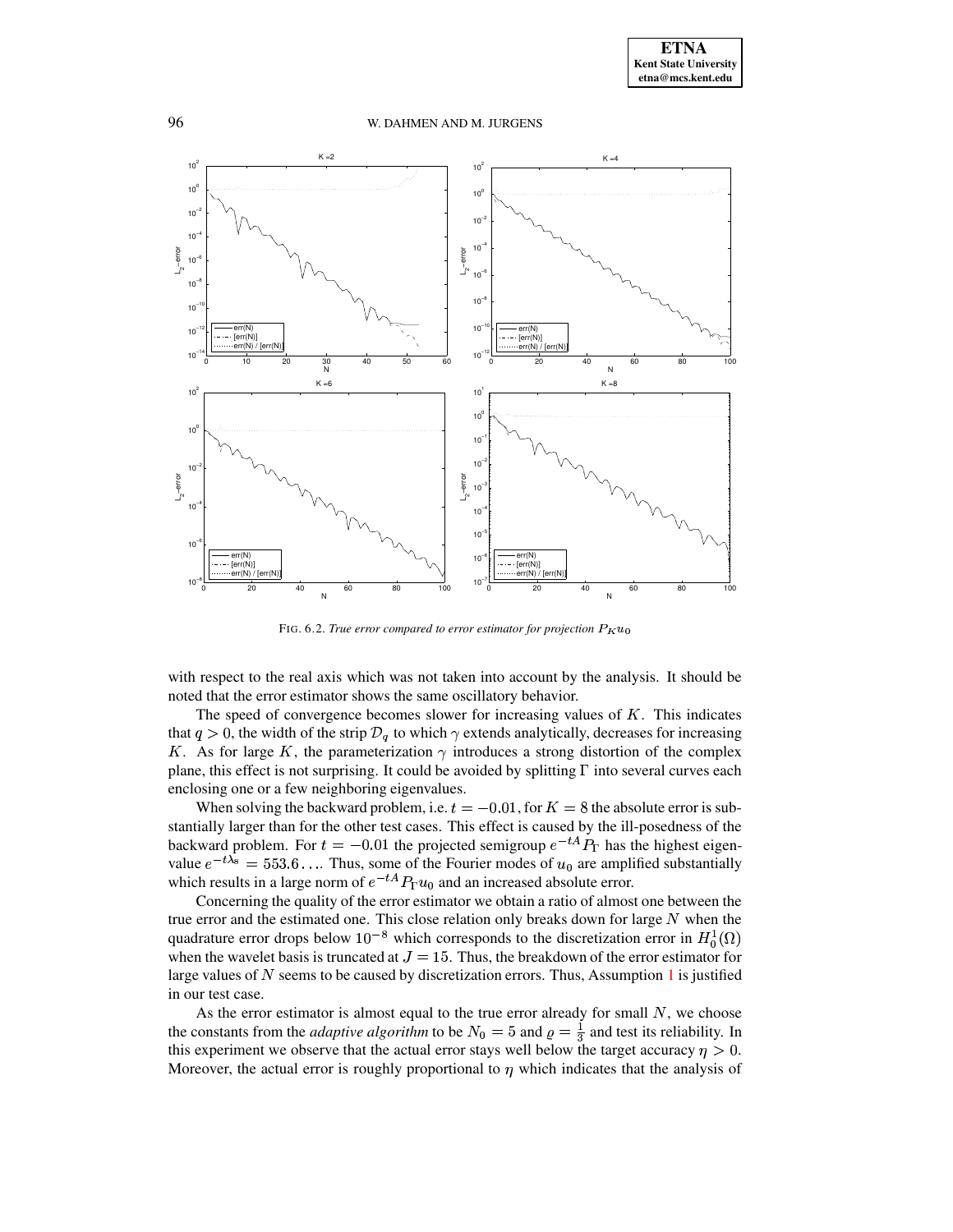

FIG. 6.3. *True error compared to error estimator for projected semigroup* 

<span id="page-30-0"></span>Lemma [4.2](#page-11-2) is not too pessimistic. We do not provide a graphical display of this results because there is no further insight to be gained from the plot.

**6.2.** Comparison of the four schemes. We strive to recover  $x^{\dagger} = u_0$  from approximations  $y^{\delta}$  to  $y = u(t) = e^{-tA}u_0$ ,  $t = 0.01$ , where the initial value is given by  $u_0(x) =$  $\exp(\sin(2\pi x)) - 1$ ,  $x \in (0, 1)$ . The perturbation  $y^{\delta} - y$  is created by adding white noise to the wavelet coefficients (pormalized in  $L_2(0, 1)$ ) such that error in the discrete  $L_2(0, 1)$  porm the wavelet coefficients (normalized in  $L_2(0,1)$ ) such that error in the discrete  $L_2(0,1)$  norm becomes exactly  $\delta$ .

The four algorithms from  $\S 4.2$  $\S 4.2$  will be compared by measuring the difference of the regularized solution and the true one in the discrete  $L_2(\Omega)$ -norm, i.e.  $||x^{\delta}_{\alpha} - x^{\dagger}||_{L_2(\Omega)}$  when the perturbation  $\delta > 0$  tends to zero. The regularization parameter  $\alpha$  will be chosen according to the discrepancy principle.

The results are reported in Figure [6.5.](#page-32-14) First, we observe that the conventional Tikhonov scheme and the modified one yield the same errors. This is somewhat disappointing as the modified Tikhonov scheme seems to be superior to the usual one by its construction. Nevertheless, the experiments indicate that the additional effort for applying the projection does not pay off. bay off.<br>Second, the regularization in the discrete setting with  $s = 0$  produce an error close to the

Second, the regularization in the discrete setting with  $s = 0$  produce an error close to the error of the Tikhonov regularization, but the methods with  $s = -1/2$  and  $s = -1$  yield more produce an error close to the  $1/2$  and  $s = -1$  yield more<br>t was by no means clear in accurate approximations to  $x^{\dagger}$  for large data errors  $\delta$ . This effect was by no means clear in advance, as these methods regularize in norms different from  $\|\cdot\|_{L_2(0,1)}$ , in which the error was measured.

**ETNA Kent State University etna@mcs.kent.edu**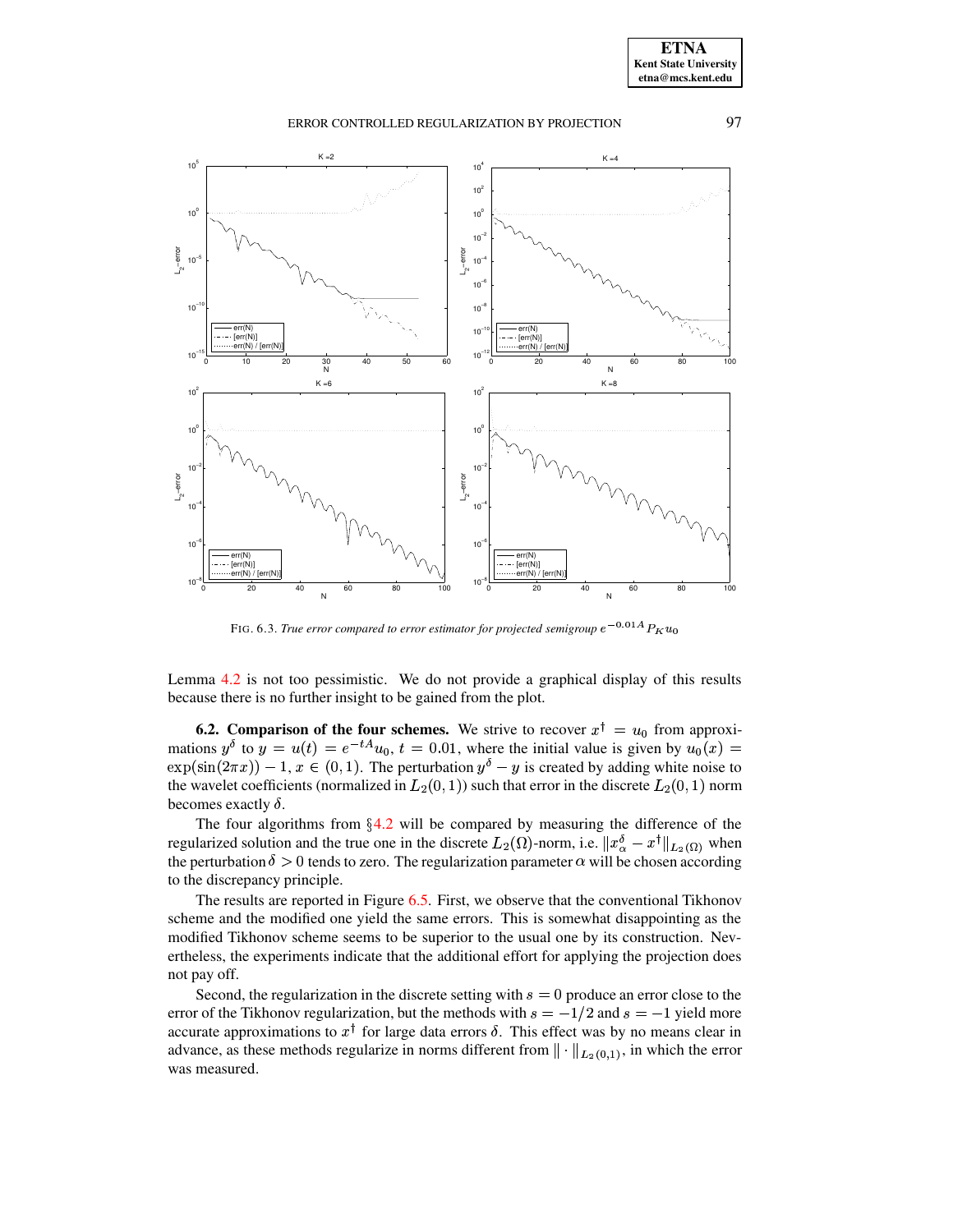

FIG. 6.4. *True error compared to error estimator for projected semigroup* 

<span id="page-31-0"></span>Third, we notice that the projection method yields errors  $||x^{\delta}_{\alpha} - x||_{L^{\delta}(0,1)}$  which are much smaller than those of the other three methods. Since this method requires also less computational effort than the other methods as discussed in  $\S4.2$  $\S4.2$  it seems to be preferable over the other three methods.

As far as can be judged from Figure [6.5](#page-32-14) none of the four methods converges with a substantially higher rate than the other ones. As the inversion of the operator exponential is a severely ill-posed problem (see [\[9\]](#page-32-0) for a definition) there is perhaps no chance to improve on the quality of the standard methods but merely on their efficiency.

**7. Conclusions.** We have developed and implemented regularization schemes for the severely ill-posed inversion of diffusion processes. These schemes, including Tikhonov-type as well as projection methods, avoid any time stepping PDE solvers for the forward problems but rely on the error controlled approximate evaluation of certain Dunford integrals which are based on appropriate quadrature techniques and the error controlled solution of resolvent systems for well-posed operators. This latter task is trivially parallelized. In particular, this allows us to realize, to our knowledge for the first time in this context, approximate SVDprojections without actually having to compute or manipulate corresponding singular basis functions. Of course, the computational complexity is not proportional to the number of recovered modes but the scheme works also in situations where the SVD basis functions are not known and difficult to obtain. Moreover, the regularization is separated from the discretization of the diffusion operator yielding error bounds for the true infinite dimensional problem. Finally, we present a first discussion of the complexity of the projection scheme.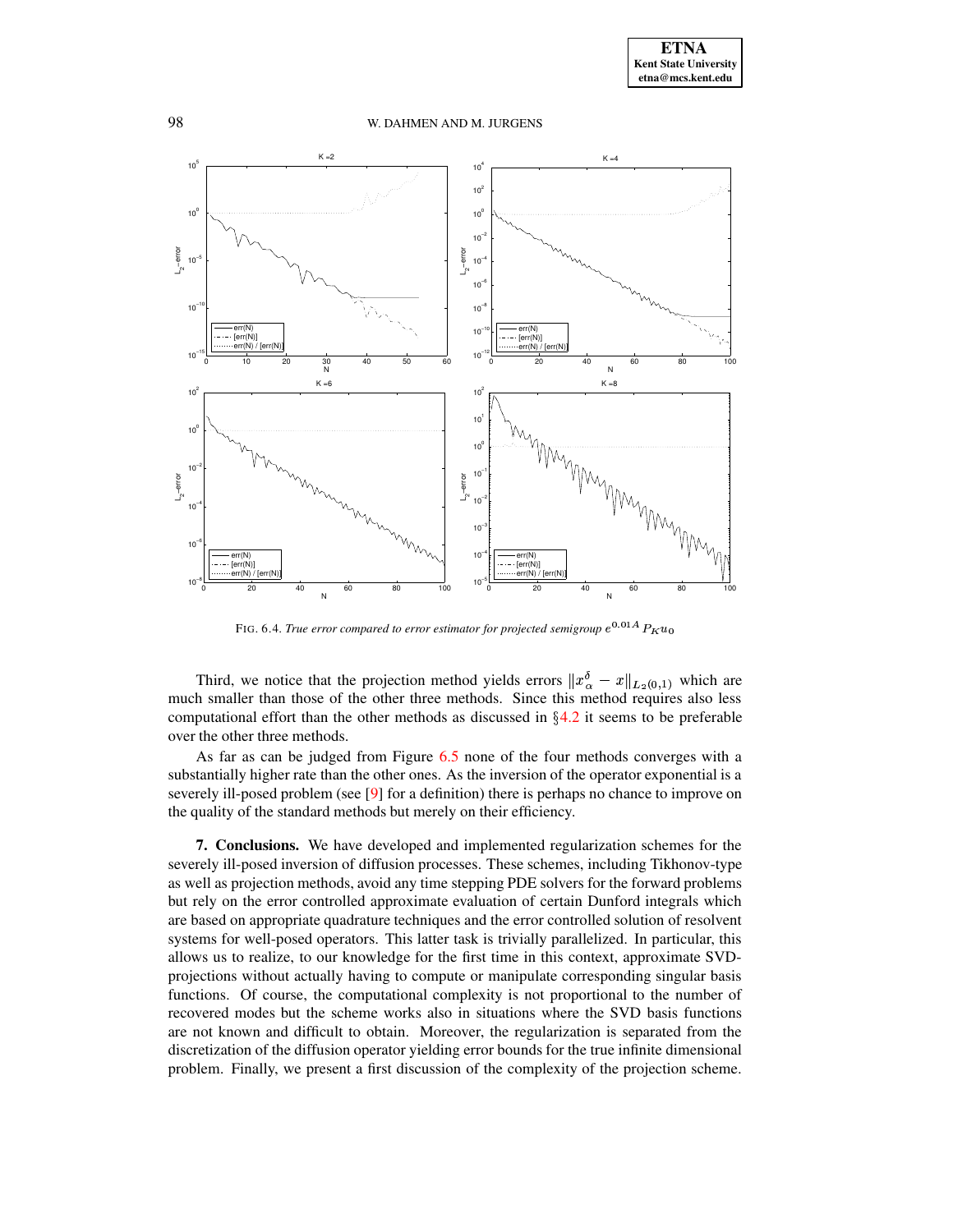

FIG. 6.5. *Comparison of Different Methods for Approximate Inversion of the Operator Exponential*

<span id="page-32-14"></span>This together with the numerical experiments support its superiority over the Tikhonov-type schemes. This superiority is expected to grow with an increasing order of the wavelet basis since the qualification of the underlying projection scheme is (in contrast to the Tikhonovtype schemes) unbounded.

#### REFERENCES

- <span id="page-32-11"></span>[1] A. BARINKA, W. DAHMEN, AND R. SCHNEIDER,*Fast Computation of Adaptive Wavelet Expansions*, IGPM Report, RWTH Aachen, August 2004.
- <span id="page-32-1"></span>[2] A. COHEN, W. DAHMEN, AND R. DEVORE, *Adaptive wavelet methods II – Beyond the elliptic case*, Found. Comput. Math., 2 (2002), pp. 203–245.
- <span id="page-32-3"></span>[3] A. COHEN, M. HOFFMANN, AND M. REISS,*Adaptive wavelet-galerkin methods for inverse problems*, SIAM J. Numer. Anal., 42 (2004), 1479-1501.
- <span id="page-32-9"></span>[4] W. DAHMEN, *Wavelet and multiscale methods for operator equations*, Acta Numer., vol. 6, Cambridge University Press, 1997, pp. 55–228.
- <span id="page-32-10"></span>[5] W. DAHMEN, *Multiscale and wavelet methods for operator equations*, in Multiscale Problems and Methods in Numerical Simulation, C.I.M.E. Lecture Notes in Mathematics, vol. 1825, Springer, Heidelberg, 2003, pp. 31–96.
- <span id="page-32-13"></span>[6] W. DAHMEN, A. KUNOTH, AND K. URBAN, *Biorthogonal spline wavelets on the interval – stability and moment conditions*, Appl. Comput. Harmon. Anal., 6 (1999), pp. 132–196.
- <span id="page-32-8"></span>[7] W. DAHMEN AND R. SCHNEIDER, *Composite wavelet bases for operator equations*, Math. Comput., 68 (1999), pp. 1533–1567.
- <span id="page-32-12"></span>[8] R. DEVORE, *Nonlinear approximation*, Acta Numer., vol. 7, Cambridge University Press, 1998, pp. 51–150.
- <span id="page-32-0"></span>[9] H.W. ENGL, M. HANKE, AND A. NEUBAUER, *Regularization of Inverse Problems*, Kluwer Academic Publishers, 1996.
- <span id="page-32-4"></span><span id="page-32-2"></span>[10] K.-J. ENGEL AND R. NAGEL, *One-parameter Semigroups for Linear Evolution Equations*, Springer, 2000.
- [11] I. P. GAVRILYUK, W. HACKBUSCH, AND B. N. KHOROMSKIJ, *H*-matrix approximation for the operator *exponential with applications*, Numer. Math., 92 (2002), pp. 83–111 (2002).
- <span id="page-32-7"></span><span id="page-32-6"></span>[12] T. KATO, *Perturbation Theory for Linear Operators*, Corr. printing of the 2nd ed., Springer, 1980.
- <span id="page-32-5"></span>[13] R. KRESS, *Linear Integral Equations,* Springer, Berlin, 1999.
- [14] A. LUNARDY, *Analytic Semigroups and Optimal Regularity in Parabolic Problems*, Birkhäuser, 1995.

**ETNA Kent State University etna@mcs.kent.edu**